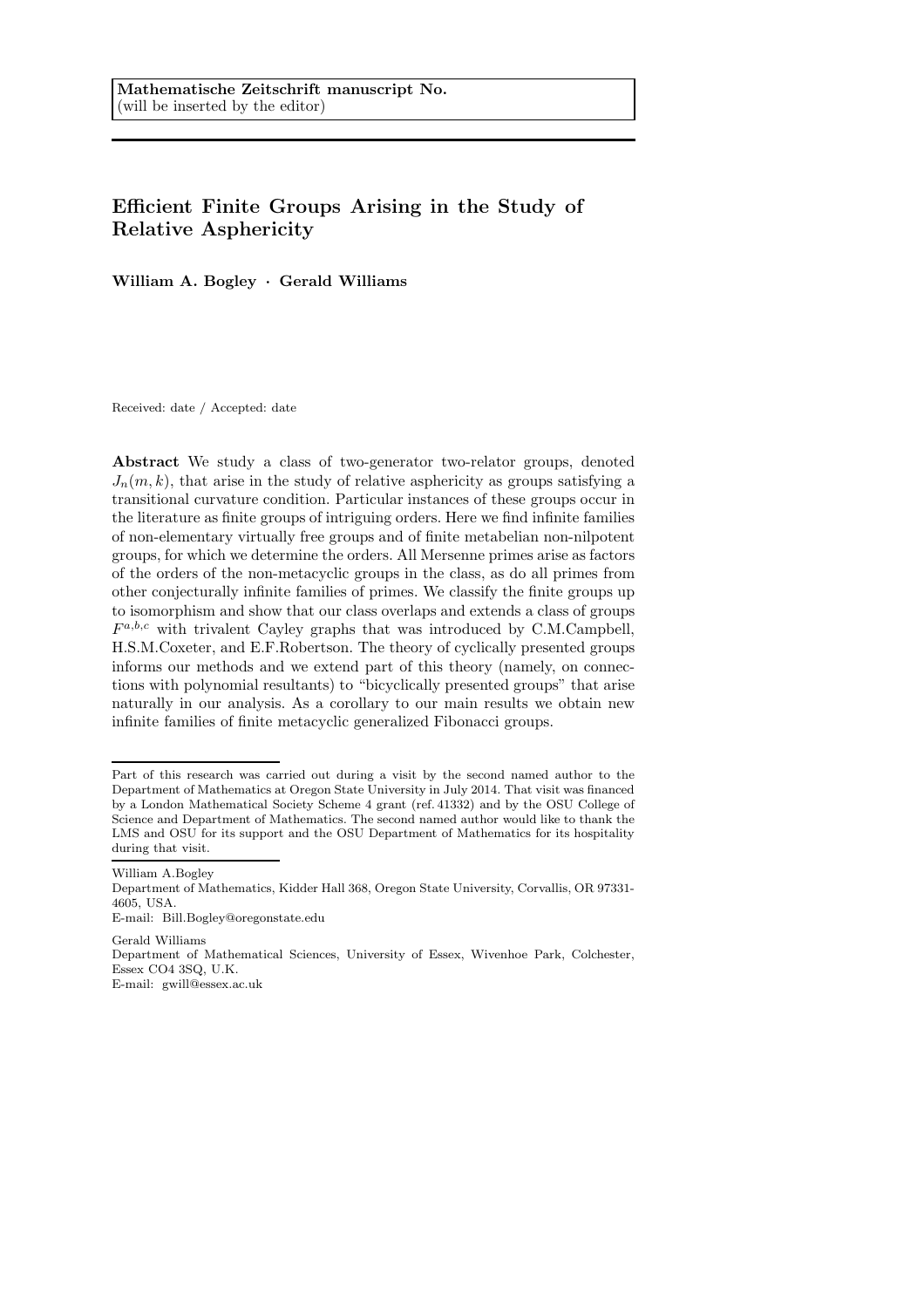Keywords Relative presentation · asphericity · balanced presentation · deficiency zero · cyclically presented group · efficient group · Fibonacci group · resultant · Mersenne prime · Gaussian-Mersenne prime.

Mathematics Subject Classification (2010) 20F05 · 20F16 · 57M35

#### 1 Introduction

An abstract presentation for a finite group must have at least as many defining relations as it has generators. In the limiting case where a finite group admits a presentation that is balanced, in the sense that the number of defining relations is equal to the number of generators, the relations interact in economical and interesting ways to ensure finiteness. These interactions are manifested in terms of identities among relations [44,46] that in turn give rise to spherical van Kampen diagrams [20] or, dually, spherical pictures [9]. For group presentations, whether balanced or not, the term asphericity has been used in various ways but always refers to the absence of nontrivial identities among relations. See [20] for a precise discussion. The purpose of this paper is to demonstrate that interesting groups and presentations occur as aspherical presentations transition to non-aspherical ones by investigating one such family in detail.

We examine the transition to asphericity in the context of relative presentations  $\langle H, \mathbf{y} | \mathbf{r} \rangle$ . Here H is a group, y is a set disjoint from H, and r is a set of words representing elements in the free product  $H * F$  where F is the free group with basis  $\mathbf y$ . The elements of  $H$  that occur in the defining relations r are the coefficients and the relative presentation defines the group  $G = (H * F)/\langle r \rangle$ , which is the quotient of the free product by the smallest normal subgroup containing **r**. Following [8], the *cellular model* for  $\langle H, \mathbf{y} | \mathbf{r} \rangle$  is a relative two-complex  $(Y, X)$  where X is a  $K(H, 1)$ -complex and the inclusion  $X \to Y$  induces the natural homomorphism  $H \to G$  on fundamental groups. Attaching additional higher dimensional cells to account for proper power relators  $r = r^{e(r)} \in \mathbf{r}$ , if any, we obtain an augmented cellular model  $M$ . Motivated by [8, Theorem 4.1], we say that the relative presentation  $\langle H, y | r \rangle$  is aspherical if the second relative homotopy group  $\pi_2(M, X)$ is trivial. This formulation of asphericity, which is slightly more general than that given in [8], is equivalent to saying that the homomorphism  $H \to G$  is injective and that  $M$  is a  $K(G, 1)$ -complex.

The papers  $[1-3,6,8,22,24,26,33,37]$  all contain detailed classifications of asphericity as it occurs in classes of one-relator relative presentations of the form  $\langle H, y | r \rangle$  where the single relator r has free product length four in  $H * \langle y \rangle$ . Letting m denote the exponent sum of the letter y in the relator r, such a relator can be written in the form  $r = y^{m-k}gy^k h$  where k is a nonzero integer and the coefficients  $g, h$  lie in  $H$ . The general approach in all of these papers is to fix  $m$  and  $k$  and then classify asphericity according to the occurrences of the coefficients  $g, h \in H$ . The analyses become increasingly complex as the sum  $|m - k| + |k|$  increases, and there are exceptional cases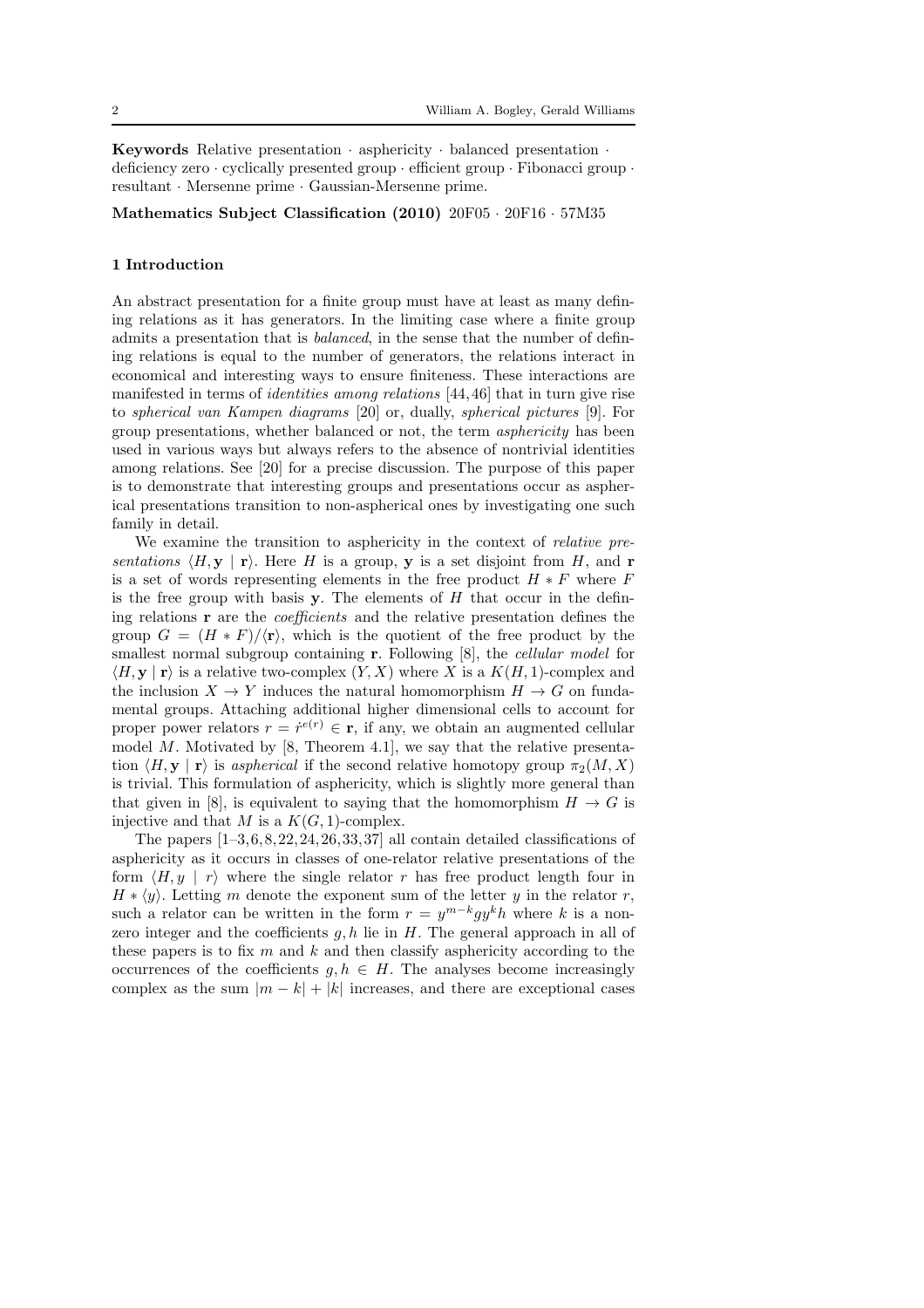where the asphericity status remains unresolved. Nevertheless, some consistent themes have emerged. In Theorems A and B of [33,37] it is shown that the relative presentations considered there are aspherical unless the coefficients generate a group that is either finite cyclic or else a quotient of a finite triangle group. The same statement holds true for the cases treated in  $[6,8,22,24]$ , so in all these cases a transition from aspherical presentations to non-aspherical ones occurs when the coefficients generate a group that is either finite cyclic or else a quotient of a finite triangle group. Further, in the cases considered in  $[8], [6], [24], [33],$  if the coefficients satisfy the positive curvature condition  $1/\text{o}(g) + 1/\text{o}(h) + 1/\text{o}(gh^{-1}) > 1$  (where  $h \neq g^{-1}$  and  $\text{o}(g)$  denotes the order of q in  $H$ ), then there are constructions of essential spherical pictures that employ the combinatorial structure of the Platonic solids. See [6, Theorem 4(3)], [8, Theorem 3.4 and Figure 6], [24, Theorem 1.1(a)], [33, Lemma 10, Lemma 12. Even simpler constructions apply when  $g = h$  [6, page 288], [8, page 23].

The case where the coefficients generate a finite cyclic group is of general interest for several reasons. First, when the coefficients of a one-relator relative presentation generate a finite cyclic group, we are effectively considering groups that admit (ordinary) two-generator two-relator presentations of the form  $\langle t, y | t<sup>n</sup>, W \rangle$ . If a finite group G admits an *m*-generator *p*-relator presentation, then the difference  $p - m$  is bounded below by the minimum number of elements required to generate the Schur multiplicator  $H_2(G,\mathbb{Z})$  [27]. The finite group  $G$  is *efficient* if it admits a presentation that realizes this bound. Thus any finite group that admits a balanced presentation has trivial Schur multiplicator and is efficient. The first examples of inefficient groups were exhibited in 1965 [47], but there are longstanding and ongoing efforts to identify classes of efficient finite groups. See e. g. [11] and [34, Chapter III]. Many finite simple groups are efficient [15] and it has been suggested that the covering group of every finite simple group should admit a two-generator two-relator presentation [30,54]. In another direction, there is no known bound on the derived length for soluble finite groups that admit two-generator two-relator presentations [31].

A second source of general interest in presentations of the form  $\langle t, y \mid t^n, W \rangle$ comes from the study of cyclically presented groups. Let  $w$  be a word representing an element in the free group  $F_n$  with basis  $\{x_0, \ldots, x_{n-1}\}\$  and let  $\theta$  be the *shift automorphism* of  $F_n$  given by  $\theta(x_i) = x_{i+1}$  with subscripts modulo n. The cyclically presented group  $G = G_n(w)$  is defined by the presentation

$$
\langle x_0, x_1, \dots, x_{n-1} \mid w, \theta(w), \dots, \theta^{n-1}(w) \rangle \tag{1}
$$

so the shift defines an automorphism  $\theta \in Aut(G_n(w))$  of exponent n. It is wellknown that by setting  $x_i = t^i y t^{-i}$  and  $t^n = 1$ , the split extension  $E_n(w) =$  $G_n(w) \rtimes_{\theta} \mathbb{Z}_n$  by the cyclic group of order n admits a two-generator two-relator presentation of the form  $\langle t, y \mid t^n, W \rangle$ . For the cyclically presented groups considered in each of  $[13, 14, 18, 26, 36, 42, 49, 53]$ , it is possible to express the relator  $W$  for the split extension as a length four word in the free product  $\langle t \rangle * \langle y \rangle.$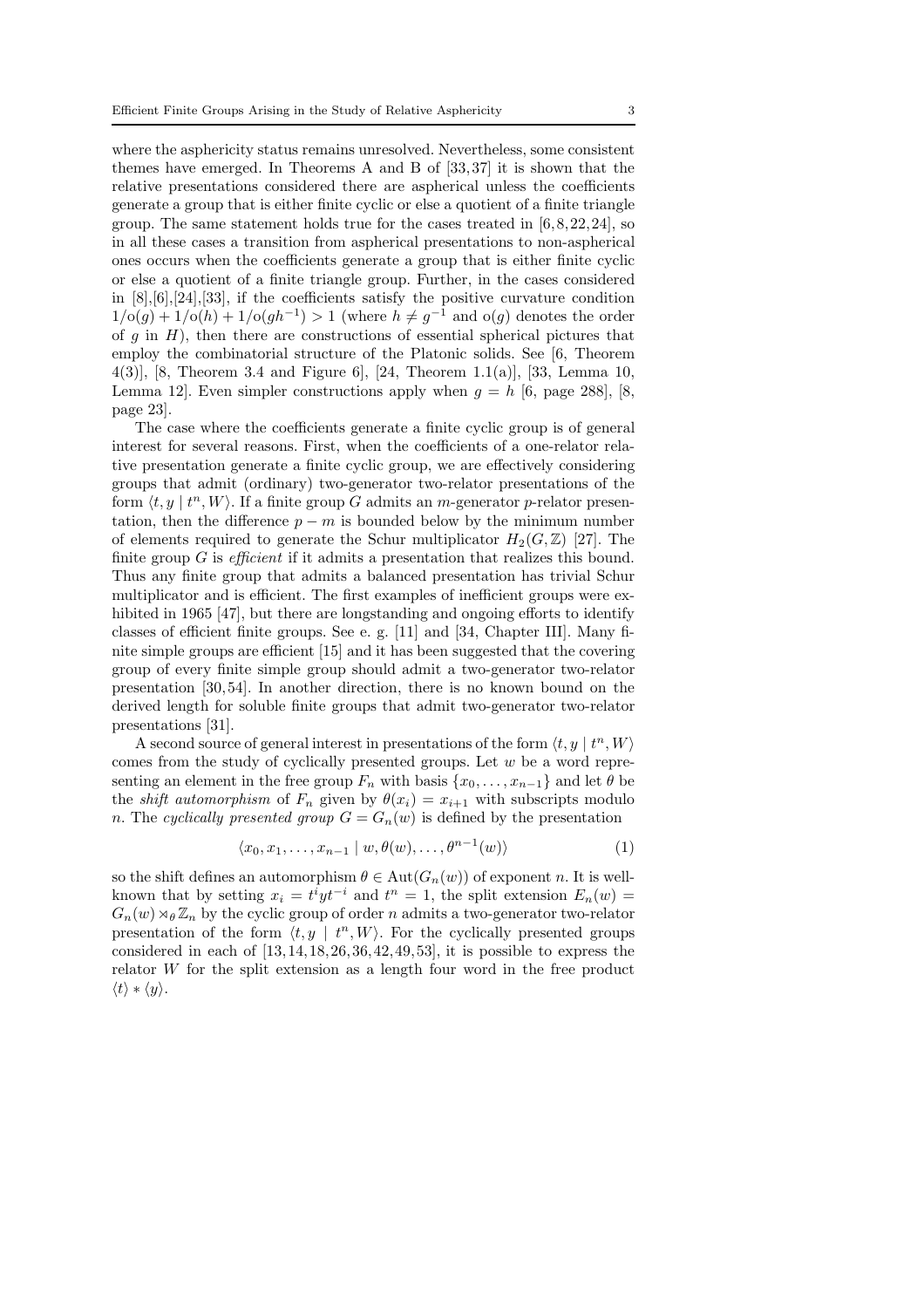

**Fig. 1** Spherical picture over  $J_6(3, 1)$ .

To show that a relative presentation is not aspherical, a direct approach is to construct a suitable spherical picture representing an essential spherical map into the cellular model. This requires that certain relations hold amongst the coefficients. The precise statement is given in  $[8, (1.5)]$ , but the key point is that for the purpose of constructing pictures, the more relations, the better. In particular, the case where the coefficients  $g, h$  generate a finite cyclic group presents many opportunities for these relations to arise. Another way to show that a relative presentation is not aspherical is to show that the group that it defines contains an element of finite order that is not conjugate to an element of the coefficient group [8, (0.4)]. For a relative presentation of the form  $\langle H, y | y^{m-k} g y^k h \rangle$ , if  $g = h^{-1}$  has finite order in H, then a suitable power of  $y^{m-k}$  is equal to  $y^k$ . Barring exceptional circumstances, this means that y is an element of finite order that is not conjugate to an element of  $H$ . Further, when  $(m, k) = 1$  it follows from a result of Pride [41] that this relative presentation defines a finite group. We record this known result explicitly in Corollary 3.5.

For relators of the form  $r = y^{m-k}gy^k h$ , these considerations point to a limiting case where the asphericity status of the relative presentation  $\langle H, \mathbf{y} | \mathbf{r} \rangle$ is not obvious. Namely, when  $H = \langle g, h \rangle$  is finite cyclic of order n, say,  $g \neq h^{\pm 1}$ ,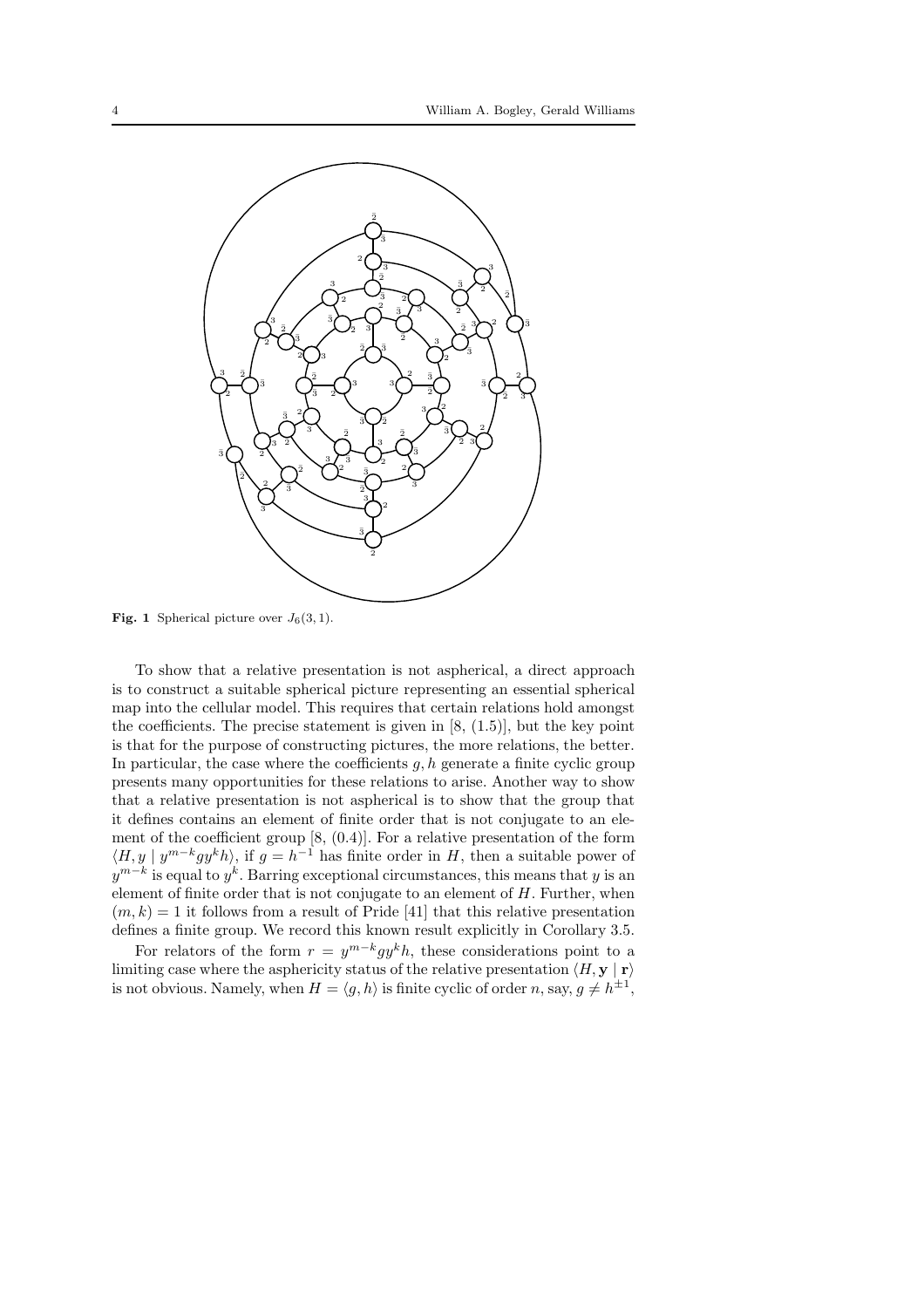and  $1/\mathrm{o}(g) + 1/\mathrm{o}(h) + 1/\mathrm{o}(gh^{-1}) = 1$ . If  $gh^{-1}$  does not generate H then both finite and infinite groups can arise and there are cases where the presentation is not aspherical and cases where the asphericity status remains unresolved (for example, case E3 of [6, page 280]), though we do not know of any examples where the presentation is known to be aspherical. In this paper we consider the complementary condition, where  $qh^{-1}$  generates H. The only cases that meet all these requirements are those that satisfy  $n = 4$  and  $\{o(q), o(h)\} = \{2, 4\},\$ or else  $n = 6$  and  $\{o(g), o(h)\} = \{2, 3\}$ . This leads to the ordinary group presentations

$$
J_n(m,k) = \langle t, y \mid t^n, y^{m-k} t^3 y^k t^2 \rangle
$$

where  $n = 4$  or 6. There are variations of the  $J_n(m, k)$  that also arise along the transition to asphericity, including the exceptional cases occurring in [6, 22,24,33,37], for which the asphericity status is unresolved. These and other families of presentations arising within general studies of relative asphericity are deserving of investigation for their group-theoretic, combinatorial, and number-theoretic properties. The groups and presentations  $J_n(m, k)$  are the focus of our work in this paper. Our first result is that very few aspherical relative presentations occur in the situations that we are considering.

**Theorem A** Let  $n = 4$  or 6 and let g, h be elements of a group H such that  $1/\text{o}(g) + 1/\text{o}(h) + 1/\text{o}(gh^{-1}) = 1$  and  $\langle g, h \rangle = \langle gh^{-1} \rangle \cong \mathbb{Z}_n$ ,  $h \neq g^{-1}$ . Given integers  $m$  and  $k$ , the following are equivalent:

- 1. the relative presentation  $\langle H, y | y^{m-k} g y^k h \rangle$  is aspherical;
- 2.  $m = \pm 1$  and k is congruent to either 0 or m modulo n;
- 3. for the group G defined by the relative presentation  $\langle H, y | y^{m-k} g y^k h \rangle$ , the natural homomorphism  $H \to G$  is an isomorphism.

Theorem A implies that except for the special cases detailed in condition A.2, the (ordinary) presentations  $J_4(m, k)$  and  $J_6(m, k)$  support non-trivial identities amongst the relations, and thus nontrivial spherical pictures. With very few exceptions, e.g. for  $J_6(2, -1)$  [1, page 71], these pictures are so far unseen. We give a (relative) spherical picture for  $J_6(3, 1)$  in Figure 1. Here the corner labels  $2, 3, \overline{2}, \overline{3}$  correspond to  $t^2, t^3, t^{-2}, t^{-3}$ , respectively, and an empty corner label corresponds to  $t^0 = 1$ . Each edge in the picture is implicitly labelled by y and oriented transversely so that reading clockwise around any vertex gives (a cyclic permutation of) the relator  $y^2t^3yt^2$  or its inverse. See any of [6,8,24,33] for details about relative spherical pictures and other examples.

Partial results in the direction of Theorem A were initially obtained using coset enumerations, which produced the following rather puzzling group order calculations. As we shall see, these orders grow exponentially with  $m$  and, further, that the presentations are *short* in the sense of [5].

| $ J_4(4,1)  = 272$ [6, Page 291]  | $ J_6(4,1)  = 4632$ [6, Page 292]   |
|-----------------------------------|-------------------------------------|
| $ J_4(5,1)  = 820$ [33, Page 186] | $ J_6(5,1)  = 38010$ [33, Page 187] |
| $ J_4(5,2) =500$ [33, Page 184]   | $ J_6(5,2)  = 12090$ [33, Page 184] |
| $ J_6(3,1)  = 342$ [8, Page 25]   |                                     |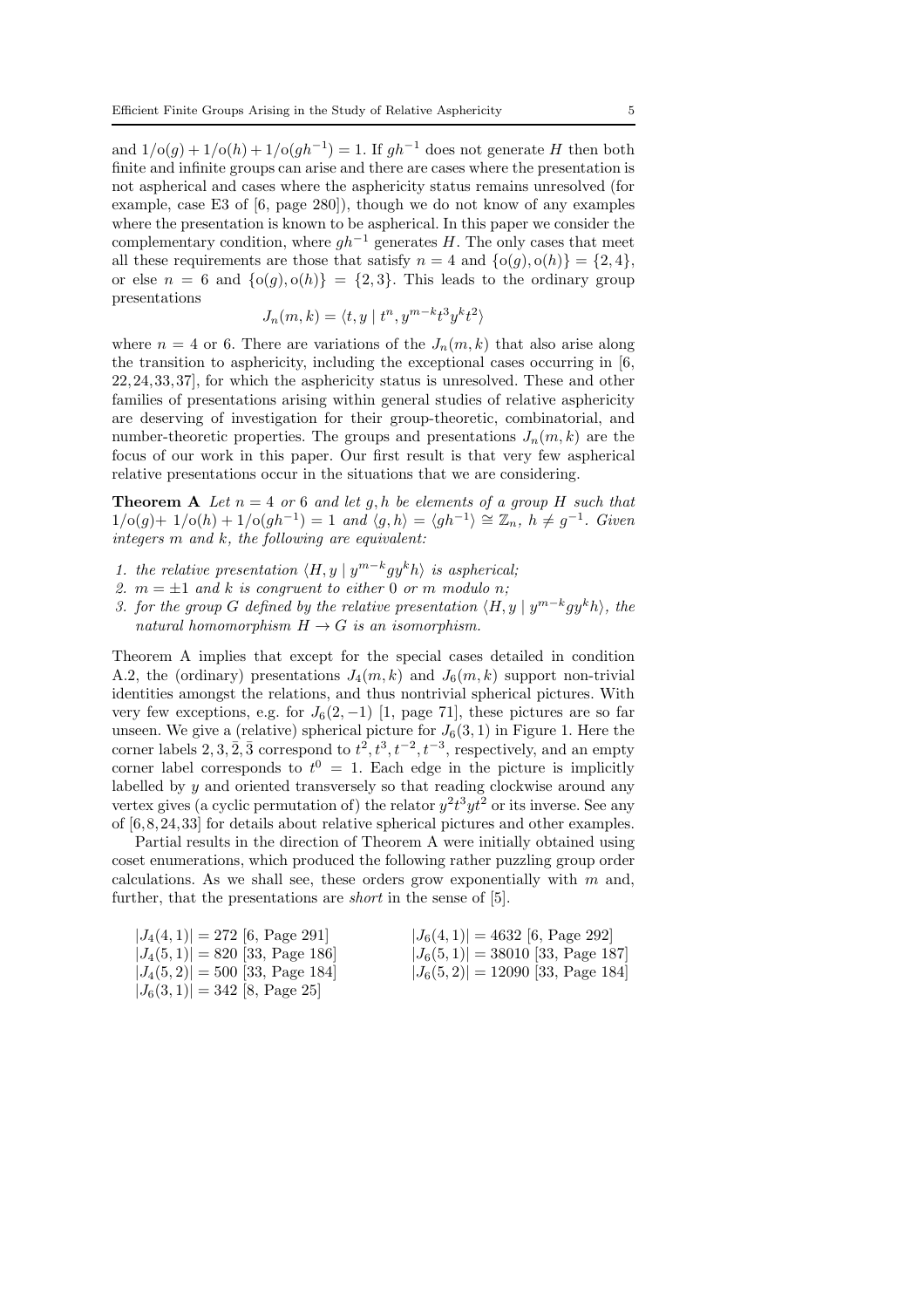The next result provides that if  $m \neq 0$  and  $n = 4$  or 6, then the groups  $J_n(m, k)$  are either finite cyclic, finite metacyclic, finite metabelian (and not metacyclic), or else virtually free and non-elementary. These groups therefore satisfy a strong form of the Tits alternative. For a group  $G, G'$  denotes the derived subgroup and  $G'' = (G')'$  denotes the second derived subgroup. The group G is metabelian if  $G'' = 1$  and it is metacyclic if it has a cyclic normal subgroup  $C$  such that  $G/C$  is cyclic.

**Theorem B** Given  $n = 4$  or 6 and  $m \neq 0$ , let  $J = J_n(m, k)$ .

- (a) The metabelian quotient  $J/J''$  is finite.
- (b) The derived group  $J'$  is trivial if and only if one of k,  $m k$ , or  $m 2k$  is congruent to zero modulo nm, in which case  $J \cong \mathbb{Z}_{nm}$ .
- (c) If m and k are relatively prime, then  $J$  is metabelian, and hence finite. In this case if  $m - 2k \neq 0 \mod n$  then J' is cyclic and J is metacyclic, and if  $m - 2k \equiv 0 \mod n$  then J' is the direct product of two cyclic groups of equal order and J is not metacyclic.
- (d) If m and k are not relatively prime and  $J'$  is non-trivial, then  $J''$  is a finitely generated non-abelian free group, so J is virtually free and nonelementary.

All of the groups  $J = J_n(m, k)$  have cyclic abelianizations, so those that are non-cyclic are also non-nilpotent. Theorem B(c) validates our general approach, providing an infinite family of two-generator two-relator finite groups, which therefore have trivial multiplicator and are efficient. As a further application, when  $n = 4$  or 6 and  $m \equiv \pm 1 \mod n$ , the group  $J_n(m, k)$  contains a cyclically presented group as a normal subgroup of index  $n$ . In this way we obtain new infinite families of finite generalized Fibonacci groups, all of which turn out to be metacyclic. See Corollary E in Section 7.

The theory of cyclically presented groups plays a central role in our arguments. Letting  $a_i$  be the exponent sum of  $x_i$  in  $w$ , the *representer polynomial* of w is  $f_w(x) = \sum_{i=0}^{n-1} a_i x^i$ . As described in [34, pages 77–82], a fundamental tool in studying cyclically presented groups is the fact that the relation matrix of the presentation  $G_n(w)$  is the circulant matrix C whose first row is  $(a_0 \ a_1 \ \ldots \ a_{n-1})$  and so the abelianization  $G_n(w)$ <sup>ab</sup> is finite if and only if C is non-singular, in which case its order is  $|\text{det}(C)|$ . Further, we have that  $\det(C) = \prod_{\lambda^n=1} f_w(\lambda)$  (see, for example, [23, page 75]) so, in particular,  $G_n(w)$ <sup>ab</sup> is finite if and only if  $f_w(\lambda) \neq 0$  for each complex nth root of unity  $\lambda$ . If  $f, g \in \mathbb{Z}[x]$  are polynomials and g is monic, then the resultant Res $(f, g)$ satisfies

$$
|\text{Res}(f(x), g(x))| = \prod_{g(\lambda) = 0} |f(\lambda)| \tag{2}
$$

(see [21, Section 7.4] or [23, page 75]) so when  $|G_n(w)^{ab}| < \infty$  we have

$$
|G_n(w)^{ab}| = |\text{Res}(f_w(x), x^n - 1)| = \prod_{\lambda^n = 1} |f_w(\lambda)|.
$$
 (3)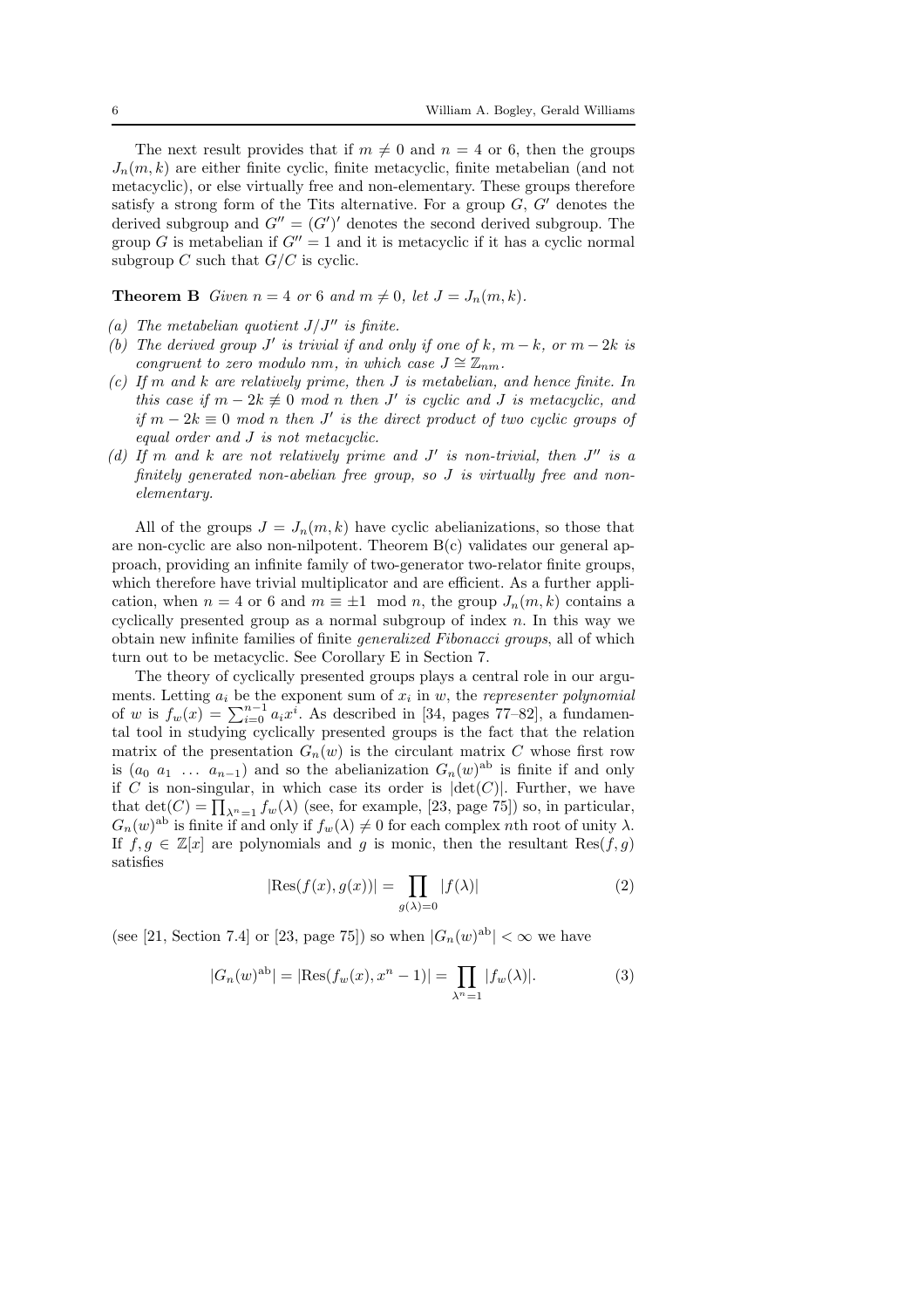We generalize these techniques to a class of *bicyclically presented groups* (see Section 4) to calculate the order of the second derived quotients  $J'/J''$  (and hence the order of  $J$ ) in terms of polynomial resultants. Note that by replacing y by  $y^{-1}$ , we have  $J_n(m, k) \cong J_n(-m, -k)$ , so without loss of generality we can assume that  $m \geq 0$ . We will also show, in Lemmas 2.1 and 2.2, that the parameter k can be taken modulo nm. By Theorem B if  $n = 4$  or 6 the derived subgroup  $J'/J''$  is finite so we define

$$
a_n(m,k) = |J_n(m,k)'/J_n(m,k)''|
$$

and thus  $|J_n(m, k)| = nm a_n(m, k)$ . It will follow from Corollary 3.3 that if  $d = (m, k) \ge 1$  then  $a_n(m, k) = da_n (m/d, k/d)$ .

**Theorem C** Suppose that  $m \geq 1$  and  $n = 4$  or 6. If  $(m, k) = 1$ , then

$$
a_4(m,k) = |\text{Res}(1 + x^m - x^k, 1 + x^{2m})|
$$
  
= 
$$
\prod_{\lambda^{2m}=-1} |1 + \lambda^m - \lambda^k|
$$
  
= 
$$
2^m + 1 - 2(\sqrt{2})^m \cos((2k - m)\pi/4)
$$
 (4)

and

$$
a_6(m, k) = |\text{Res}(1 + x^m + x^{2m} - x^k - x^{m+k}, 1 + x^{3m})|
$$
  
= 
$$
\prod_{\lambda^{3m} = -1} |1 + \lambda^m + \lambda^{2m} - \lambda^k (1 + \lambda^m)|
$$
  
= 
$$
3^m + 4^m - 2(2\sqrt{3})^m \cos((2k - m)\pi/6).
$$
 (5)

It follows from Theorem C that the squares of all Mersenne primes  $2^p - 1$ occur as particular values of  $a_4(m, k)$ . Theorem 6.1 further implies that for each Mersenne prime  $2^p - 1$ , the elementary abelian group of order  $(2^p - 1)^2$ occurs amongst our groups  $J_4(m, k)$ . See the discussion following the proof of Theorem 4.4 for further details. Just as the Mersenne prime conjecture asserts that there are infinitely many Mersenne primes, it is expected (see [28, page 418]) that there are infinitely many primes of the form  $4^p - 3^p$ . It follows from Theorem C that the squares of each of these primes (with  $p \geq 7$ ) occur as particular values of  $a_6(m, k)$ . Theorem 6.2 further implies that for each prime of the form  $4^p - 3^p$ , the elementary abelian group of order  $(4^p - 3^p)^2$  occurs amongst our groups  $J_6(m, k)$ '.

The groups  $F^{a,b,c}$  defined by the presentations  $\langle R, S | R^2, RS^aRS^bRS^c \rangle$ first appeared in [11]. Interest in these groups was motivated in part by studies of 0-symmetric trivalent Cayley graphs. The finite groups of the form  $F^{a,b,c}$ were classified in a series of papers culminating in [32]. For the groups  $F^{a,b,c}$ , a connection to Mersenne primes and to related families of large primes was described in [40]. The coincidences of the orders of  $J_4(m, k)$  (as in Theorem C) and  $F^{m,k,m-k}$  [11, Theorem 7.2] suggested that these groups might be isomorphic. Indeed this is the case and so the presentations  $J_4(m, k)$  provide new and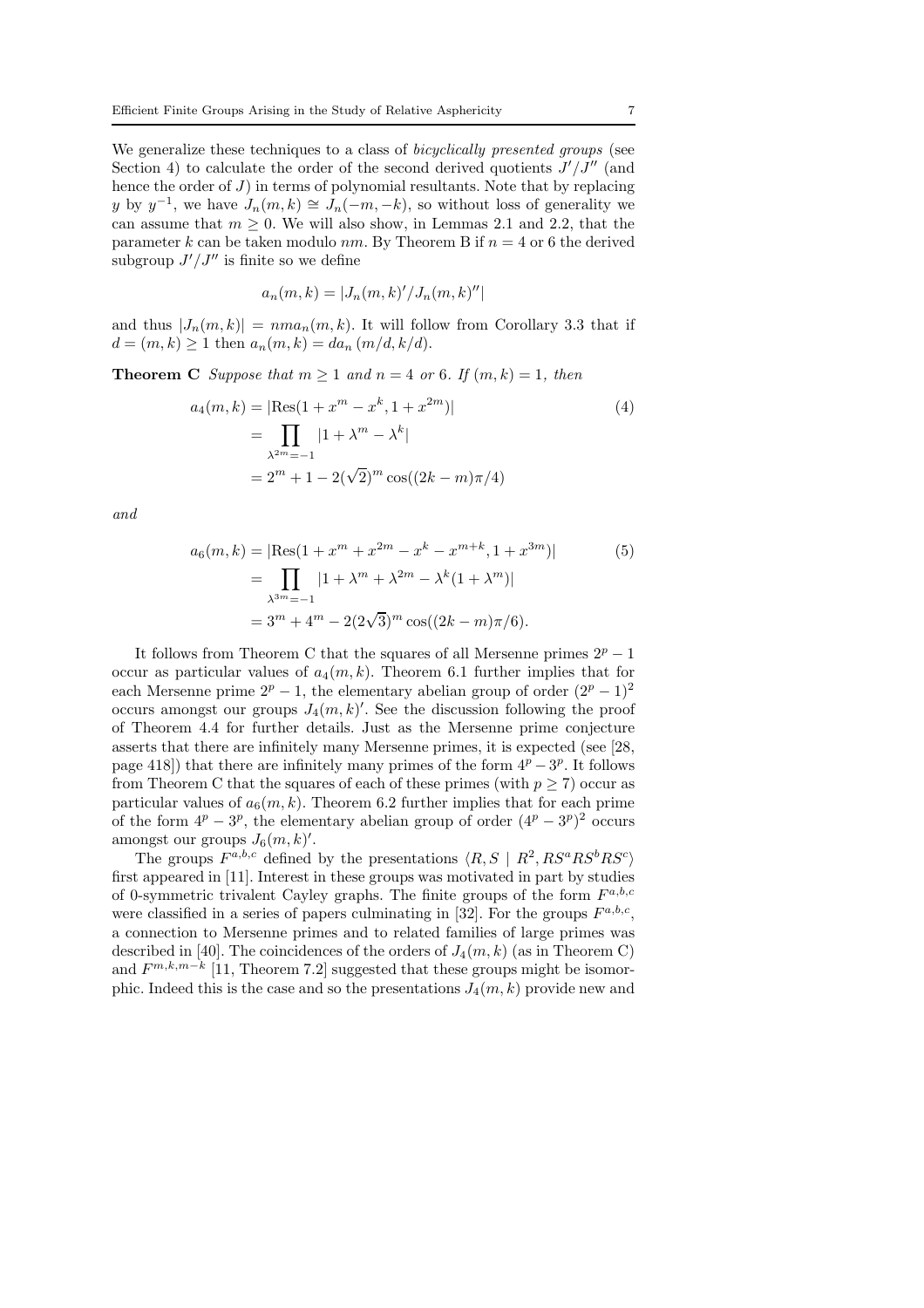(except for the case  $|m| \leq 2$ ) shorter presentations for the groups  $F^{m,k,m-k}$ . Moreover, the connection to trivalent Cayley graphs extends to the groups  $J_6(m, k)$ .

**Theorem 1.1** For all m and k, the group  $J_4(m, k)$  is isomorphic to  $F^{m, k, m-k}$ . The group  $J_6(m, k)$  has a presentation  $\langle R, S | R^2, RS^m(RS^kRS^{m-k})^2 \rangle$ .

The fact that finite generalized Fibonacci groups arise as subgroups of certain groups  $J_4(m, k)$  reveals a connection between the groups  $F^{a, b, c}$  and generalized Fibonacci groups that has not previously been noted.

There are many isomorphisms amongst the finite groups  $J_n(m, k)$ , so we carefully enumerate the coincidences. The following result implies that when  $(m, k) = 1$ , each group  $J_4(m, k)$  is isomorphic to  $J_4(m, 1)$  or  $J_4(m, -1)$ . Still with  $(m, k) = 1$ , each group  $J_6(m, k)$  is isomorphic to one of  $J_6(m, 1)$ ,  $J_6(m,-1)$ , or  $J_6(m,3)$ .

**Theorem D** For  $n = 4$  or 6, let  $m_1, m_2 \geq 1$ , and let  $k_1, k_2$  be given so that each  $(m_i, k_i) = 1$ . Then  $J_n(m_1, k_1) \cong J_n(m_2, k_2)$  if and only if  $m_1 = m_2$  and either  $k_1 \equiv k_2$  or  $k_1 + k_2 \equiv m_1 \mod n$ .

In proving our results for the groups  $J_n(m, k)$ , we generally handle the cases  $n = 4$  and  $n = 6$  separately. Nevertheless, in every case the overall strategy is identical for both families. It is therefore reasonable to expect that our arguments could be extended to obtain more general results. However, the complexity of the arguments for the case  $n = 6$  is generally an order of magnitude greater than for  $n = 4$ , so generalizations will not be straightforward or automatic.

We conclude this introduction with an outline of the paper. In Section 2 we prove Theorem A by first showing that y is an element of order  $nm$  in  $J_n(m, k)$  $(n = 4 \text{ or } 6)$ . In Section 3 we obtain bicyclic presentations for the derived subgroup  $J_n(m, k)$  and we show that if  $(m, k) = 1$  then the derived subgroup is finite abelian and usually cyclic. In Section 4 we generalize (3) to give a formula for the order of the abelianization of certain bicyclically presented groups in terms of polynomial resultants. With this we obtain the group orders given in Theorem C and describe some prime factors of the numbers  $a_n(m, k)$ . In Section 5 we prove the isomorphism theorem, Theorem D, and prove the connection between the groups  $J_n(m, k)$  and the groups  $F^{a,b,c}$ , Theorem 1.1. Section 6 examines the case where  $(m, k) = 1$  and n is a divisor of  $m - 2k$ ; here we show that the derived subgroup  $J_n(m, k)'$  is the direct product of two subgroups of equal order, thus completing the proof of Theorem B. In Section 7 we apply our results to obtain new infinite families of finite metacyclic generalized Fibonacci groups (Corollary E).

#### 2 Torsion and asphericity

We are interested in the groups  $J_n(m, k) = \langle t, y | t^n, y^{m-k} t^3 y^k t^2 \rangle$  when  $n = 4$ or 6. The group  $J = J_n(m, k)$  abelianizes to  $J/J' \cong \mathbb{Z}_{nm}$ , generated by  $yJ'$ .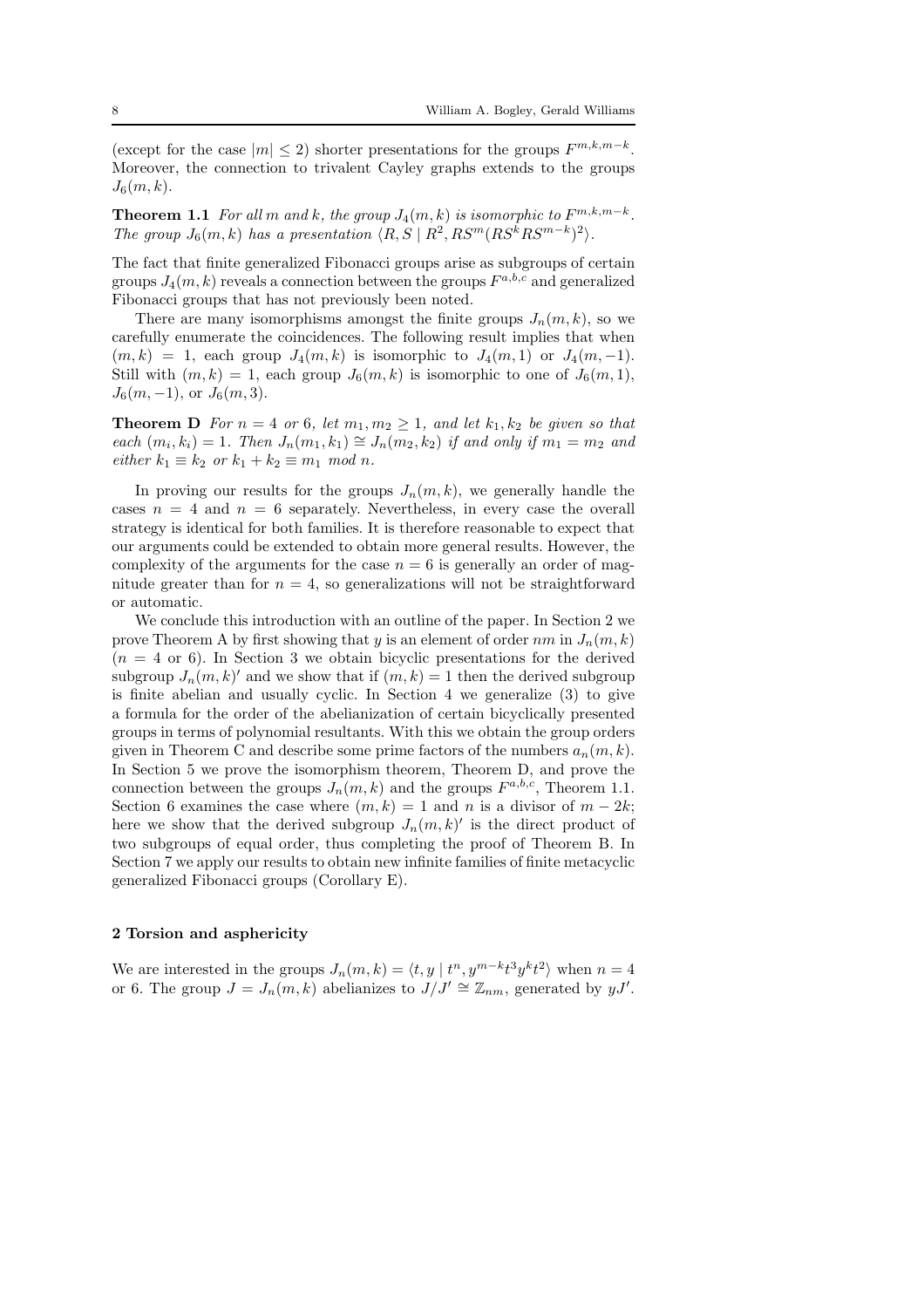The following conjugacy relations are fundamental to all that follows, and lead directly to the proof of Theorem A.

**Lemma 2.1** The relation  $t^{-1}y^m t = y^{-k}t^{-1}y^k$  holds in the group  $J_4(m, k)$ . In particular  $y^{4m} = 1$  in  $J_4(m, k)$ , which therefore splits as a semidirect product

$$
J_4(m,k) \cong J_4(m,k)' \rtimes \langle y \mid y^{4m} \rangle.
$$

Proof The relation  $y^{m-k}t^3y^kt^2 = 1$  can be rewritten as  $t^2y^m = y^{-k}t^{-3}y^k$ and as  $y^m t^3 = y^k t^{-2} y^{-k}$ . Since  $t^4 = 1$ , this means that  $t^2 y^m = y^{-k} t y^k$  and  $(y^{m}t^{3})^{2} = 1$ . Thus  $1 = (y^{m}t^{3})(y^{m}t^{3}) = y^{m}ty^{-k}ty^{k}t^{-1}$ , whence the result.

**Lemma 2.2** The relation  $y^m ty^{-m} = t^{-1}y^m t$  holds in the group  $J_6(m, k)$ . In particular  $y^{6m} = 1$  in  $J_6(m, k)$ , which therefore splits as a semidirect product

$$
J_6(m,k) \cong J_6(m,k)' \rtimes \langle y \mid y^{6m} \rangle.
$$

The group  $J_6(m, k)$  admits an expanded presentation

$$
J_6(m,k) = \langle t, y | t^6, y^{m-k} t^3 y^k t^2, y^m t y^{-m} t^{-1} y^{-m} t, (t^2 y^m)^2, y^{6m} \rangle.
$$

*Proof* The relation  $y^{m-k}t^3y^kt^2 = 1$  can be rewritten as  $t^2y^m = y^{-k}t^{-3}y^k$  and as  $y^m t^3 = y^k t^{-2} y^{-k}$ . Since  $t^6 = 1$ , this means that  $(t^2 y^m)^2 = 1$  and  $(y^m t^3)^3 =$ 1. Thus  $t^2y^mt^2 = y^{-m}$  and  $1 = (y^mt^3)(y^mt^3)(y^mt^3) = y^mty^{-m}ty^mt^3 = 1$  $y^m t y^{-m} t^{-1} y^{-m} t$ , whence the result.

Note in particular that when  $m \neq 0$ , the parameter k can be interpreted modulo  $|nm|$ . The next result indicates when the groups  $J_n(m, k)$  are abelian. The converse statement will be proved in Section 4, giving Theorem B(b).

**Lemma 2.3** Let  $n = 4$  or 6. If  $m = 0$ , or  $m \equiv k \mod nm$ , or  $k \equiv 0 \mod nm$ , or  $m \equiv 2k \mod nm$  then  $J_n(m, k) \cong \mathbb{Z}_{nm}$ .

*Proof* This amounts to showing that  $J_n(m, k)$  is abelian under the stated conditions. If  $m = 0$  then Lemmas 2.1 and 2.2 show that  $t = 1$  in  $J_n(m, k) \cong \mathbb{Z}$ . Lemmas 2.1 and 2.2 further imply that we can add the relation  $y^{nm} = 1$  to the defining relations for  $J_n(m, k)$ . Therefore if k or  $m - k$  is divisible by nm then the relation  $y^{m-k}t^3y^kt^2 = 1$  implies that  $J_n(m, k)$  is cyclic because  $t^5 = t^{\pm 1}$ . If  $m \equiv 2k \mod nm$ , then we have the relation  $y^k t^3 y^k t^2 = 1$  and so  $1 = (y^k t^2 y^k t^3)(t^{-2} y^{-k} t^{-3} y^{-k}) = y^k t^2 y^k t y^{-k} t^{-3} y^{-k}$ . Thus we can further add the relation  $y^k t y^{-k} t^{-1} = 1$ . With this, the relation  $y^{m-k} t^3 y^k t^2 = 1$  becomes  $y^m t^5 = 1$  and again  $J_n(m, k)$  is cyclic.

*Proof of Theorem A.* Suppose that  $n = 4$  or 6 and that  $q, h \in H$  where  $\langle q, h \rangle \cong$  $\mathbb{Z}_n$ ,  $h \neq g^{-1}$  and  $1/\mathrm{o}(g) + 1/\mathrm{o}(h) + 1/\mathrm{o}(gh^{-1}) = 1$ . Given integers m and k, let G be the group defined by the relative presentation  $\langle H, y | y^{m-k}gy^kh \rangle$ . Either  $n = 4$  and  $\{o(g), o(h)\} = \{2, 4\}$  or else  $n = 6$  and  $\{o(g), o(h)\} = \{2, 3\}.$ In any case, there is a homomorphism  $J = J_n(m, k) \rightarrow G$  that carries the cyclic subgroup  $\langle t \rangle$  of  $J = \langle t, y | t^n, y^{m-k}t^3y^kt^2 \rangle$  onto the subgroup  $\langle g, h \rangle$ of H. (For example, if  $n = 6$ ,  $o(g) = 3$ , and  $o(h) = 2$ , then map  $y \in J$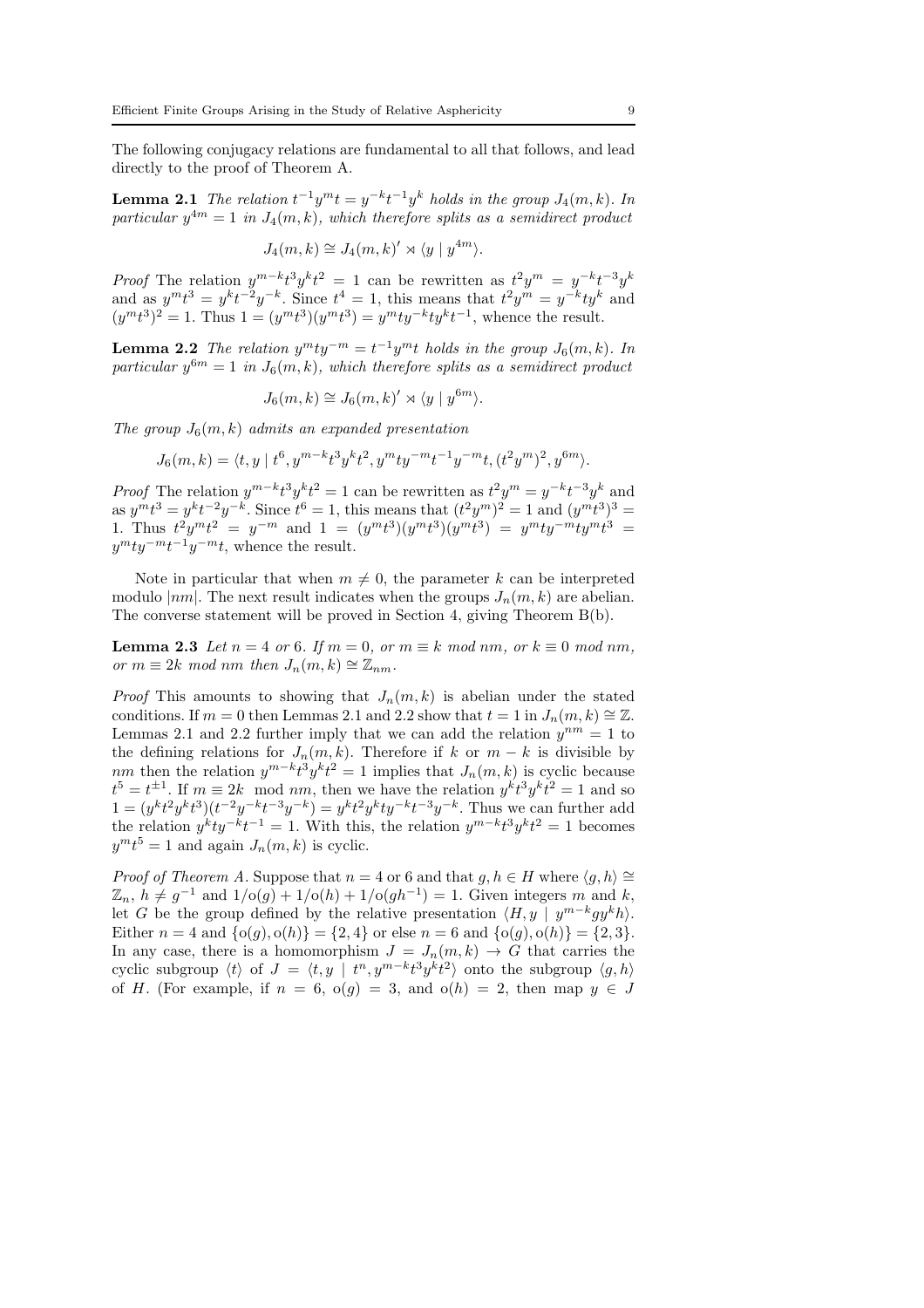to  $y^{-1} \in G$  and  $t \in J$  to  $gh^{-1} \in H$ ; the word  $y^{m-k}t^3y^kt^2$  then maps to  $y^{-(m-k)}h^{-1}y^{-k}g^{-1} = (gy^khy^{m-k})^{-1} = 1$  in G.)

Assume now that the relative presentation  $\langle H, y | y^{m-k} g y^k h \rangle$  is aspherical. This implies that the natural homomorphism  $H \to G$  is injective and so the fact that the elements q and h have distinct orders in H implies that  $m \neq 0$ . With this, the element t has order exactly n in J and the cyclic subgroup  $\langle t \rangle$  of J maps isomorphically onto  $\langle q, h \rangle \leq H$ . Thus we have a decomposition of G as a free product amalgamated over a cyclic group of order n:  $G \cong H *_{\langle q,h \rangle = \langle t \rangle} J =$  $H *_{\mathbb{Z}_n} J$ . Now asphericity further implies that each finite subgroup of G is conjugate to a subgroup of  $H$  [8, (0.4)] and so each finite subgroup of  $J$  is therefore conjugate to a subgroup of  $\langle t \rangle \cong \mathbb{Z}_n$ . By Lemmas 2.1 and 2.2, the element y has order precisely  $|nm|$  in J, so we conclude that  $m = \pm 1$ . Further, in the presentation for  $J = J_n(m, k) = \langle t, y | t^n, y^{m-k} t^3 y^k t^2 \rangle$ , we can interpret the parameter k modulo n, so we are left to consider the groups  $J_4(\pm 1, k)$  for  $k = 0, 1, 2, 3$  and  $J_6(\pm 1, k)$  for  $k = 0, 1, 2, 3, 4, 5$ . These groups are all finite (e.g. using computer-assisted coset enumeration [29]), having orders  $n, 20, 42$ , or 78, and the order is n precisely when  $k \equiv 0$  or m modulo n. Therefore, if  $\langle H, y | y^{m-k}gy^k h \rangle$  is aspherical, then  $m = \pm 1$  and k is congruent to either 0 or m modulo n.

Next, if  $m = \pm 1$  and k is congruent to either 0 or m modulo n, then the previous remarks show that the natural map  $\mathbb{Z}_n \cong \langle t \rangle \to J$  is an isomorphism, and hence the natural map of H into  $G \cong H *_{\mathbb{Z}_n} J$  is an isomorphism.

Finally, suppose that  $H \to G$  is an isomorphism. The fact that  $q, h \neq 1$  in G implies that  $t \neq 1$  in J, so that  $m \neq 0$  and  $G \cong H *_{\mathbb{Z}_n} J$  as before. Because  $G = H$  we have  $J = \mathbb{Z}_n$  and so  $m = \pm 1$  and  $k \equiv 0$  or m as before. Let Z be a  $K(\mathbb{Z}_n, 1)$ -complex with two-skeleton modeled on the presentation  $\langle t | t^n \rangle$  for  $\mathbb{Z}_n$  and let  $W = Z \vee S^1_y \cup c^2$  be obtained by attaching a two-cell with boundary representing the word  $y^{m-k}t^3y^kt^2$ . Thus by hypothesis  $\mathbb{Z}_n \cong \pi_1(Z) \to \pi_1(W)$ is an isomorphism. Let X be a  $K(H, 1)$ -complex containing Z as a subcomplex and let  $Y = X \cup W$  so that  $X \cap W = Z$ . Since the relator  $r = y^{m-k}gy^kh$  is not a proper power, it is necessary and sufficient to prove that  $Y$  is aspherical. Consider the two-cell of  $W - Z$ . Because  $n = 4$  or 6,  $m = \pm 1$ , and  $k \equiv 0$  or m modulo *n*, in the presence of the relation  $t^n = 1$ , the attaching map for this two-cell is freely homotopic (in  $Z\cup W^{(1)}$ ) to one modeled on the word  $yt^{\pm 1}$ . Up to homotopy, the inclusion of  $Z$  in  $W$  is therefore an elementary expansion and in particular a homotopy equivalence. Thus  $W$  is aspherical. Given this, the union  $Y = X \cup_Z W$  is the union of two aspherical complexes with aspherical intersection. Since the inclusions of  $Z$  in  $X$  and in  $W$  both induce injective homomorphisms on their fundamental groups,  $Y$  is aspherical by a theorem of J. H. C. Whitehead [51]. Thus the relative presentation  $\langle H, y | y^{m-k} gy^k h \rangle$  is aspherical, which completes the proof of Theorem A.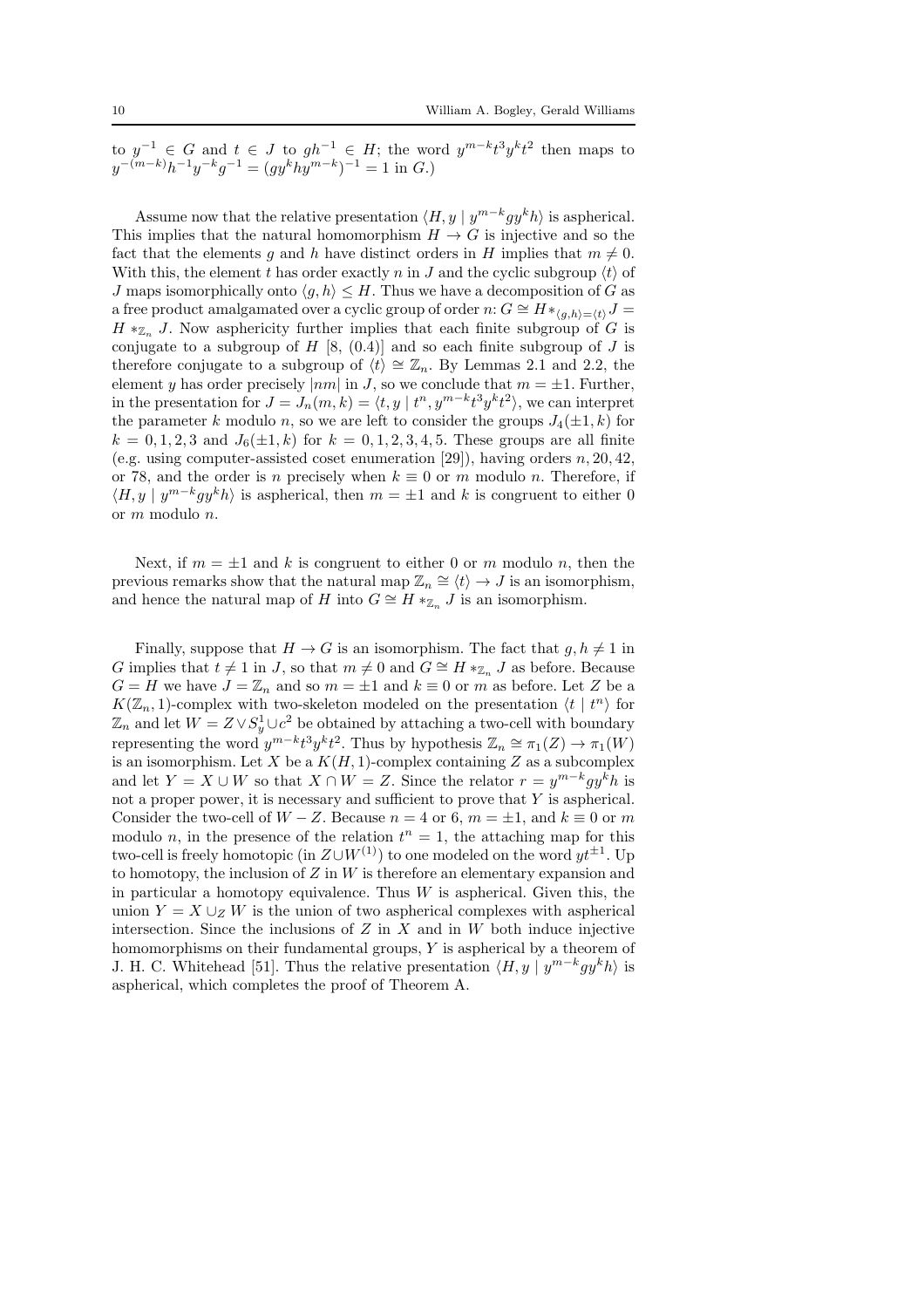## 3 The derived subgroup  $J_n(m, k)$ '

We now show that for  $n = 4$  or 6 the group  $J_n(m, k)'$  has finite abelianization. Together with the fact that  $J_n(m,k)^{ab} \cong \mathbb{Z}_{nm}$  this proves Theorem B(a). The cases  $n = 4$  and 6 are handled separately. The group  $J_n(m, k)'$  is trivial if  $m = 0$ , by Lemma 2.3 and since  $J_n(m, k) \cong J_n(-m, -k)$  we can assume  $m \geq 1$ .

**Theorem 3.1** If  $m \geq 1$  then the derived subgroup  $J_4(m, k)'$  has a presentation

$$
\langle x_0, \dots, x_{4m-1} \mid x_i x_{i+m} x_{i+k}^{-1}, x_i x_{i+m} x_{i+2m} x_{i+3m} \ (0 \le i < 4m) \rangle \tag{6}
$$

and has finite abelianization.

*Proof* Let  $J = J_4(m, k)$ . Adding the relation  $y^{4m} = 1$  (Lemma 2.1) and using  $t^4 = 1$  to rewrite  $y^{m-k}t^3y^kt^2 = 1$  as  $y^{m-k}t^{-1}y^kt^2 = 1$ , the presentation (6) of J ′ arises via a straightforward application of the Reidemeister-Schreier process. This presentation shows that  $J'$  is a homomorphic image of the cyclically presented group  $G = G_{4m}(x_0 x_m x_k^{-1})$  and so  $J/J'$  is a homomorphic image of  $G/G'$ , which is finite [52, Theorem 4].

A quick proof that  $G/G'$  is finite uses the representer polynomial  $f_w(x) =$  $1+x^m-x^k$ . It suffices to show that if  $\lambda$  is a 4m-th root of unity, then  $f_w(\lambda) \neq 0$ . Given  $\lambda^{4m} = 1$ , the quantity  $\zeta = \lambda^m$  is a fourth root of unity, so the argument proceeds in cases. If  $\zeta = 1$ , then  $f_w(\lambda) = 1 \neq 0$ . If  $\zeta = -1$ , then  $f_w(\lambda) =$  $-\lambda^k \neq 0$ . If  $\zeta = \pm i$ , then  $f_w(\lambda) = 1 \pm i - \lambda^k$ . This last quantity is non-zero because  $1 \pm i \neq \lambda^k$  due to the fact that these numbers have different complex moduli:  $|1 \pm i| = \sqrt{2} \neq 1 = |\lambda^k|.$ 

**Theorem 3.2** If  $m \geq 1$  then the derived subgroup  $J_6(m, k)'$  has a presentation

$$
\left\langle x_0, \ldots, x_{6m-1} \Big| \begin{array}{l} x_i x_{i+m} x_{i+2m} (x_{i+k} x_{i+m+k})^{-1}, \\ x_i x_{i+m} x_{i+2m} x_{i+3m} x_{i+4m} x_{i+5m} \end{array} \right. (7)
$$

and has finite abelianization.

*Proof* Let  $J = J_6(m, k)$ . Adding the relation  $y^{6m} = 1$  (Lemma 2.2), a straightforward application of the Reidemeister-Schreier process yields a presentation

$$
J' = \left\langle x_0, \dots, x_{6m-1} \Big| \begin{matrix} x_i x_{i+m} x_{i+2m} x_{i+3m+k} x_{i+4m+k}, \\ x_i x_{i+m} x_{i+2m} x_{i+3m} x_{i+4m} x_{i+5m} \end{matrix} \Big| 0 \le i < 6m \right\rangle
$$

for the derived subgroup.

In the presence of the relations  $x_i x_{i+m} x_{i+2m} x_{i+3m} x_{i+4m} x_{i+5m} = 1$  the relations  $x_i x_{i+m} x_{i+2m} x_{i+3m+k} x_{i+4m+k} = 1$  are equivalent to  $x_i x_{i+m} x_{i+2m} =$  $x_{i+k}x_{i+m+k}$   $(0 \leq i \leq 6m)$  and so we obtain the presentation (7). This presentation shows that  $J'$  is a homomorphic image of the cyclically presented group  $G = G_{6m}(x_0 x_m x_{2m}(x_k x_{m+k})^{-1})$  and so  $J/J'$  is a homomorphic image of  $G/G'$ , which is finite [19, Theorem 5.1].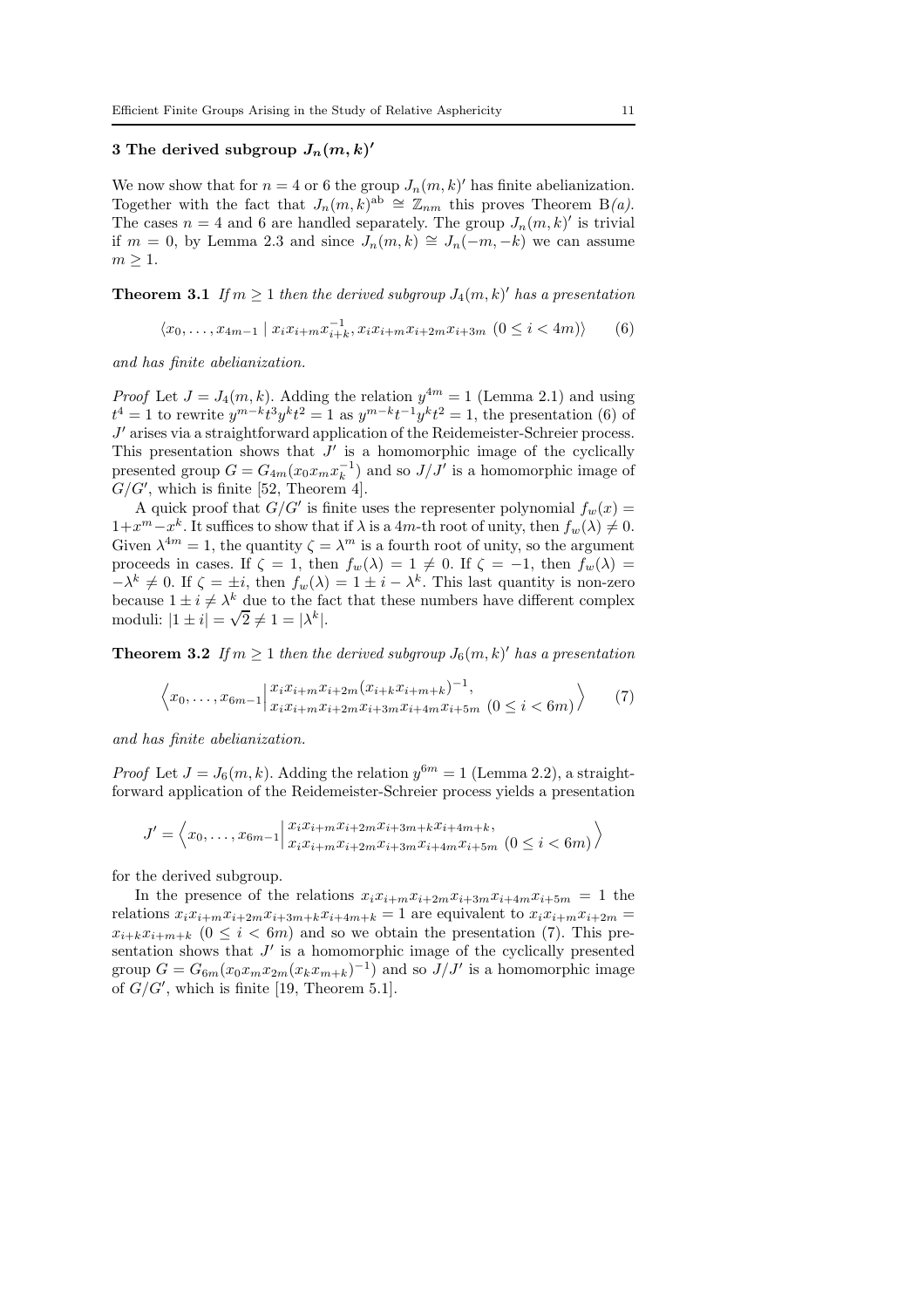.

A quick proof that  $G/G'$  is finite uses the representer polynomial

$$
f_w(x) = 1 + x^m + x^{2m} - x^k - x^{m+k}.
$$

It suffices to show that if  $\lambda$  is a 6m-th root of unity, then  $f_w(\lambda) \neq 0$ . Given  $\lambda^{6m} = 1$ , the quantity  $\zeta = \lambda^m$  is a sixth root of unity, so we argue in cases. If  $\zeta = 1$ , then  $f_w(\lambda) = 3 - 2\lambda^k \neq 0$ . The fact that  $3 \neq 2\lambda^k$  is due to the fact that these two numbers have different complex moduli:  $|2\lambda^k| = 2 \neq 3 = |3|$ . If  $\zeta = -1$ , then  $f_w(\lambda) = 1 \neq 0$ . If  $\zeta^3 = 1$  and  $\zeta \neq 1$ , then  $f_w(\lambda) = -\lambda^k (1 + \zeta) \neq 0$ because  $1 + \zeta = -\zeta^2 \neq 0$ . And finally, if  $\zeta^3 = -1$  and  $\zeta \neq -1$ ,  $0 = \zeta^3 + 1 =$  $(\zeta+1)(\zeta^2-\zeta+1)$  so  $\zeta^2=\zeta-1$ ; thus  $f_w(\lambda)=2\zeta-\lambda^k(1+\zeta)$ . This last quantity is non-zero because if  $\zeta$  is a primitive sixth root of unity, then  $2\zeta$  and  $\lambda^k(1+\zeta)$ have different complex moduli:  $|\lambda^k(1+\zeta)| = \sqrt{3} \neq 2 = |2\zeta|$ .

**Corollary 3.3** If  $n = 4$  or 6 and  $d = (m, k)$ , then  $J_n(m, k)'$  is the free product of d copies of  $J_n(m/d, k/d)'$ .

*Proof* As in, for example, [25], the presentations  $(6)$ ,  $(7)$  decompose into d disjoint subpresentations of recognizable type.

We now focus on the case  $(m, k) = 1$ . Theorems 3.6 and 3.7 will show that  $J_n(m, k)'$  is finite and abelian. Together with Theorems 3.1 and 3.2, this shows that  $J_n(m, k)$  is metabelian. We also show that if  $m - 2k \neq 0 \mod n$  then  $J_n(m, k)'$  is cyclic. To complete the proof of Theorem  $B(c)$  it will remain to address the case  $m - 2k \equiv 0 \mod n$ , which we postpone until Section 6. To begin, recall the following.

**Lemma 3.4** If  $(r, s) = 1$  and  $n \ge 1$ , then  $G_n(x_0^r x_1^{-s}) \cong \mathbb{Z}_{\alpha}$  where  $\alpha =$  $|r^n - s^n|$ . Any of the elements  $x_i$   $(0 \le i < n)$  can serve as a sole generator.

*Proof* The isomorphism  $G = G_n(x_0^r x_1^{-s}) \cong \mathbb{Z}_{\alpha}$  is noted without proof in [41, page 248]. We include a proof for completeness. Using

$$
x_i^{r^n} = x_{i+1}^{sr^{n-1}} = \dots = x_{i+n-1}^{s^{n-1}r} = x_i^{s^n}
$$

it follows that  $x_i^{\alpha} = 1$  for all *i*. Choosing integers a, b so that  $r^n a + sb = 1$ , we have

$$
x_{i+1} = x_{i+1}^{r^n a + sb} = x_{i+1}^{s^n a + sb} = x_{i+1}^{s(s^{n-1} a + b)} = x_i^{r(s^{n-1} a + b)}
$$

This implies that G is cyclic, generated by any of the  $x_i$ . Letting  $\mu = r(s^{n-1}a +$ b), an isomorphism  $G \to \mathbb{Z}_{\alpha}$  maps  $x_i$  to  $\mu^i$  modulo  $\alpha$ . This is because  $\mu^n \equiv 1$ mod  $α$ :

$$
\mu^{n} = r^{n} (s^{n-1}a + b)^{n}
$$

$$
= r^{n} \left( s^{n-1}a + \frac{1 - ar^{n}}{s} \right)^{n}
$$

$$
= r^{n} \frac{(s^{n}a + 1 - ar^{n})^{n}}{s^{n}}
$$

$$
\equiv (1 - a(r^{n} - s^{n}))^{n} \mod \alpha
$$

$$
\equiv 1 \mod \alpha,
$$

whence the result.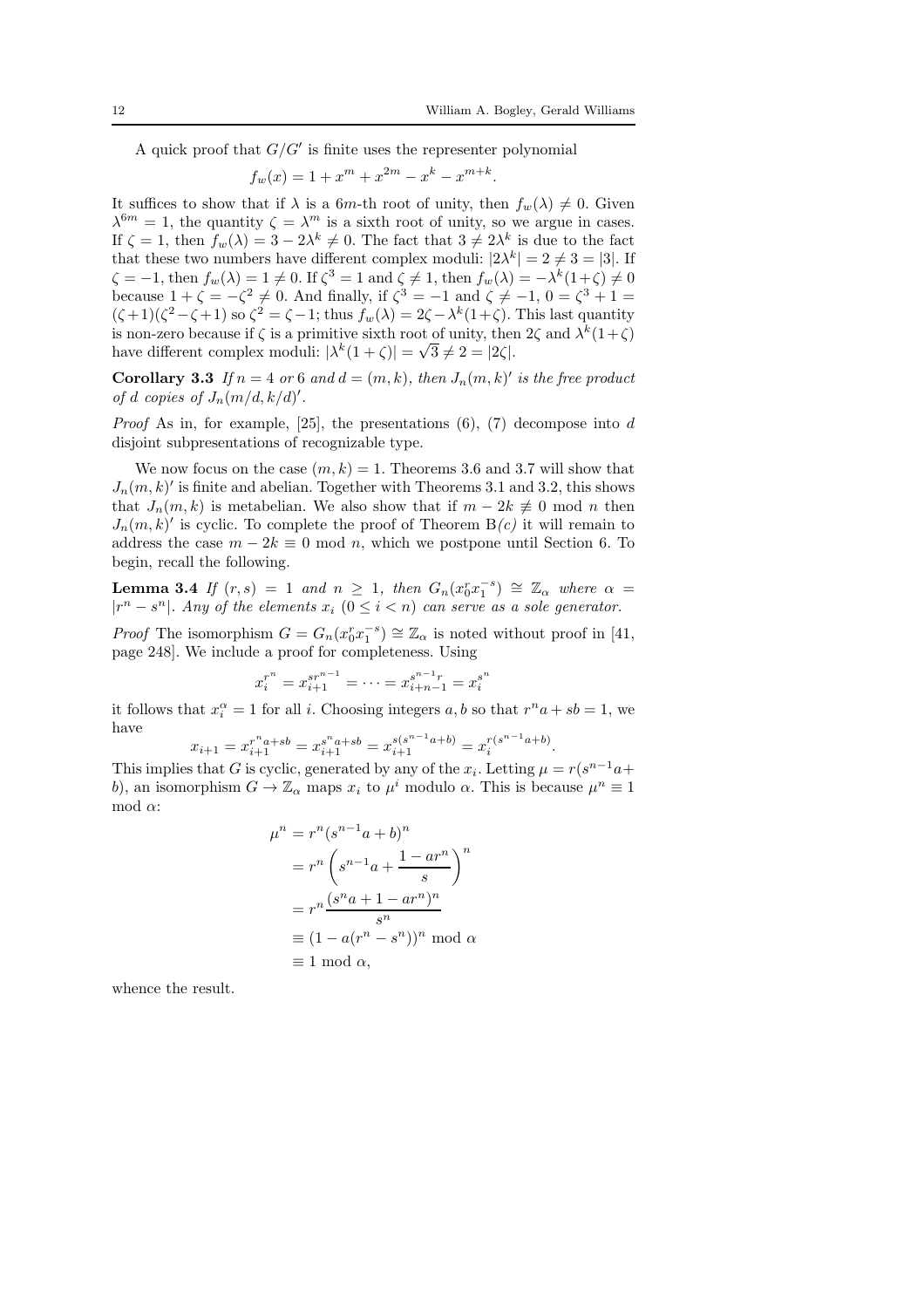**Corollary 3.5** Suppose  $H \cong \mathbb{Z}_n$  and g, h generate H with  $g = h^{-1}$ . If  $(m, k) =$ 1 then the group G defined by the relative presentation  $\langle y, H | y^{m-k} g y^k h \rangle$  is finite of order  $n|(m-k)^n - k^n|$ .

*Proof* If  $(m, k) = 1$  then the lemma implies that  $G_n(x_0^{m-k}x_1^{-k}) \cong \mathbb{Z}_{|(m-k)^n - k^n|}$ and thus its  $\mathbb{Z}_n$ -extension  $\langle y, t | t^n, y^{m-k}t y^k t^{-1} \rangle$  (which is isomorphic to G) is finite of order  $|(m-k)^n - k^n|$ .

**Theorem 3.6** If  $m \neq 0$  and  $(m, k) = 1$ , then  $J_4(m, k)'$  is finite and abelian. If  $m - 2k \not\equiv 0 \mod 4$  then  $J_4(m, k)'$  is cyclic and if  $m - 2k \equiv 0 \mod 4$ then  $J_4(m, k)$ ' is generated by  $x_0, x_m$  of the presentation (6) and the relations  $x_i^2 = x_{i+2k-m}$  hold  $(0 \le i < 4m)$ .

*Proof* As before, assume that  $m \geq 1$  and  $0 \leq k < 4m$ . Setting  $J = J_4(m, k)$ , Theorem 3.1 provides that  $J'/J''$  is finite and that  $J'$  has the presentation (6). We refine this presentation as follows. For all  $i, 1 = (x_i x_{i+m})(x_{i+2m} x_{i+3m}) =$  $x_{i+k}x_{2m+k}$  and so re-indexing we can add the relations  $x_ix_{i+2m} = 1$  ( $0 \le i <$ 4*m*). In addition,  $1 = x_i x_{i+m} x_{i+2m} x_{i+3m} = x_i x_{i+m} x_i^{-1} x_{i+m}^{-1}$   $(0 \le i \le 4m)$ . Thus

$$
x_{i+m+k} = x_{i+m} x_{i+2m} = x_{i+m} x_i^{-1}
$$

and hence  $x_{i+m+k}x_{i+k} = (x_{i+m}x_i^{-1})(x_ix_{i+m}) = x_{i+m}^2$ . Re-indexing, this gives

$$
x_i^2 = x_{i+k}x_{i-m+k} = x_{i-m+k}x_{i+k} = x_{i+2k-m}
$$

for  $0 \leq i < 4m$ . Thus J' has a presentation

$$
J' = \left\langle x_0, \dots, x_{4m-1} \Big| \begin{matrix} x_i x_{i+m} = x_{i+k}, [x_i, x_{i+m}] = 1, \\ x_i x_{i+2m} = 1, x_i^2 = x_{i+2k-m} \ (0 \le i < 4m) \end{matrix} \right\rangle.
$$

Let  $\delta = (m - 2k, 4m)$ . Using Lemma 3.4, the relations  $x_i^2 = x_{i+2k-m}$   $(0 \le i \le n)$ 4m) imply that if  $i \equiv j \mod \delta$ , then  $x_i$  and  $x_j$  each generate the same cyclic subgroup of finite order in  $J'$ . In particular, each of  $x_i$  and  $x_j$  is expressible as a power of the other. If m is odd then  $\delta = 1$  so each  $x_i$  can be expressed as a power of  $x_0$  so  $J_4(m, k)'$  is cyclic. If  $m \equiv 0 \mod 4$  then  $\delta = 2$  and k is odd, thus each  $x_i$  (*i* even) can be expressed as a power of  $x_0$ , and each  $x_i$  (*i* odd) can be expressed as a power of  $x_k$ ; since also  $x_k = x_0 x_m$  we have that  $x_k$  is a power of  $x_0$ , so  $J_4(m, k)'$  is cyclic.

Assume then that  $m - 2k \equiv 0 \mod 4$  and let A be the subgroup of J' generated by  $x_0$  and  $x_m$ . The relations  $x_i x_{i+2m} = 1$  and  $[x_i, x_{i+m}] = 1$  imply that A is abelian and contains the elements  $x_0, x_m, x_{2m}$ , and  $x_{3m}$ . It suffices to show that  $J' = A$ .

We now have that  $4|\delta$  so  $gcd(m, \delta) = 2$  so  $m\mathbb{Z} + \delta \mathbb{Z} = 2\mathbb{Z}$ . This means that each even number i is congruent to a multiple of m modulo  $\delta$  and so, when i is even then  $x_i$  is in the subgroup A generated by  $x_0$  and  $x_m$ . Now m is even and k is odd, so the relations  $x_i = x_{i-k}x_{i+m-k}$  show that if i is odd, then  $x_i$ is a product of generators with even index, and so  $x_i \in A$ .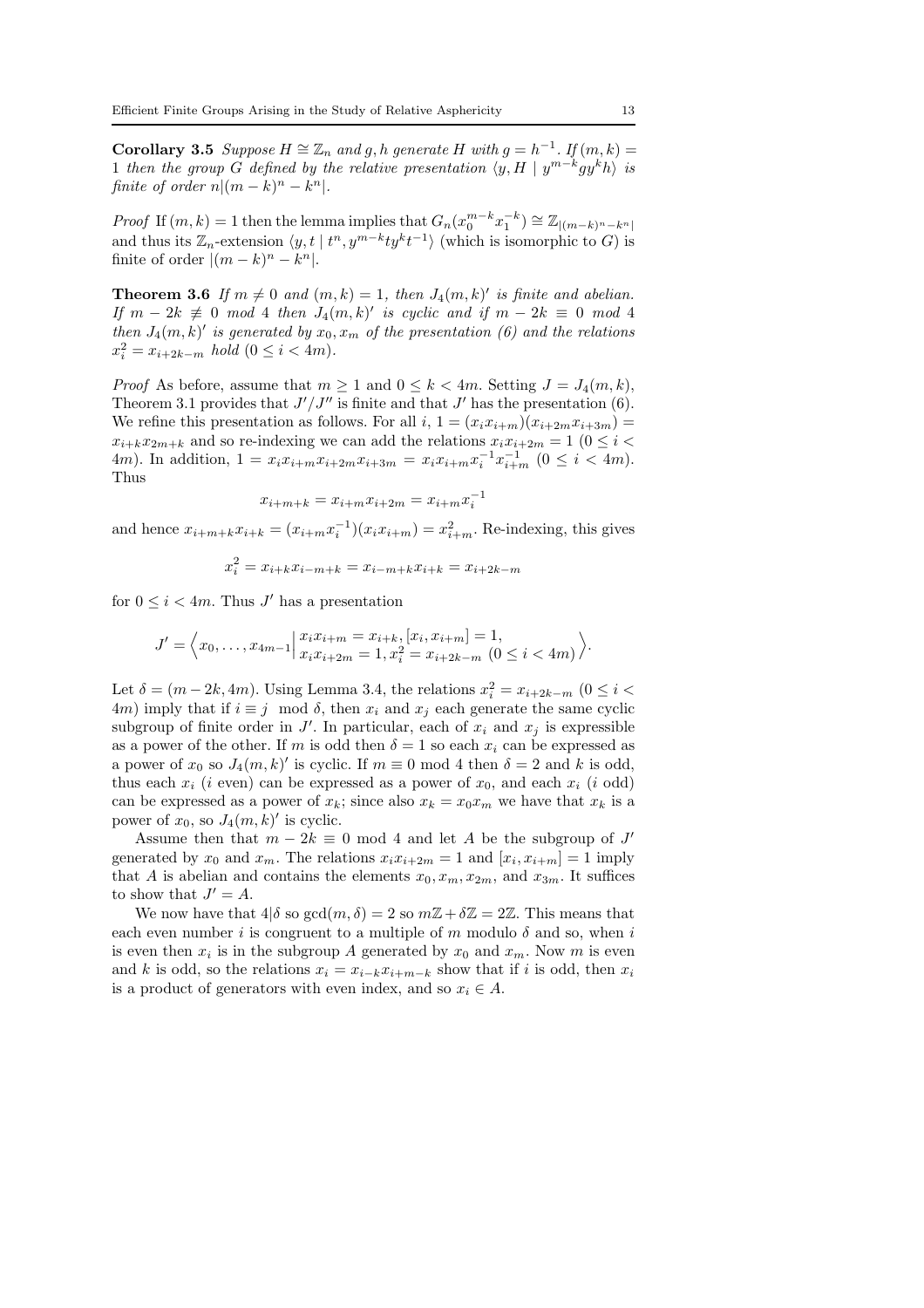In the case  $m-2k \equiv 0 \mod 4$ , we will show (in Theorem 6.1) that  $J_4(m, k)$ ' is the direct product of two cyclic groups of equal order.

**Theorem 3.7** If  $m \neq 0$  and  $(m, k) = 1$ , then  $J_6(m, k)'$  is finite and abelian, and has the presentation

$$
J' = \left\langle x_0, \dots, x_{6m-1} \Big| \begin{matrix} x_i^2 = x_{i+k-m} x_{i+k}, x_i x_{i+2m} = x_{i+m}, [x_i, x_{i+m}], \\ x_i^3 = x_{i+m-2k}^4 \ (0 \le i < 6m) \end{matrix} \right\rangle. \tag{8}
$$

If  $m - 2k \not\equiv 0 \mod 6$  then  $J_6(m, k)'$  is cyclic and if  $m - 2k \equiv 0 \mod 6$  then  $J_6(m, k)'$  is generated by  $x_0$  and  $x_m$ .

*Proof* As before, assume that  $m > 1$  and  $0 \le k \le 6m$ . Setting  $J = J_6(m, k)$ , by Theorem 3.2 we know that  $J'/J''$  is finite. Using the expanded presentation for J in Lemma 2.2, an application of the Reidemeister-Schreier process yields a presentation for J' with generators  $x_i = y^i t y^{-(i+m)}$  (0 ≤ i < 6m) and defining relations as follows.

$$
x_i x_{i+m} x_{i+2m} x_{i+3m} x_{i+4m} x_{i+5m} = 1,\t\t(9)
$$

$$
x_i x_{i+m} x_{i+2m} x_{i+3m+k} x_{i+4m+k} = 1,
$$
\n(10)

 $x_i x_{i+2m} x_{i+m}^{-1} = 1,$  (11)

$$
x_i x_{i+m} x_{i+3m} x_{i+4m} = 1.
$$
 (12)

We begin with a series of refinements to this presentation. Using (9), the relations (10) are equivalent to  $x_i x_{i+m} x_{i+2m} = x_{i+k} x_{i+m+k}$ . Using (11), the relations (12) are equivalent to  $x_i x_{i+2m} x_{i+4m} = 1$  and then again to  $x_i x_{i+3m} =$ 1, at which point the relations (9) become redundant:

$$
(x_i x_{i+m} x_{i+2m})(x_{i+3m} x_{i+4m} x_{i+5m}) = x_{i+k} (x_{i+m+k} x_{i+3m+k}) x_{i+4m+k}
$$
  
=  $x_{i+k} x_{i+2m+k} x_{i+4m+k}$   
=  $x_{i+k} x_{i+3m+k} = 1$ .

Therefore

$$
J' = \left\langle x_0, \dots, x_{6m-1} \Big| \begin{matrix} x_i x_{i+m} x_{i+2m} = x_{i+k} x_{i+m+k}, \\ x_i x_{i+2m} = x_{i+m}, x_i x_{i+3m} = 1 \ (0 \le i < 6m) \end{matrix} \right\rangle.
$$

Next,  $x_{i+2m} = x_{i+m}x_{i+3m} = x_{i+m}x_i^{-1}$  so  $x_ix_{i+2m} = x_{i+m} = x_{i+2m}x_i$  and so  $x_i$  centralizes  $x_{i+2m}$ . Thus we have that  $x_{i+2m}x_{i+3m} = x_{i+2m}x_i^{-1} = x_i^{-1}x_{i+2m}$  $= x_{i+3m}x_{i+2m}$  and hence after re-indexing  $[x_i, x_{i+m}] = 1$  for  $0 \le i < 6m$ .

Using  $[x_i, x_{i+m}] = 1$ , the relations  $x_i x_{i+m} x_{i+2m} = x_{i+k} x_{i+m+k}$  are equivalent to  $x_i x_{i+2m} x_{i+m} = x_{i+k} x_{i+m+k}$  and thence, using  $x_i x_{i+2m} = x_{i+m}$ , to  $x_{i+m}^2 = x_{i+k}x_{i+m+k}$ . Further,  $x_ix_{i+2m} = x_{i+m}$  implies  $x_ix_{i+2m}x_{i+3m} =$  $x_{i+m}x_{i+3m} = x_{i+2m}$  so the relations  $[x_i, x_{i+m}] = 1$  imply  $x_i x_{i+3m} = 1$ . Therefore

$$
J' = \left\langle x_0, \ldots, x_{6m-1} \Big| \frac{x_i^2 = x_{i+k-m} x_{i+k}, x_i x_{i+2m} = x_{i+m}}{[x_i, x_{i+m}] = 1 \ (0 \le i < 6m)} \right\rangle.
$$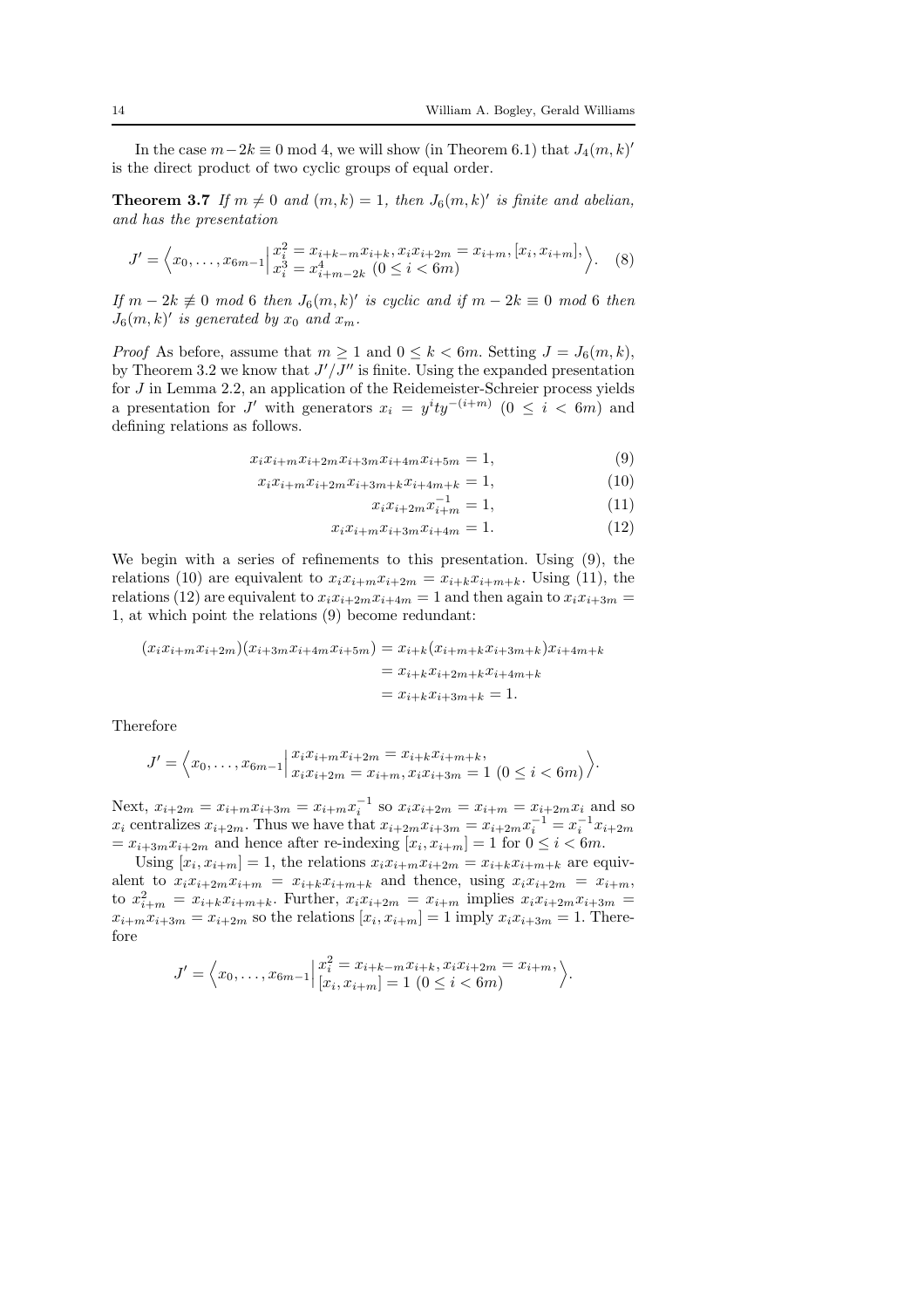A further family of relations arises from the fact that

$$
x_{i+m-2k}^4 = (x_{i+m-2k}^2)^2 = (x_{i-k}x_{i+m-k})^2 = x_{i-k}^2 x_{i+m-k}^2
$$
  
=  $(x_{i-m}x_i)(x_ix_{i+m}) = x_i^2 x_{i-m}x_{i+m} = x_i^3$ .

We have now reached our first goal, which is the presentation (8) for the derived subgroup. Let  $\delta = (m - 2k, 6m)$ . Using Lemma 3.4, the relations  $x_i^3 = x_{i+m-2k}^4$  imply that if  $i \equiv j \mod \delta$ , then  $x_i$  and  $x_j$  each generate the same cyclic subgroup of finite order in  $J'$ . In particular, each of  $x_i$  and  $x_j$  is expressible as a power of the other.

If  $m \not\equiv 2k \mod 6$  then  $\delta = 1, 2, 3 \text{ or } 4$ . If  $\delta = 1$  then each generator can be expressed as a power of  $x_0$  so J' is cyclic. Suppose  $\delta = 2$ . Then m is even and  $k, m-k$  are odd. Each  $x_i$  (i even) can be expressed as power of  $x_0$  and each  $x_i$  (i odd) can be expressed as power of  $x_1$ . We have the relation  $x_1^2 = x_{1+k-m}x_{1+k}$ and since  $x_{1+k-m}$ ,  $x_{1+k}$  are powers of  $x_0$ , so is  $x_1^2$ . The relation  $x_1^3 = x_{1+m-2k}^4$ gives that  $x_1^3$  is a power of  $x_1^2$  and so it is a power of  $x_0$ . Thus  $x_1 = x_1^3 x_1^{-2}$  is a power of  $x_0$  and hence  $J'$  is cyclic.

Suppose  $\delta = 4$ . Then  $m \equiv 2 \mod 4$  and k is odd. Each  $x_i$   $(i \equiv 0 \mod 4)$  is a power of  $x_0$ , each  $x_i$  ( $i \equiv 1 \mod 4$ ) is a power of  $x_1$ , each  $x_i$  ( $i \equiv 2 \mod 4$ ) is a power of  $x_2$  and each  $x_i$  ( $i \equiv 3 \mod 4$ ) is a power of  $x_3$ . We have the relation  $x_{2-m}x_{2+m} = x_2$ , and since  $x_{2-m}$ ,  $x_{2+m}$  are powers of  $x_0$ , so is  $x_2$ . Similarly  $x_3$  is a power of  $x_1$ . We have the relation  $x_{1+k-m}x_{1+k} = x_1^2$ , and since  $x_{1+k-m}, x_{1+k}$  are powers of  $x_0$ , so is  $x_1^2$ . We have the relation  $x_1^3 = x_{1+m-k}^4$ , and since  $x_{1+m-k}$  is a power of  $x_1$  we have that  $x_1^3$  is a power of  $x_1^2$  and so it is a power of  $x_0$ . Thus  $x_1 = x_1^3 x_1^{-2}$  is a power of  $x_0$  and hence  $J'$  is cyclic.

Suppose then that  $\delta = 3$ . Then since  $(m, k) = 1$  we have that 3 does not divide m, so  $m \equiv \epsilon \mod 3$  ( $\epsilon = \pm 1$ ), and hence  $k \equiv 2\epsilon \mod 3$ ,  $m - k \equiv$ 2 $\epsilon$  mod 3. Each  $x_i$  (i ≡ 0 mod 3) is a power of  $x_0$ , each  $x_i$  (i ≡  $\epsilon$  mod 3) is a power of  $x_{\epsilon}$ , each  $x_i$  ( $i \equiv 2\epsilon \mod 3$ ) is a power of  $x_{2\epsilon}$ . The relations  $x_0 x_m = x_{m-k}^2$  and  $x_0 x_{2m} = x_m$  imply  $x_0^2 x_{2m} = x_{m-k}^2$  so  $x_0^2 = x_{m-k}^2 x_{2m}^{-1}$ , and since  $x_{m-k}, x_{2m}$  are powers of  $x_{2\epsilon}$ , so is  $x_0^2$ . We have  $x_0^3 = x_{m-2k}^4$  and since  $x_{m-k}$ ,  $x_{2m}$  are powers of  $x_{2\epsilon}$ , so is  $x_0$ . We have  $x_0 = x_{m-2k}$  and since  $x_{m-2k}$  is a power of  $x_0$  we have that  $x_0^3$  is a power of  $x_0^2$ , and hence it is a power of  $x_{2\epsilon}$ . Thus  $x_0 = x_0^3 x_0^{-2}$  is a power of  $x_{2\epsilon}$ . We have the relation  $x_{\epsilon-m}x_{\epsilon} = x_{\epsilon-k}^2$  so  $x_{\epsilon} = x_{\epsilon-m}^{-1}x_{\epsilon-k}^2$ , and since  $x_{\epsilon-m}, x_{\epsilon-k}$  are powers of  $x_{2\epsilon}$  we have that  $x_{\epsilon}$  is a power of  $x_{2\epsilon}$ . Thus  $x_0, x_{\epsilon}$  are powers of  $x_{2\epsilon}$  and hence  $J'$  is cyclic.

Assume then that  $m - 2k \equiv 0 \mod 6$  and let A be the subgroup of J' generated by  $x_0$  and  $x_m$ . The relations  $x_i x_{i+2m} = x_{i+m}$  and  $[x_i, x_{i+m}] = 1$ imply that A is abelian and contains the elements  $x_0, x_m, x_{2m}, x_{3m}, x_{4m}$ , and  $x_{5m}$ . It suffices to show that  $J' = A$ .

We now have that  $\delta = 6$  or 12 and  $gcd(m, \delta) = 2$ . Thus  $m\mathbb{Z} + \delta \mathbb{Z} = 2\mathbb{Z}$ . This means that each even number i is congruent to a multiple of m modulo  $\delta$ and so as before, if i is even then  $x_i$  is in the subgroup A generated by  $x_0$  and  $x_m$ . Now m is even and k is odd, so the relations  $x_i^2 = x_{i+k-m}x_{i+k}$  show that if *i* is odd, then  $x_i^2$  is a product of generators with even index, and so  $x_i^2 \in A$ .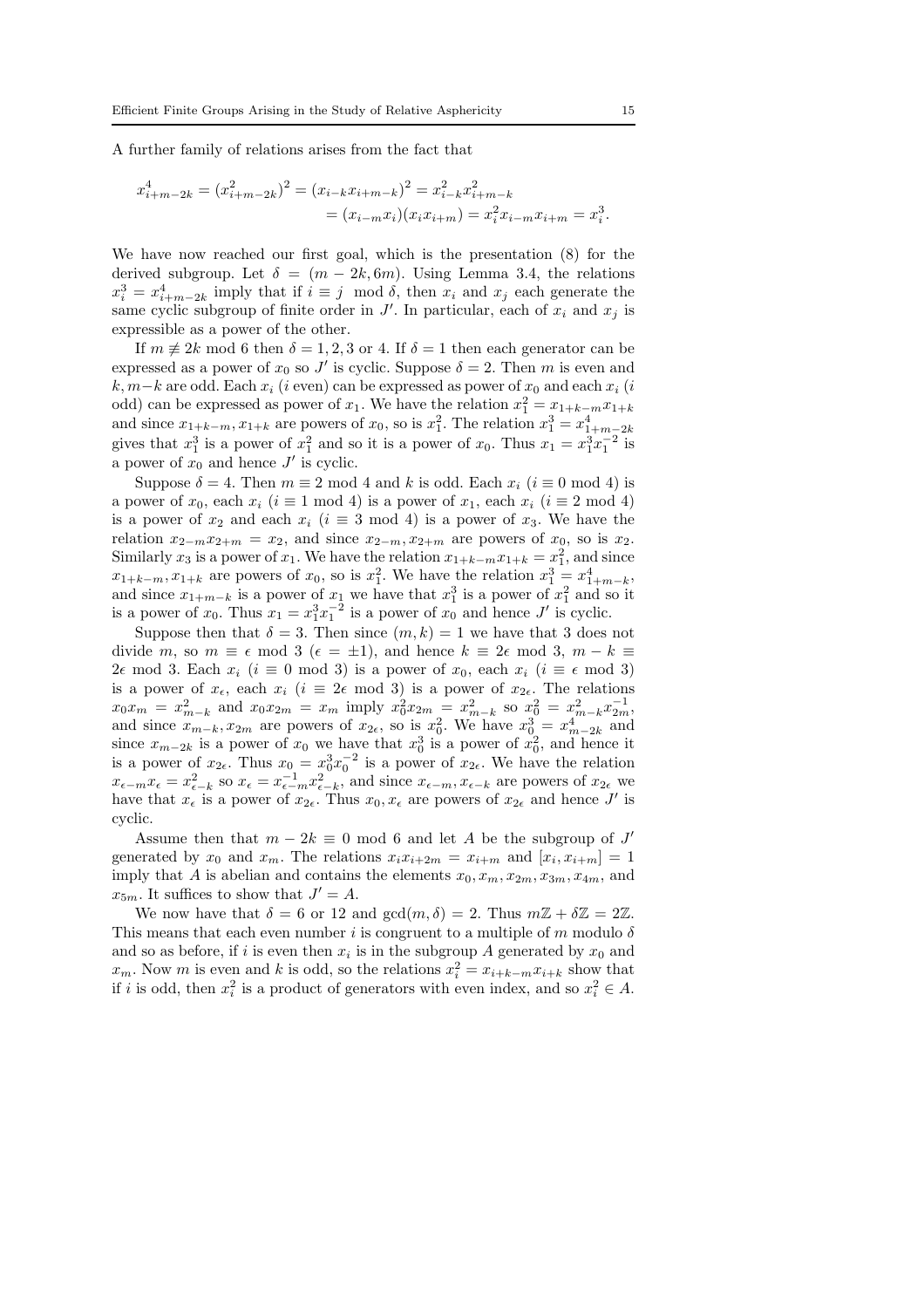At this point we also know that the element  $x_{i+m-2k}^2$  lies in A. Thus, we have

$$
x_i^3 = x_{i+m-2k}^4 = (x_{i+m-2k}^2)^2 \in A
$$

and so both  $x_i^2$  and  $x_i^3$ , and hence  $x_i$ , are in the subgroup A, as required.

Since  $J_6(m, k)'$  is generated by  $x_0, x_m$ , setting  $y_i = x_{im}$   $(0 \le i \le 6)$ , we have that it is also generated by the  $y_i$  and that the relations  $y_i y_{i+2} = y_{i+1}$ hold (for  $0 \leq i < 6$ ). Therefore  $J_6(m, k)'$  is a quotient of the Sieradski group  $S(2,6) = G_6(y_0y_2y_1^{-1})$ , introduced in [45], and which is an infinite metabelian group that abelianizes to  $\mathbb{Z} \oplus \mathbb{Z}$  ([50]). In the case  $m - 2k \equiv 0 \mod 6$ , we will show (in Theorem 6.2) that  $J_6(m, k)'$  is the direct product of two cyclic groups of equal order.

We can now prove Theorem  $B(d)$ .

*Proof of Theorem B(d)* Let  $d = (m, k) > 1$ . By Corollary 3.3, J' is the free product of d copies of  $J_n(m/d, k/d)'$  which by Theorems 3.1,3.2,3.6, and 3.7 is a non-trivial, finite, abelian group A. The derived subgroup  $J''$  is therefore a finitely generated free group. By  $[4,$  Theorem 1 the rank of  $J''$  is equal to  $1 - d|A|^{d-1} + d|A|^d - |A|^d$ . (This can also be proved directly using a standard argument using covering spaces and Euler characteristics.) Since  $d > 1$  and  $|A| > 1$ , to show that  $J''$  is non-abelian it is enough to show that  $|A| \neq 2$ . This follows from the fact that  $J_n(m/d, k/d)$  is non-abelian: if  $A = J_n(m/d, k/d)'$ were cyclic of order two, then by Lemmas 2.1 and 2.2,  $J_n(m/k, k/d) = A \times$  $\mathbb{Z}_{nm/d}$  would be abelian because the cyclic group of order two has no nonidentity automorphism.

## 4 Cyclically presented groups and the order of  $(J_n(m,k)')^{\text{ab}}$

The presentations (6),(7) suggest generalizing the concept of cyclically presented groups, defined at (1), to bicyclically presented groups  $G_r(w, v)$  defined by the presentation

$$
\langle x_0,\ldots,x_{r-1}\mid w,\theta(w),\ldots,\theta^{r-1}(w),v,\theta(v),\ldots,\theta^{r-1}(v)\rangle.
$$

For  $n \geq 2$  and even set

$$
w_n(m,k) = \left(\prod_{\alpha=0}^{n/2-1} x_{\alpha m}\right) \left(\prod_{\alpha=0}^{n/2-2} x_{k+\alpha m}\right)^{-1},
$$
  

$$
v_n(m) = \prod_{\alpha=0}^{n-1} x_{\alpha m},
$$
  

$$
u_n(m) = x_0 x_{nm/2}.
$$

Then for  $n = 4$  or 6 the presentations (6),(7) give

$$
J_n(m,k)' = G_{nm}(w_n(m,k),v_n(m)).
$$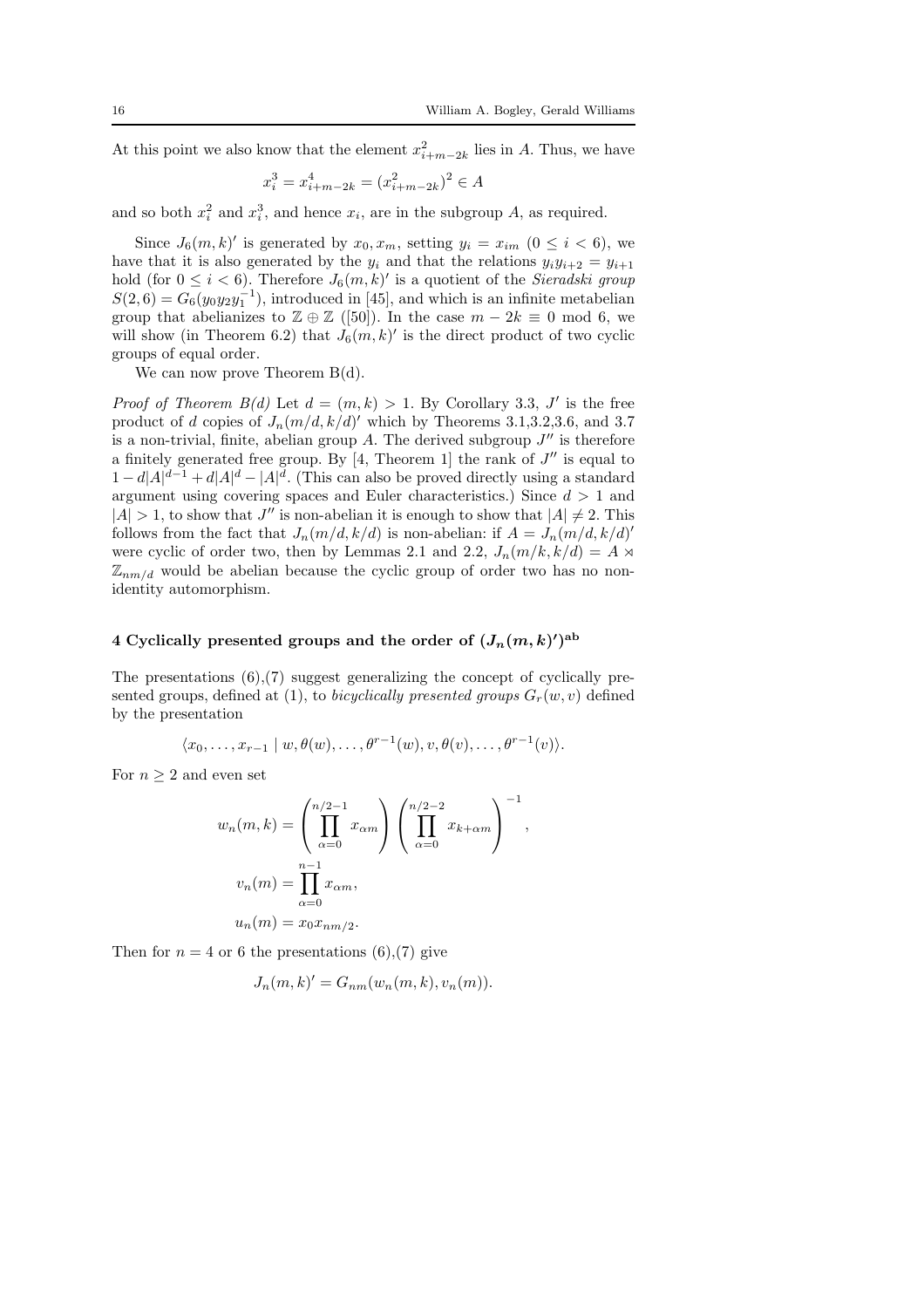**Lemma 4.1** For arbitrary integers  $n, m, k$  where  $m > 0$  and  $n \geq 2$  is even we have

$$
G_{nm}(w_n(m,k), v_n(m))^{\text{ab}} \cong G_{nm}(w_n(m,k), u_n(m))^{\text{ab}}.
$$
 (13)

Proof Let  $w = w_n(m, k), v = v_n(m)$ ,

$$
R_i = \left(\prod_{\alpha=0}^{n/2-1} x_{i+\alpha m}\right) \left(\prod_{\alpha=0}^{n/2-2} x_{i+k+\alpha m}\right)^{-1}, \ S_i = \prod_{\alpha=0}^{n-1} x_{i+\alpha m}
$$

(with subscripts taken as integers). Then

$$
G_{nm}(w,v)^{ab} = \langle x_0, \dots, x_{nm-1} | R_i, S_i \ (0 \le i < nm) \rangle^{ab}
$$

(where the subscripts of generators appearing in  $R_i, S_i$  are taken mod nm). Now

$$
\prod_{\alpha=0}^{n/2-2} x_{i+k+\alpha m} = \prod_{\alpha=0}^{n/2-1} x_{i+\alpha m} \quad \text{using relator } R_i
$$

$$
= \left(\prod_{\alpha=n/2}^{n-1} x_{i+\alpha m}\right)^{-1} \quad \text{using relator } S_i
$$

$$
= \left(\prod_{\alpha=n/2}^{n-2} x_{i+k+\alpha m}\right)^{-1} \quad \text{using relator } R_{i+nm/2}
$$

i.e.

$$
\prod_{\alpha=0}^{n/2-2} x_{i+\alpha m} = \left(\prod_{\alpha=n/2}^{n-2} x_{i+\alpha m}\right)^{-1}.
$$

Therefore

$$
1 = \prod_{\alpha=0}^{n-1} x_{i+\alpha m} \text{ by } S_i
$$
  
=  $\left( \prod_{\alpha=0}^{n/2-2} x_{i+\alpha m} \right) (x_{i+(n/2-1)m}) \left( \prod_{\alpha=n/2}^{n-2} x_{i+\alpha m} \right) (x_{i+(n-1)m})$   
=  $\left( \prod_{\alpha=n/2}^{n-2} x_{i+\alpha m} \right)^{-1} (x_{i+(n/2-1)m}) \left( \prod_{\alpha=n/2}^{n-2} x_{i+\alpha m} \right) (x_{i+(n-1)m})$   
=  $(x_{i+(n/2-1)m}) (x_{i+(n-1)m})$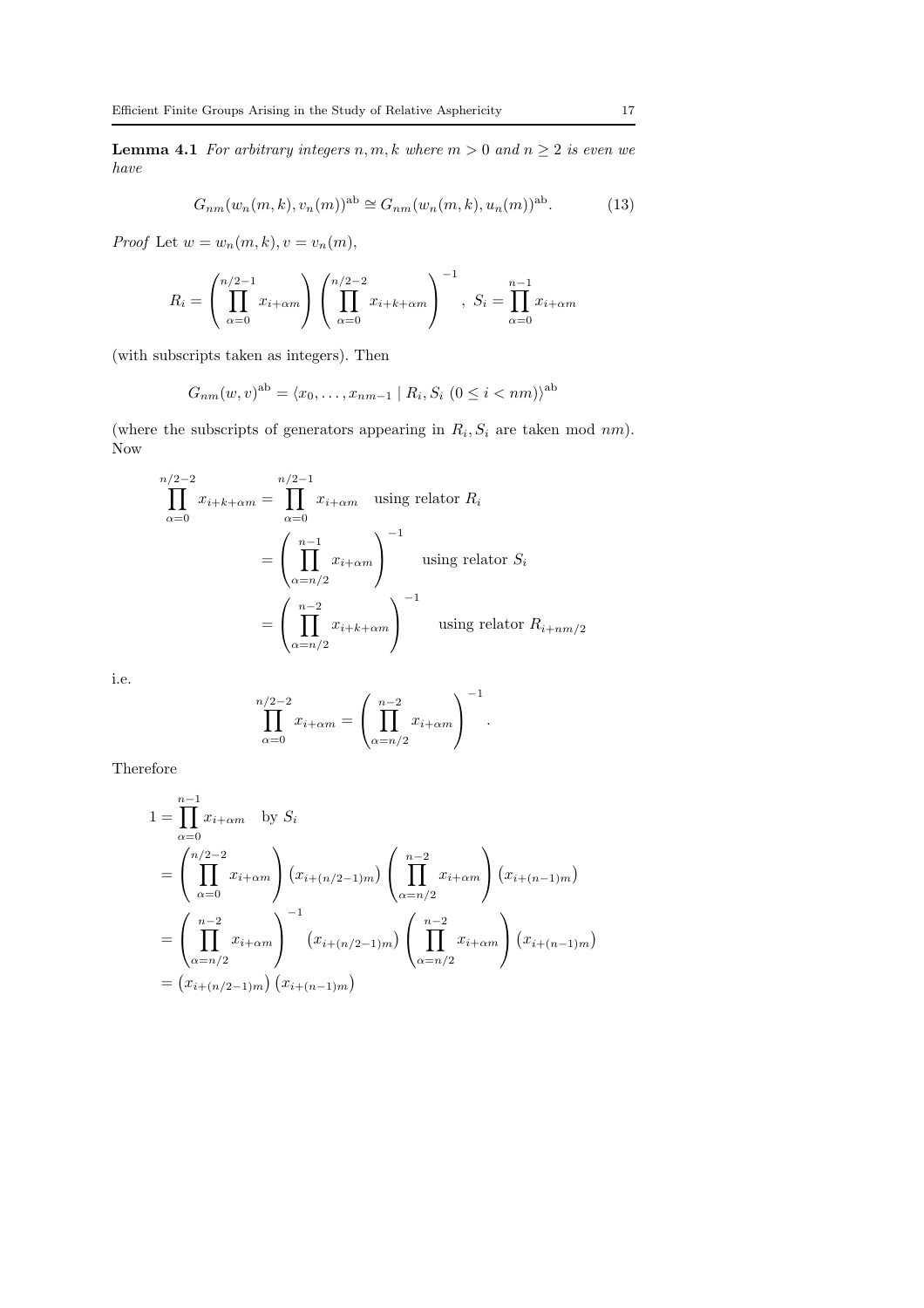i.e.  $x_{i+(n/2-1)m}x_{i+(n-1)m} = 1$  or equivalently  $x_ix_{i+nm/2} = 1$ . Thus

$$
G_{nm}(w, v)^{ab} = \langle x_0, \dots, x_{nm-1} | R_i, S_i, x_i x_{i+nm/2} (0 \le i < nm) \rangle^{ab}
$$
  
=  $\langle x_0, \dots, x_{nm-1} | R_i, \prod_{\alpha=0}^{n-1} x_{i+\alpha m}, x_i x_{i+nm/2} (0 \le i < nm) \rangle^{ab}$   
=  $\langle x_0, \dots, x_{nm-1} | R_i, \prod_{\alpha=0}^{n/2-1} x_{i+\alpha m} x_{i+(\alpha+n/2)m}, \rangle^{ab}$   
=  $\langle x_0, \dots, x_{nm-1} | R_i, x_i x_{i+nm/2} (0 \le i < nm) \rangle^{ab}$   
=  $\langle x_0, \dots, x_{nm-1} | R_i, x_i x_{i+nm/2} (0 \le i < nm) \rangle^{ab}$   
=  $G_{nm}(w, u_n(m))^{ab}$ 

as required.

We now extend the formula (3) for the order of the abelianization of a cyclically presented group to that of a bicyclically presented group of the form  $G_{nm}(w, u_n(m))$  for an arbitrary word w.

**Theorem 4.2** Let  $m, n \geq 1$ , where n is even, and let  $F_{nm}$  denote the free group on generators  $x_0, \ldots, x_{nm-1}$ . If w is any word in  $F_{nm}$  and  $u = u_n(m) =$  $x_0x_{nm/2}$  then  $G_{nm}(w,u)^{ab}$  is finite if and only if  $\text{Res}(f_w(x), f_u(x)) \neq 0$  in which case

$$
|G_{nm}(w,u)|^{\text{ab}} = |\text{Res}(f_w(x), f_u(x))| = \prod_{\lambda^{nm/2}=-1} |f_w(\lambda)|.
$$

*Proof* For each  $0 \le i < nm$  let  $a_i$  denote the exponent sum of generator  $x_i$  in the word  $w$ . Then (with subscripts mod  $n$ ) we have

$$
G_{nm}(w, u)^{ab} = \langle x_0, \dots, x_{nm-1} \mid w(x_i, \dots, x_{i+n-1}), x_i x_{i+nm/2} \ (0 \le i < nm) \rangle^{ab}
$$
  
\n
$$
= \langle x_0, \dots, x_{nm-1} \mid x_i^{a_0} \dots x_{i+nm-1}^{a_{nm-1}}, x_i x_{i+nm/2} \ (0 \le i < nm) \rangle^{ab}
$$
  
\n
$$
= \langle x_0, \dots, x_{nm-1} \mid \left( x_i^{a_0} \dots x_{i+nm/2-1}^{a_{nm/2-1}} \right) \left( x_{i+nm/2}^{a_{nm/2}} \dots x_{i+nm-1}^{a_{nm-1}} \right), \rangle^{ab}
$$
  
\n
$$
= \langle x_0, \dots, x_{nm-1} \mid \left( x_i^{a_0} \dots x_{i+nm/2-1}^{a_{nm/2-1}} \right) \left( x_i^{-a_{nm/2}} \dots x_{i+nm-1}^{-a_{nm-1}} \right), \rangle^{ab}
$$
  
\n
$$
= \langle x_0, \dots, x_{nm-1} \mid x_i^{a_0 - a_{nm/2}} \dots x_{i+nm/2-1}^{a_{nm/2-1} - a_{nm-1}}, \rangle^{ab}
$$
  
\n
$$
= \langle x_0, \dots, x_{nm-1} \mid x_i^{b_0} \dots x_{i+nm/2-1}^{b_{nm/2-1}}, x_i x_{i+nm/2} \ (0 \le i < nm)
$$
  
\n
$$
= \langle x_0, \dots, x_{nm-1} \mid x_i^{b_0} \dots x_{i+nm/2-1}^{b_{nm/2-1}}, x_i x_{i+nm/2} \ (0 \le i < nm) \rangle^{ab}
$$

where  $b_i = a_i - a_{i+nm/2}$  for each  $0 \leq i < nm/2$ .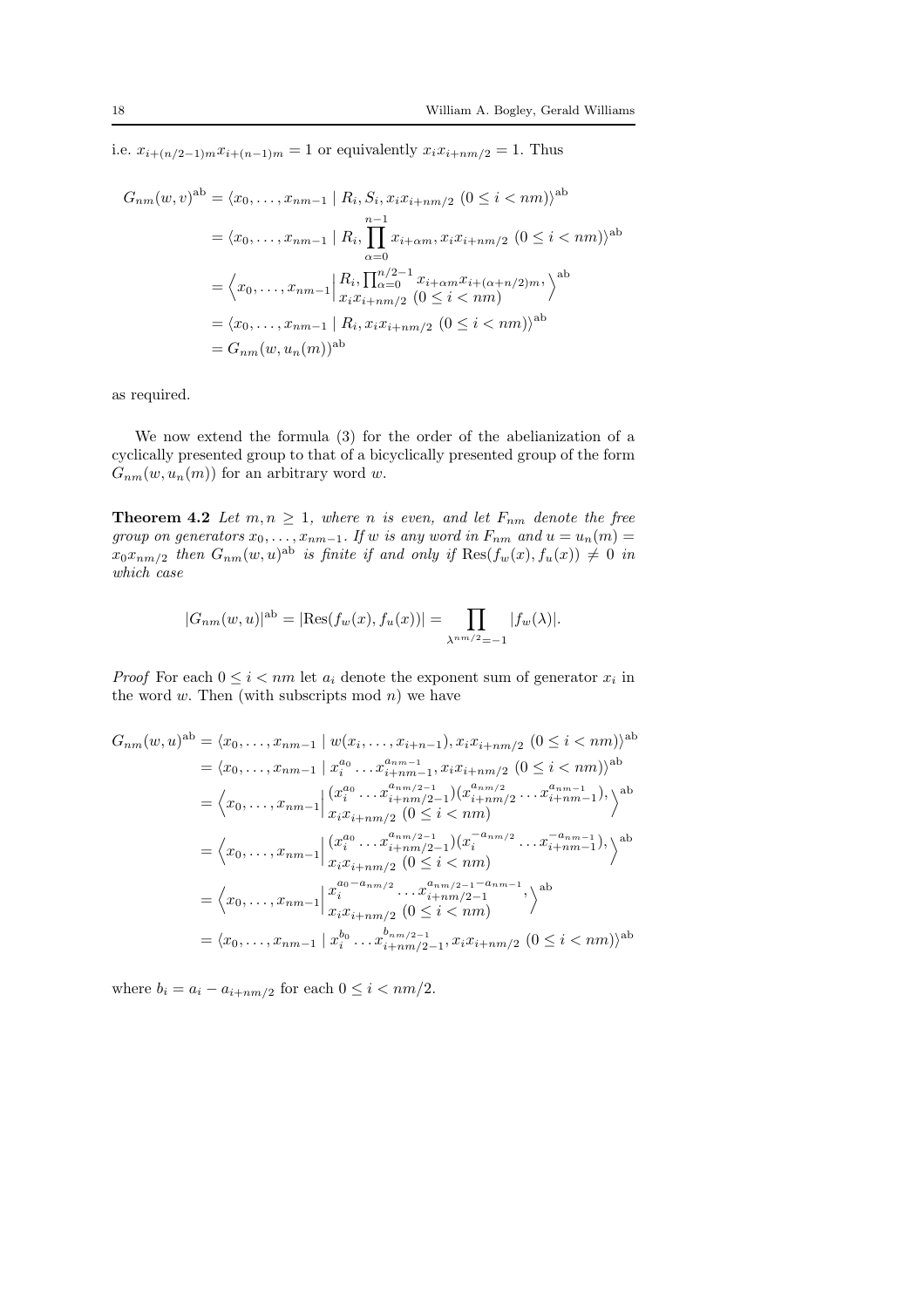Let  $\tilde{w} = \tilde{w}(x_0, \ldots, x_{nm-1}) = x_0^{b_0} \ldots x_{nm/2-1}^{b_{nm/2-1}}$  $\lim_{nm/2-1}$ . Then  $f_w(x) = \sum_{i=0}^{nm-1} a_i x^i$ ,  $f_{\tilde{w}}(x) = \sum_{i=0}^{nm/2-1} b_i x^i$  so up to sign, by (2), we have

$$
Res(f_w, f_u) = Res\left(\sum_{i=0}^{nm-1} a_i x^i, 1 + x^{nm/2}\right)
$$
  
\n
$$
= \prod_{\lambda^{mn/2}=-1} \left(\sum_{i=0}^{nm-1} a_i \lambda^i\right)
$$
  
\n
$$
= \prod_{\lambda^{mn/2}=-1} \left(\sum_{i=0}^{nm/2-1} a_i \lambda^i + \sum_{j=0}^{nm/2-1} a_{j+nm/2} \lambda^{j+nm/2}\right)
$$
  
\n
$$
= \prod_{\lambda^{mn/2}=-1} \left(\sum_{i=0}^{nm/2-1} a_i \lambda^i + \lambda^{nm/2} \sum_{j=0}^{nm/2-1} a_{j+nm/2} \lambda^j\right)
$$
  
\n
$$
= \prod_{\lambda^{mn/2}=-1} \left(\sum_{i=0}^{nm/2-1} a_i \lambda^i + (-1) \sum_{i=0}^{nm/2-1} a_{i+nm/2} \lambda^i\right)
$$
  
\n
$$
= \prod_{\lambda^{mn/2}=-1} \left(\sum_{i=0}^{nm/2-1} (a_i - a_{i+nm/2}) \lambda^i\right)
$$
  
\n
$$
= Res\left(\sum_{i=0}^{nm/2-1} (a_i - a_{i+nm/2}) x^i, 1 + x^{nm/2}\right)
$$
  
\n
$$
= Res\left(\sum_{i=0}^{nm/2-1} b_i x^i, 1 + x^{nm/2}\right)
$$
  
\n
$$
= Res(f_{\tilde{w}}, f_u).
$$

If  $b_i = 0$  for all  $0 \le i < nm/2$  then  $G_{nm}(w, u)$ <sup>ab</sup>  $\cong \mathbb{Z}^{nm/2}$  and  $\text{Res}(f_w, f_u) =$  $Res(f_{\tilde{w}}, f_u) = Res(0, f_u) = 0$  so the theorem holds in this case. Suppose then that  $b_j \neq 0$  for some  $0 \leq j < nm/2$ . By subtracting j from the subscripts of the generators  $x_i \pmod{nm}$  we may assume that  $b_0 \neq 0$ . Let  $d = \max\{i \mid b_i \neq 0\}$ then  $f_{\tilde{w}}(x) = \sum_{i=0}^{nm/2-1} b_i x^i = \sum_{i=0}^d b_i x^i$  is a polynomial of degree  $d < nm/2$ and  $\tilde{w} = \tilde{w}(x_0, \ldots, x_d) = x_0^{b_0} \ldots x_d^{b_d}$ . Then (with subscripts mod nm) we have

$$
G_{nm}(\tilde{w}, u)^{ab} = \langle x_0, \dots, x_{nm-1} \mid x_i^{b_0} \dots x_{i+d}^{b_d}, x_i x_{i+nm/2} \ (0 \le i < nm) \rangle^{ab}
$$
\n
$$
= \left\langle x_0, \dots, x_{nm-1} \mid \begin{array}{l} x_i^{b_0} \dots x_{i+d}^{b_d} \ (0 \le i < nm/2), \\ x_{b}^{b_0} \dots x_{b+d}^{b_d} \ (nm/2 \le \beta < nm), \\ x_j = x_{j+nm/2}^{-1} \ (0 \le j < nm/2) \end{array} \right\rangle^{ab}
$$
\n
$$
= \left\langle x_0, \dots, x_{nm-1} \mid \begin{array}{l} x_i^{b_0} \dots x_{i+d}^{b_d} \ (0 \le i < nm/2), \\ x_{b}^{b_0} \dots x_{i+d}^{b_d} \ (0 \le i < nm/2), \\ x_{b}^{b_0} \dots x_{b+d-nm/2}^{-b_d} \ (nm/2 \le \beta < nm), \\ x_j = x_{j+nm/2}^{-1} \ (0 \le j < nm/2) \end{array} \right\rangle^{ab}
$$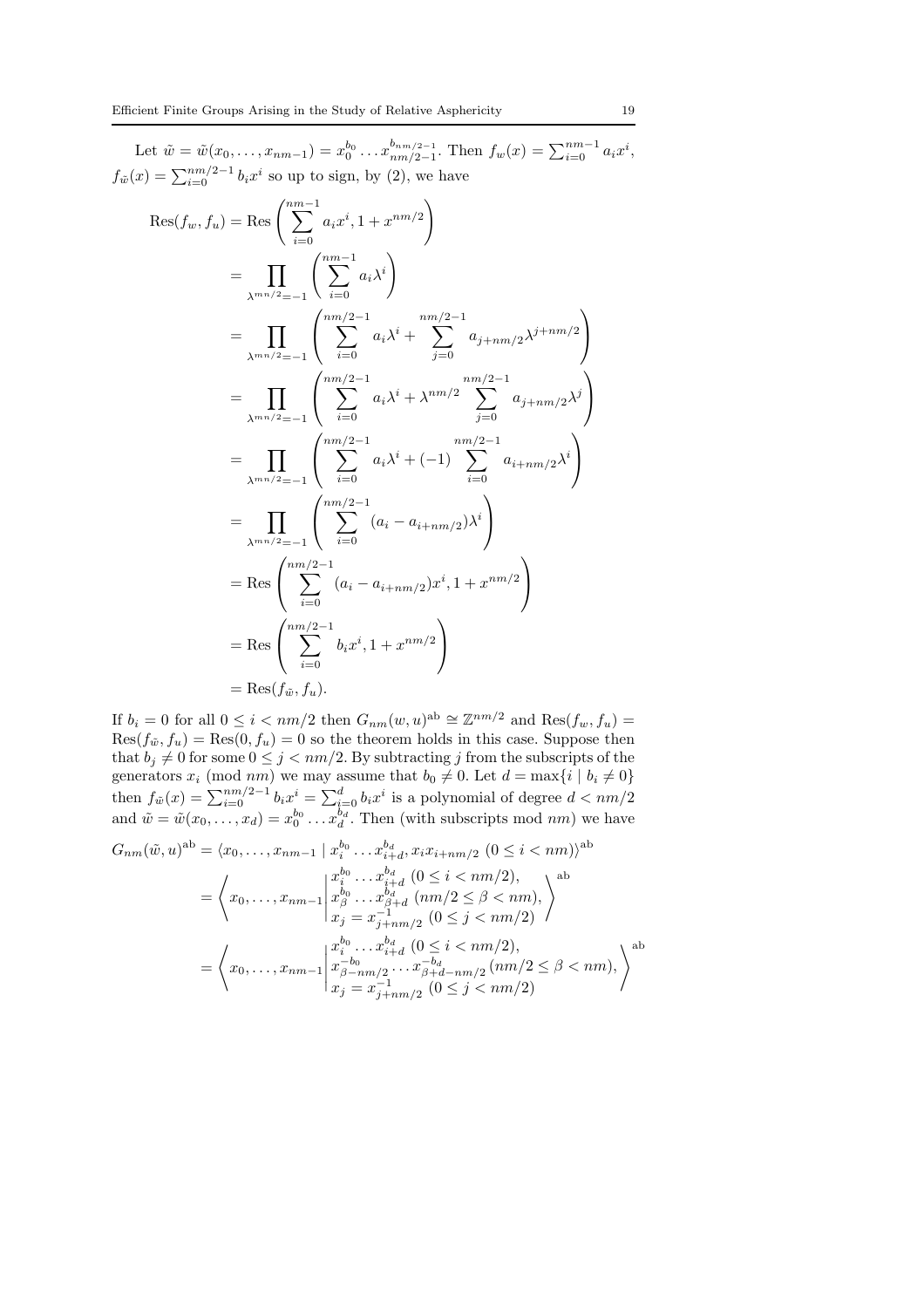$$
= \left\langle x_0, \dots, x_{nm-1} \middle| \begin{array}{l} x_i^{b_0} \dots x_{i+d}^{b_d} \ (0 \leq i < nm/2), \\ x_i^{-b_0} \dots x_{i+d}^{-b_d} \ (0 \leq i < nm/2), \\ x_j = x_{j+nm/2}^{-1} \ (0 \leq j < nm/2) \end{array} \right\rangle
$$
\n
$$
= \left\langle x_0, \dots, x_{nm-1} \middle| \begin{array}{l} x_i^{b_0} \dots x_{i+d}^{b_d} \ (0 \leq i < nm/2) \\ x_j = x_{j+nm/2}^{-1} \ (0 \leq j < nm/2) \end{array} \right\rangle
$$
ab. (14)

Since all subscripts are less than  $nm$  we can now take them as integers (rather than reduced modulo some base), and we shall do so throughout the rest of the proof. Using the relations  $x_d = x_{d+nm/2}^{-1}, \ldots, x_{nm/2-1} = x_{nm-1}^{-1}$  we may eliminate generators  $x_{d+nm/2}, \ldots, x_{nm-1}$  to get the  $(d + nm/2)$ -generator,  $(d + nm/2)$ -relator presentation

$$
G_{nm}(\tilde{w}, u)^{ab} = \left\langle x_0, \dots, x_{d+nm/2-1} \Big| \begin{matrix} x_0^{b_0} \dots x_{i+d}^{b_d} \ (0 \le i < nm/2), \\ x_j = x_{j+nm/2}^{-1} \ (0 \le j < d) \end{matrix} \right\rangle^{ab}.
$$
 (15)

Since we have  $f_{\tilde{w}}(x) = \sum_{i=0}^d b_i x^i$  is of degree d and  $f_u(x) = 1 + x^{nm/2}$  is of degree  $nm/2$  we have that  $\deg(f_w) + \deg(f_u) = d + nm/2$ . Then we see that the relation matrix of the presentation (15) is the  $(d+nm/2) \times (d+nm/2)$  Sylvester matrix  $S = Syl(f_{\tilde{w}}, f_u)$  so  $\det(S) = \text{Res}(f_w, f_u)$  and the result follows.

Using Lemma 4.1 and Theorem 4.2, in order to calculate  $|(J_n(m, k)')^{ab}|$  as in Theorem C we must calculate the resultants  $\text{Res}(f_w(x), 1 + x^{nm/2})$  where  $w = w_n(m, k)$ , which we now do in Theorem 4.4. For use in Corollary 4.5 we also calculate the resultants  $\text{Res}(f_w(x), 1 - x^{nm/2})$ . We shall require the following well known result on resultants (see for example [38, Lemma 2.1]).

**Proposition 4.3** If  $(n, k) = 1$  then  $\text{Res}(\alpha x^k - \beta, x^n - 1) = \beta^n - \alpha^n$ .

We now give the required resultants.

Theorem 4.4 Let

$$
f_w(x) = \sum_{i=0}^{n/2-1} x^{im} - \sum_{i=0}^{n/2-2} x^{k+im}
$$

and assume  $(m, k) = 1$ .

\n- (a) If 
$$
n = 4
$$
 then
\n- (i)  $|\text{Res}(f_w(x), x^{nm/2} + 1)| = 2^m + 1 - 2(\sqrt{2})^m \cos((2k - m)\pi/4);$
\n- (ii)  $|\text{Res}(f_w(x), x^{nm/2} - 1)| = 2^m - 1.$
\n- (b) If  $n = 6$  then
\n- (i)  $|\text{Res}(f_w(x), x^{nm/2} + 1)| = 3^m + 4^m - 2(2\sqrt{3})^m \cos((m - 2k)\pi/6);$
\n- (ii)  $|\text{Res}(f_w(x), x^{nm/2} - 1)| = 3^m - 2^m.$
\n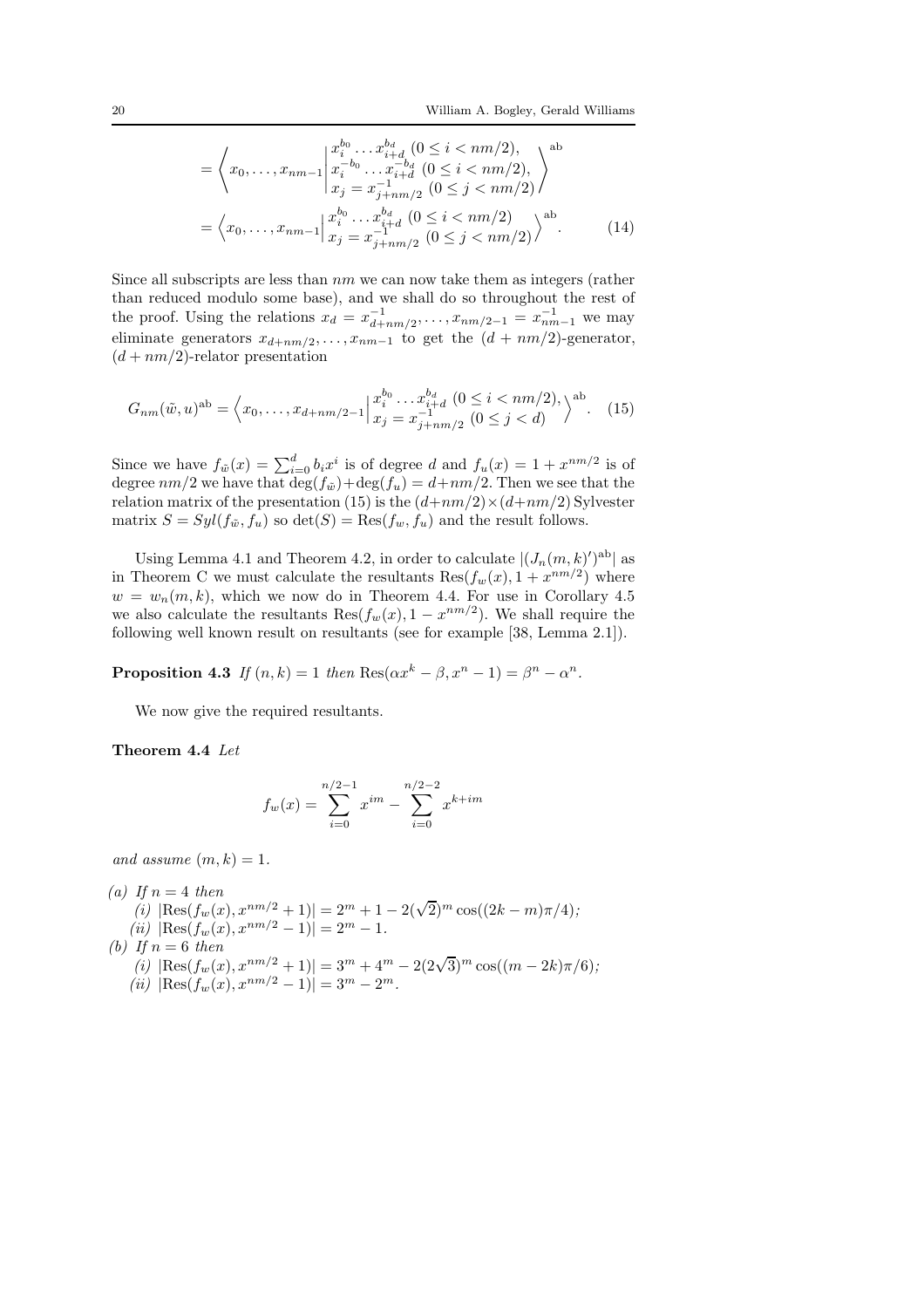*Proof* Throughout this proof, for  $N \geq 1$  we shall write  $\zeta_N$  to denote  $e^{2\pi\sqrt{-1}/N}$ . By  $(2)$  we have

$$
|\text{Res}(f_w(x), 1 + x^{nm/2})| = \prod_{\substack{\lambda^{nm/2} = -1}} |f_w(\lambda)| = \prod_{\substack{\lambda^m = \zeta_n^i, \\ i \text{ odd}}} |f_w(\lambda)| = \prod_{\substack{i=0, \\ i \text{ odd}}}^{n-1} |P_i|
$$

and

$$
|\text{Res}(f_w(x), 1 - x^{nm/2})| = \prod_{\lambda^{nm/2} = 1} |f_w(\lambda)| = \prod_{\substack{\lambda^m = \zeta_n^i, \\ i \text{ even}}} |f_w(\lambda)| = \prod_{\substack{i=0, \\ i \text{ even}}}^{n-1} |P_i|
$$

where  $P_i = \prod_{\lambda^m = \zeta_n^i} f_w(\lambda)$ .

Note that if  $\lambda^m = 1$  then  $f_w(\lambda) = (n/2 - (n/2 - 1)\lambda^k)$  so

$$
|P_0| = \left| \prod_{\lambda^m=1} (n/2 - (n/2 - 1)\lambda^k) \right|
$$
  
=  $|\text{Res}((n/2 - 1)x^k - n/2, x^m - 1)|$   
=  $|(n/2 - 1)^m - (n/2)^m|$ 

by Proposition 4.3. Further, if  $\lambda^m = -1$  then  $f_w(\lambda) = -\lambda^k$  if  $n/2$  is even and  $f_w(\lambda) = 1$  if  $n/2$  is odd. Either way this gives

$$
P_{n/2} = \prod_{\lambda^m = -1} f_w(\lambda) = \pm 1.
$$

(a)(i) We have  $|\text{Res}(f_w(x), 1 + x^{2m})| = |P_1P_3| = |P_1P_{-1}|$  and

$$
P_1 = \prod_{\lambda^m = \zeta_4} ((1 + i) - \lambda^k),
$$
  

$$
P_{-1} = \prod_{\lambda^m = \zeta_4^{-1}} ((1 - i) - \lambda^k).
$$

Now  $\lambda^m = \zeta_4$  if and only if  $\lambda = \zeta_{4m}^{1+4q}$   $(0 \le q < m)$  so

$$
P_1 = \prod_{q=0}^{m-1} ((1+i) - \zeta_{4m}^k (\zeta_{4m}^k)^{4q})
$$
  
= 
$$
\prod_{q=0}^{m-1} ((1+i) - \zeta_{4m}^k (\zeta_m^k)^q)
$$
  
= 
$$
\text{Res}(\zeta_{4m}^k x - (1+i), x^m - 1)
$$
  
= 
$$
(1+i)^m - (\zeta_{4m}^k)^m \text{ by Proposition 4.3}
$$
  
= 
$$
(1+i)^m - \zeta_4^k
$$
  
= 
$$
(\zeta_8 \sqrt{2})^m - \zeta_4^k.
$$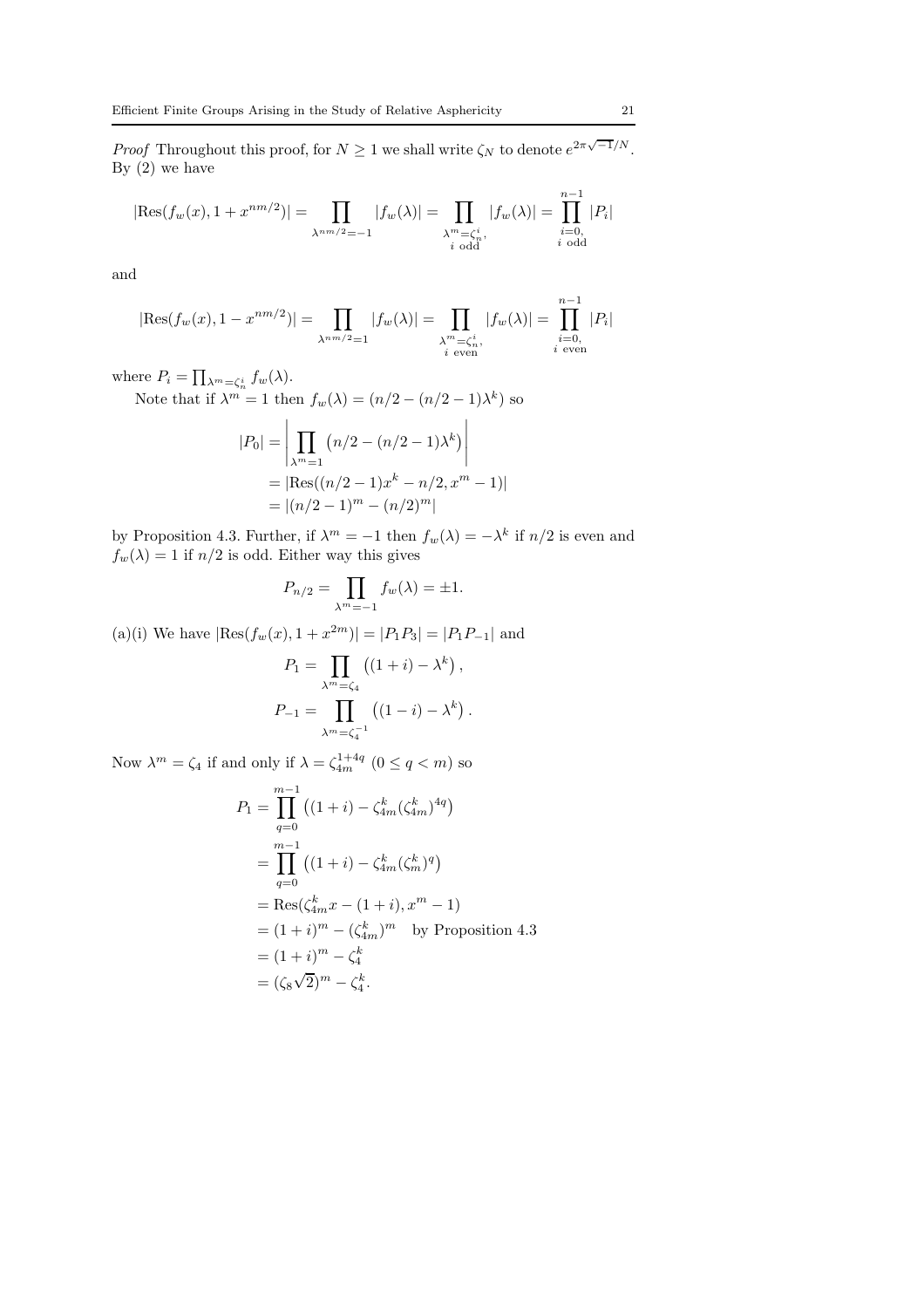Similarly  $P_{-1} = (\zeta_8^{-1} \sqrt{2})^m - \zeta_4^{-k}$  so

$$
P_1 P_{-1} = 2^m - (\sqrt{2})^m (\zeta_8^m \zeta_4^{-k} + \zeta_8^{-m} \zeta_4^k) + 1
$$
  
= 2<sup>m</sup> + 1 - (\sqrt{2})^m (\zeta\_8^{m-2k} + \zeta\_8^{-(m-2k)})  
= 2<sup>m</sup> + 1 - (\sqrt{2})^m 2 \cos((2k - m)\pi/4).

(ii) We have  $|\text{Res}(f_w(x), 1 - x^{2m})| = |P_0 P_2|$  and we have shown  $|P_0| = 2^m - 1$ and  $|P_2| = 1$  so we are done. (b)(i) We have  $|Res(f_w(x), 1 + x^{3m})| = |P_1P_3P_5| = |P_1P_5| = |P_1P_{-1}|$  (since  $P_3 = \pm 1$ ) and

$$
P_1 = \prod_{\lambda^m = \zeta_6} \left( 1 + \zeta_6 + \zeta_6^2 - \lambda^k (1 + \zeta_6) \right),
$$
  

$$
P_{-1} = \prod_{\lambda^m = \zeta_6^{-1}} \left( 1 + \zeta_6^{-1} + \zeta_6^{-2} - \lambda^k (1 + \zeta_6^{-1}) \right).
$$

Now  $\lambda^m = \zeta_6$  if and only if  $\lambda = \zeta_{6m}^{1+6q}$   $(0 \le q < m)$  so

$$
P_1 = \prod_{q=0}^{m-1} (1 + \zeta_6 + \zeta_6^2 - (\zeta_{6m}^k)^{1+6q} (1 + \zeta_6))
$$
  
= 
$$
\prod_{q=0}^{m-1} (2\zeta_6 - (\zeta_{6m}^k)^{1+6q} (1 + \zeta_6)),
$$
  

$$
P_{-1} = \prod_{q=0}^{m-1} (1 + \zeta_6^{-1} + \zeta_6^{-2} - (\zeta_{6m}^{-k})^{1+6q} (1 + \zeta_6^{-1}))
$$
  
= 
$$
\prod_{q=0}^{m-1} (2\zeta_6^{-1} - (\zeta_{6m}^{-k})^{1+6q} (1 + \zeta_6^{-1})),
$$

so

$$
P_1 P_{-1} = \prod_{q=0}^{m-1} (7 - 2 ((\zeta_{6m}^{-k})^{1+6q} (\zeta_6 + 1) + (\zeta_{6m}^k)^{1+6q} (\zeta_6^{-1} + 1)))
$$
  
= 
$$
\prod_{q=0}^{m-1} (7 - 2 ((\zeta_{6m}^{(1+6q)k} \zeta_6^{-1} + \zeta_{6m}^{-(1+6q)k} \zeta_6) + (\zeta_{6m}^{(1+6q)k} + \zeta_{6m}^{-(1+6q)k}))
$$
  
= 
$$
\prod_{q=0}^{m-1} (7 - 2 (2 \cos \left( \frac{2\pi (1+6q)k}{6m} - \frac{2\pi}{6} \right) + 2 \cos \left( \frac{2\pi k (6q+1)}{6m} \right))).
$$

Now  $\cos(\theta - \phi) + \cos(\theta) = 2\cos(\phi/2)\cos(\phi/2 - \theta)$ , so

$$
P_1 P_{-1} = \prod_{q=0}^{m-1} \left( 7 - 4 \left( 2 \cos \left( \frac{\pi}{6} \right) \cos \left( \frac{2\pi}{12} - \frac{2\pi k (1 + 6q)}{6m} \right) \right) \right)
$$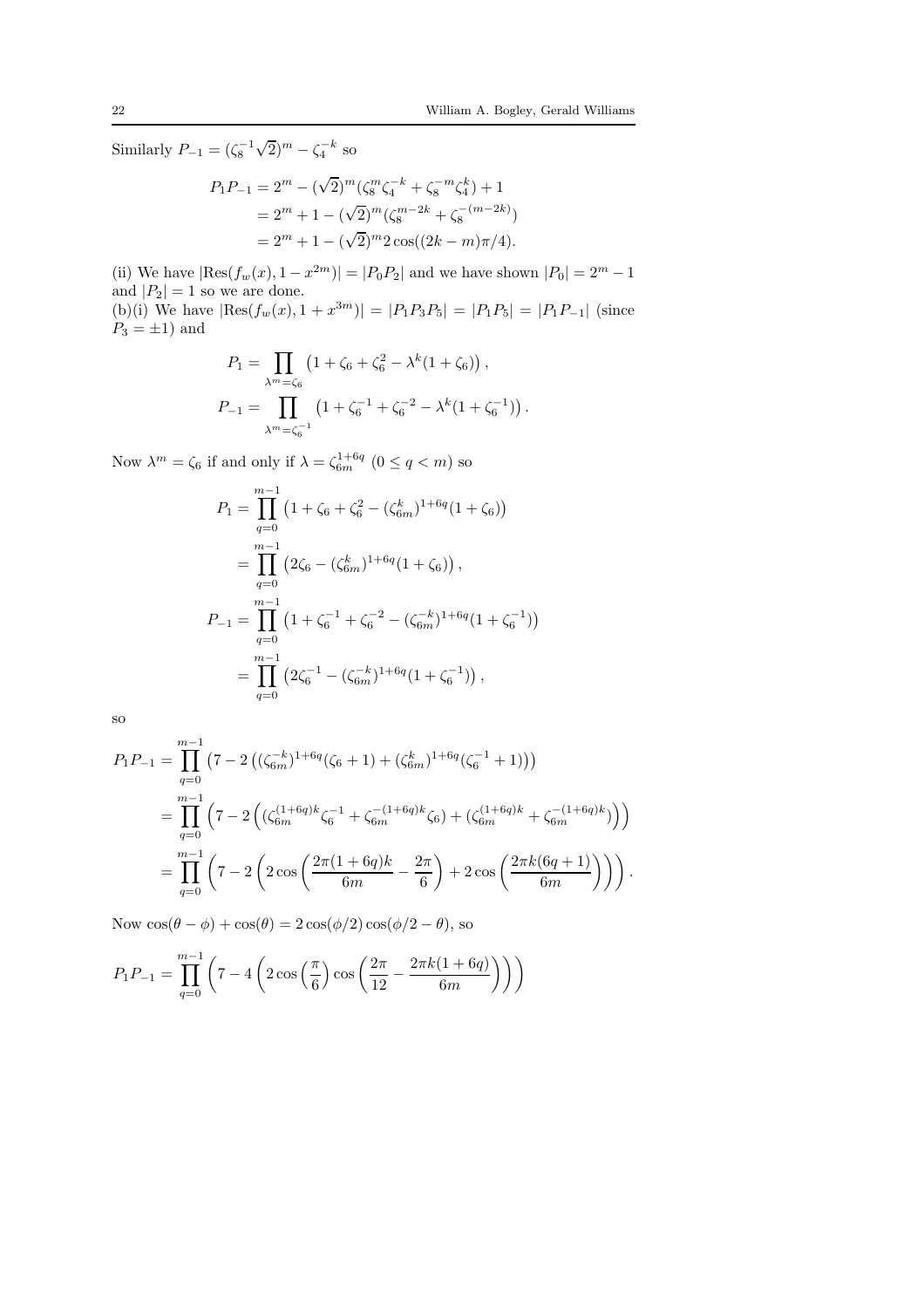$$
= \prod_{q=0}^{m-1} \left(7 - 4\sqrt{3}\cos\left(\frac{2\pi(m - 2k(1 + 6q)}{12m}\right)\right)
$$
  
\n
$$
= \prod_{q=0}^{m-1} \left(7 - 2\sqrt{3}(e^{\frac{2\pi\sqrt{-1}}{12m}(m - 2k(1 + 6q))} + e^{\frac{-2\pi\sqrt{-1}}{12m}(m - 2k(1 + 6q))})\right)
$$
  
\n
$$
= \prod_{q=0}^{m-1} \left(7 - 2\sqrt{3}(\zeta_{12m}^{m - 2k - 12qk} + \zeta_{12m}^{-(m - 2k - 12qk)})\right)
$$
  
\n
$$
= \prod_{q=0}^{m-1} \left(7 - 2\sqrt{3}(\zeta_{12m}^{m - 2k} \zeta_m^{-qk} + \zeta_{12m}^{-(m - 2k)} \zeta_m^{qk})\right)
$$
  
\n
$$
= \prod_{q=0}^{m-1} \left(7 - 2\sqrt{3}(\alpha \zeta_m^{-qk} + \alpha^{-1} \zeta_m^{qk})\right)
$$

where  $\alpha = \zeta_{12m}^{m-2k}$ . Thus

$$
P_{1}P_{-1} = \prod_{q=0}^{m-1} ((-\zeta_{m}^{-qk}\alpha^{-1}) (2\sqrt{3}\zeta_{m}^{2qk} - 7\alpha\zeta_{m}^{qk} + 2\sqrt{3}\alpha^{2}))
$$
  
\n
$$
= \prod_{q=0}^{m-1} ((-\zeta_{m}^{-qk}\alpha^{-1}) (2\zeta_{m}^{qk} - \sqrt{3}\alpha) (\sqrt{3}\zeta_{m}^{qk} - 2\alpha))
$$
  
\n
$$
= \prod_{q=0}^{m-1} (\zeta_{m}^{-qk}\alpha^{-1}) \prod_{q=0}^{m-1} (2\zeta_{m}^{qk} - \sqrt{3}\alpha) \prod_{q=0}^{m-1} (\sqrt{3}\zeta_{m}^{qk} - 2\alpha)
$$
  
\n
$$
= -\alpha^{-m} \cdot \text{Res}(2x^{k} - \sqrt{3}\alpha, x^{m} - 1) \cdot \text{Res}(\sqrt{3}x^{k} - 2\alpha, x^{m} - 1)
$$
  
\n
$$
= -\alpha^{-m} (2^{m} - (\sqrt{3}\alpha)^{m}) ((\sqrt{3})^{m} - (2\alpha)^{m}) \text{ by Proposition 4.3}
$$
  
\n
$$
= -\alpha^{-m} ((2\sqrt{3})^{m} - ((3\alpha)^{m} + (4\alpha)^{m}) + (2\sqrt{3}\alpha^{2})^{m})
$$
  
\n
$$
= 3^{m} + 4^{m} - (2\sqrt{3})^{m} (\alpha^{m} + \alpha^{-m})
$$
  
\n
$$
= 3^{m} + 4^{m} - (2\sqrt{3})^{m} (\zeta_{12m}^{(m-2k)} + \zeta_{12m}^{-(m-2k)})
$$
  
\n
$$
= 3^{m} + 4^{m} - (2\sqrt{3})^{m} (2\cos((m-2k)\pi/6)).
$$

(ii) We have  $|\text{Res}(f_w(x), 1-x^{3m})| = |P_0P_2P_4| = |P_0P_2P_{-2}|$  and we have shown  $|P_0| = 3^m - 2^m$  and

$$
P_2 = \prod_{\lambda^m = \zeta_6^2} -(1 + \zeta_6^2) \lambda^k,
$$
  
\n
$$
P_{-2} = \prod_{\lambda^m = \zeta_6^{-2}} -(1 + \zeta_6^{-2}) \lambda^k = \prod_{\lambda^m = \zeta_6^2} -(1 + \zeta_6^{-2}) \lambda^{-k}.
$$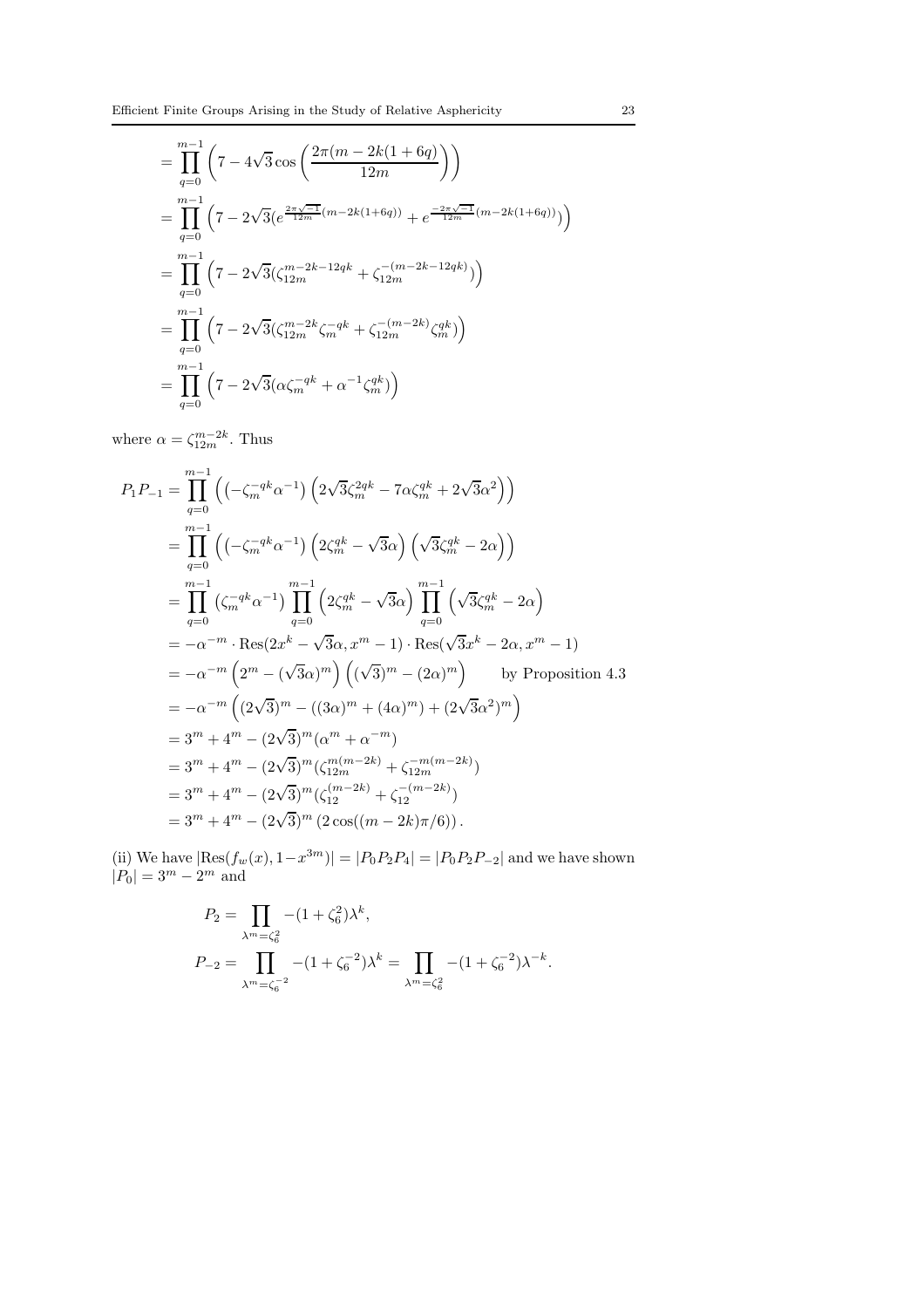Thus

$$
P_2 P_{-2} = \prod_{\lambda^m = \zeta_6^2} (1 + \zeta_6^2)(1 + \zeta_6^{-2}) = \prod_{\lambda^m = \zeta_6^2} (\zeta_6)(\zeta_6^{-1}) = 1.
$$

Theorem C now follows from Lemma 4.1, Theorem 4.2, and Theorem 4.4. The converse to Lemma 2.3 can be obtained as a corollary to Theorem C; that is, if  $J_n(m, k)' = 1$  then  $m = 0$  or  $m \equiv k \mod nm$  or  $k \equiv 0 \mod nm$  or  $m \equiv 2k \mod nm$ ; this completes the proof of Theorem B(b).

The Mersenne Prime Conjecture asserts that there are infinitely many primes of the form  $2^p - 1$ . It follows from Theorem C that if  $p \geq 5$  is a prime such that  $2^p - 1$  is prime then  $a_4(2p, p \mod 4) = (2^p - 1)^2$ . In Theorem 6.1 we show that in fact

$$
J_4(2p, p \bmod 4)' \cong \mathbb{Z}_{2^p-1} \oplus \mathbb{Z}_{2^p-1}.
$$

Thus when  $2^p-1$  is a Mersenne prime, the group  $J_4(2p, p \mod 4)$ ' is elementary abelian and non-cyclic. In other cases  $a_4(m, k)$  may be a Fermat prime.

In [28, page 418] it is remarked that, as with the Mersenne Prime Conjecture, for coprime integers  $a, b$ , it seems likely that there are infinitely many primes of the form  $(a^p - b^p)/(a - b)$ . In particular, it is likely that there are infinitely many primes of the form  $4^p - 3^p$ . Examples are given at [39, A059801,A129736. It follows from Theorem C that if  $p \geq 7$  is prime such that  $4^p - 3^p$  is prime then  $a_6(2p, p \mod 6) = (4^p - 3^p)^2$ . In Theorem 6.2 we show that in fact  $J_6(2p, p \mod 6)' \cong \mathbb{Z}_{4p-3p} \oplus \mathbb{Z}_{4p-3p}$ . The number  $4^p + 3^p$ is prime if  $p = 1, 4, 16$  (see [38, A081505]); we do not know if these are the only cases. It follows from Theorem C that  $a_6(8, 1) = (4^4 + 3^4)^2 = 337^2$  and  $a_6(32, 1) = (4^{16} + 3^{16})^2 = 4338014017^2$ . It will follow from Theorem 6.2 that in fact  $J_6(8,1)' \cong \mathbb{Z}_{337} \oplus \mathbb{Z}_{337}$  and  $J_6(32,1)' \cong \mathbb{Z}_{4338014017} \oplus \mathbb{Z}_{4338014017}$ . Thus the family of groups  $J_6(m, k)$  also contains elementary abelian, non-cyclic groups.

Just as numbers of the form  $M_m = 2^m - 1$  are called Mersenne numbers and prime Mersenne numbers are Mersenne primes, Gaussian integers of the form  $gm_m = (1 \pm i)^m - 1$  are called *Gaussian-Mersenne numbers*, and irreducible Gaussian-Mersenne numbers are called Gaussian-Mersenne primes. The norm  $GM_m$  of  $gm_m$  is given by

$$
GM_m = \begin{cases} 2^m - 2^{(m+1)/2} + 1 & \text{if } m \equiv \pm 1 \mod 8 \\ 2^m + 2^{(m+1)/2} + 1 & \text{if } m \equiv \pm 3 \mod 8 \end{cases}
$$

and we have that  $gm_m$  is a Gaussian-Mersenne prime if and only if its norm  $GM_m$  is prime. It follows from Theorem C that  $a_4(m, k) = GM_m$  if and only if  $(m, k) = 1$  and  $m + k \equiv 2 \mod 4$ , so each prime  $GM_m$  arises as the order of some  $J_4(m, k)$ '. Further background and a primality test for Gaussian-Mersenne numbers in given in [7] and a list of known primes  $GM_m$  is available at [39, A182300].

As a corollary to Theorem C we note the orders of the abelianizations of certain cyclically presented groups that have been considered in the literature. The groups  $G_n(x_0x_mx_k^{-1})$  form a class of groups of Fibonacci type and they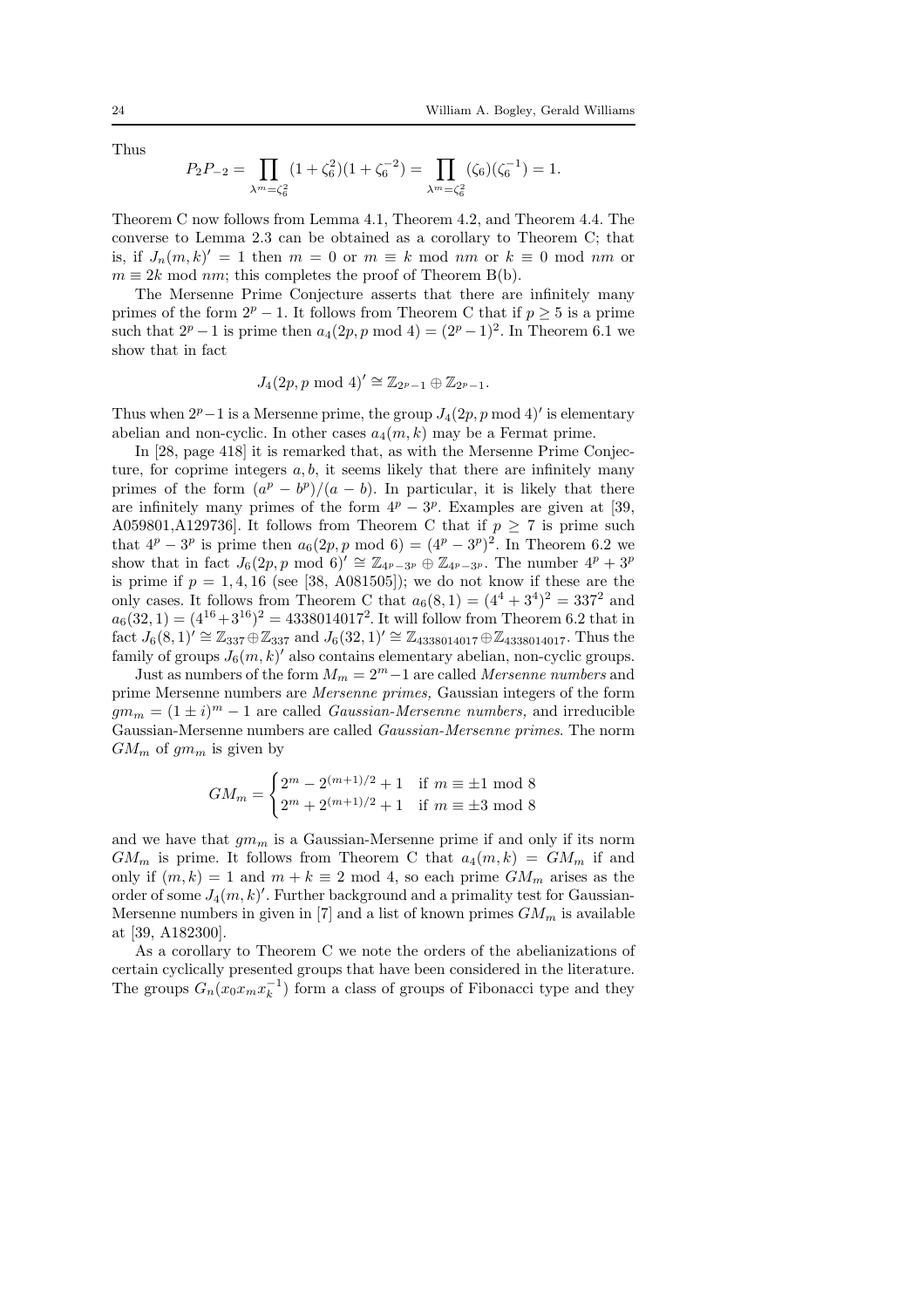have been studied by various authors since their introduction in  $[35]$  – see  $[53]$ for a recent survey. The groups  $G_n(x_0x_mx_{2m}(x_kx_{m+k})^{-1})$  belong to the class of generalized Fibonacci groups  $P(r, n, k, s, q)$ , introduced in [42].

Corollary 4.5 Let  $(m, k) = 1$ . Then

(a) 
$$
|G_{4m}(x_0x_mx_k^{-1})^{ab}| = (2^m - 1)(2^m + 1 - 2(\sqrt{2})^m \cos((2k - m)\pi/4));
$$
  
\n(b)  $|G_{6m}(x_0x_mx_{2m}(x_kx_{m+k})^{-1})^{ab}| =$   
\n $(3^m - 2^m)(3^m + 4^m - 2(2\sqrt{3})^m \cos((2k - m)\pi/6)).$ 

*Proof* Let  $w = w_n(m, k), v = v_n(m)$ . Then

$$
|G_{nm}(w)^{ab}| = |\text{Res}(f_w(x), 1 - x^{nm})|
$$
  
=  $|\text{Res}(f_w(x), 1 + x^{nm/2})| \cdot |\text{Res}(f_w(x), 1 - x^{nm/2})|$ 

and the result follows from Theorem 4.4.

#### 5 Isomorphisms

We first prove Theorem 1.1 (from the introduction) which asserts that  $J_4(m, k)$ is isomorphic to  $F^{m,k,m-k}$  and gives a similar presentation for the groups  $J_6(m, k)$ .

Proof of Theorem 1.1

$$
J_4(m, k) = \langle t, y | t^4, y^{m-k} t^3 y^k t^2 \rangle
$$
  
\n
$$
= \langle t, y, R, S | t^4, y^{m-k} t^3 y^k t^2, R = t^2, S = y^{-1} \rangle
$$
  
\n
$$
= \langle t, R, S | R^2, S^{k-m} t R S^{-k} R, R = t^2 \rangle
$$
  
\n
$$
= \langle t, R, S | R^2, t = R S^{m-k} R S^k, R = t^2 \rangle
$$
  
\n
$$
= \langle R, S | R^2, R = R S^{m-k} R S^k R S^{m-k} R S^k \rangle
$$
  
\n
$$
= \langle R, S | R^2, R S^m R S^k R S^{m-k} \rangle = F^{m, k, m-k}.
$$
  
\n
$$
J_6(m, k) = \langle t, y | t^6, y^{m-k} t^3 y^k t^2 \rangle
$$
  
\n
$$
= \langle t, y, R, S | t^6, y^{m-k} t^3 y^k t^2, R = t^3, S = y \rangle
$$
  
\n
$$
= \langle t, R, S | R^2, S^{m-k} R S^k R t^{-1}, R = t^3 \rangle
$$
  
\n
$$
= \langle R, S | R^2, R = S^{m-k} R S^k R, R = t^3 \rangle
$$
  
\n
$$
= \langle R, S | R^2, R = S^{m-k} R S^k R S^{m-k} R S^k R S^{m-k} R S^k R \rangle
$$
  
\n
$$
= \langle R, S | R^2, R S^m R S^k R S^{m-k} R S^k R S^{m-k} \rangle.
$$

We now turn our attention to proving Theorem D. We start with

Lemma 5.1 Let  $n = 4$  or 6. Then  $J_n(m, k) \cong J_n(m, m - k)$ .

*Proof* Replacing generators  $y, t$  by their inverses then inverting and cyclically permuting the second relator transforms the presentation of the group  $J_n(m, k)$ into a presentation of  $J_n(m, m - k)$ .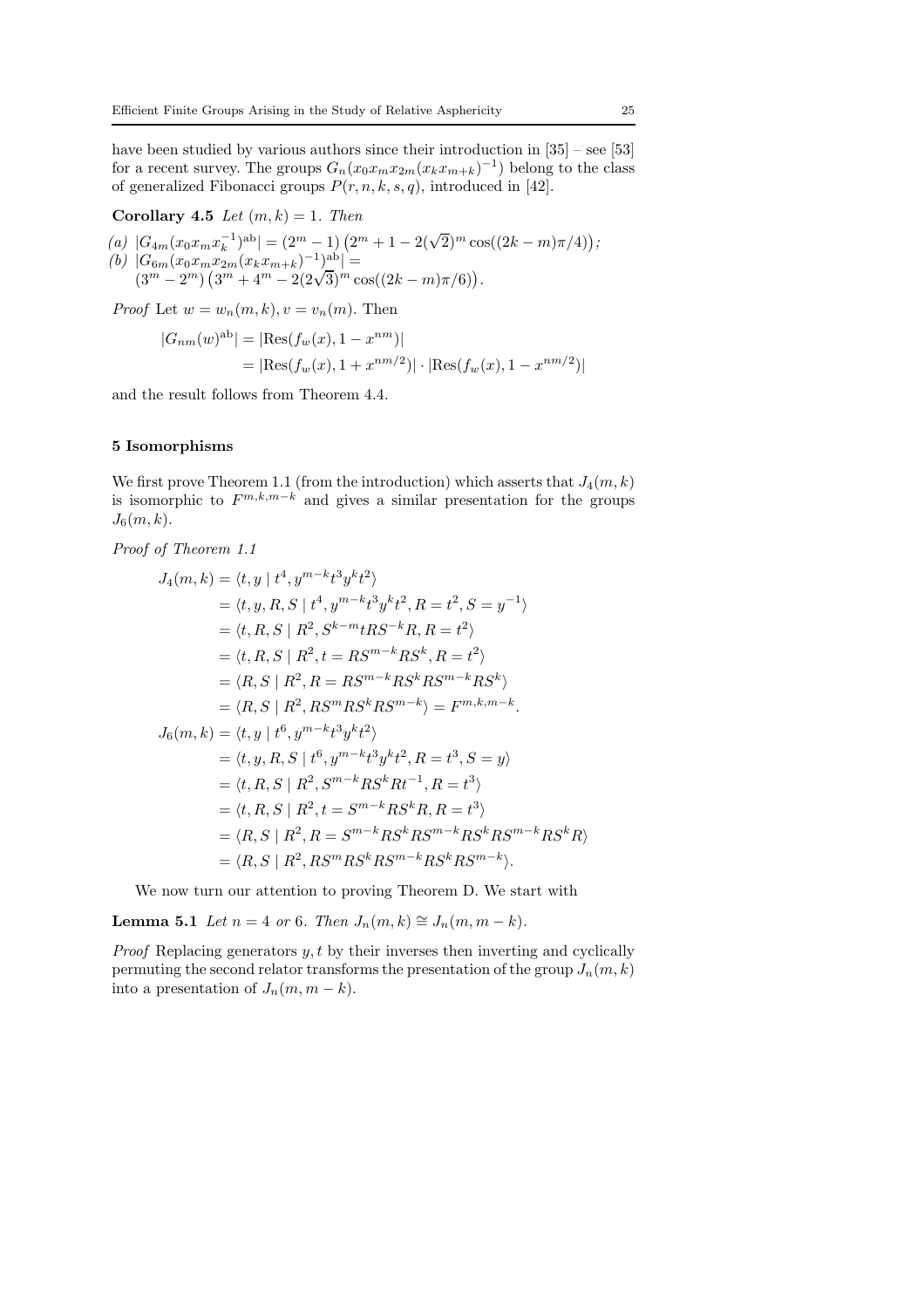**Lemma 5.2** Let  $n = 4$  or 6 and suppose  $(m, k) = 1$ . If  $k \equiv \epsilon \mod n$  where  $\epsilon = \pm 1$  then  $J_n(m, k) \cong J_n(m, \epsilon)$ .

*Proof* Recall from Lemmas 2.1 and 2.2 that  $y^{nm} = 1$  holds in  $J_n(m, k)$ . We have that  $(k, n) = 1$  and  $(m, k) = 1$  so  $(k, nm) = 1$ . Therefore there exists  $\overline{k}$ such that  $k\bar{k} \equiv 1 \mod nm$ . Then

$$
J_n(m,k) = \langle y, t \mid t^n, y^{nm}, y^{m-k}t^3y^kt^2 \rangle
$$
  
=  $\langle y, t, u \mid t^n, y^{nm}, y^{m-k}t^3y^kt^2, u = y^{\epsilon k} \rangle.$ 

Now  $y = y^1 = y^{k\bar{k}} = u^{\epsilon \bar{k}}$  so

$$
J_n(m, k) = \langle y, t, u \mid t^n, y^{nm}, y^{m-k}t^3y^kt^2, u = y^{\epsilon}k, y = u^{\epsilon \bar{k}} \rangle
$$
  
=  $\langle t, u \mid t^n, u^{\epsilon n m \bar{k}}, u^{\epsilon m \bar{k} - \epsilon k \bar{k}}t^3u^{\epsilon k \bar{k}}t^2, u = u^{\bar{k}k} \rangle$   
=  $\langle t, u \mid t^n, u^{nm \bar{k}}, u^{\epsilon m \bar{k} - \epsilon k \bar{k}}t^3u^{\epsilon k \bar{k}}t^2, u^{\bar{k}k-1} \rangle.$ 

Now  $k\bar{k} \equiv 1 \text{ mod } nm$  so  $k\bar{k} - 1 = nm\alpha$  for some  $\alpha$  where  $(\alpha, \bar{k}) = 1$ . So

$$
J_n(m,k) = \langle t, u \mid t^n, u^{nm\bar{k}}, u^{\epsilon m \bar{k} - \epsilon k \bar{k}} t^3 u^{\epsilon k \bar{k}} t^2, u^{nm\alpha} \rangle
$$
  
=  $\langle t, u \mid t^n, u^{nm(\bar{k}, \alpha)}, u^{\epsilon m \bar{k} - \epsilon k \bar{k}} t^3 u^{\epsilon k \bar{k}} t^2 \rangle$   
=  $\langle t, u \mid t^n, u^{nm}, u^{\epsilon m \bar{k} - \epsilon} t^3 u^{\epsilon} t^2 \rangle.$ 

Now  $k \equiv \epsilon \mod n$  implies that  $k\overline{k} \equiv \epsilon \overline{k} \mod n$  so  $\epsilon \overline{k} \equiv 1 \mod n$  so  $m\epsilon \overline{k} \equiv$  $m \mod n$ . Therefore

$$
J_n(m,k) = \langle t, u \mid t^n, u^{nm}, u^{m-\epsilon}t^3u^{\epsilon}t^2 \rangle
$$
  
=  $J_n(m, \epsilon).$ 

**Lemma 5.3** If  $(m, 6) = 1$ ,  $(m, k) = 1$  and  $k ≡ 3 \mod 6$  then  $J_6(m, k) ≅$  $J_6(m, 3)$ .

*Proof* Note that  $k/3$  is odd. If  $k/3 \equiv 1 \mod 6$  then let  $\bar{k} = k + 6m$ . This gives  $J_6(m, k) \cong J_6(m, \overline{k})$  and  $\overline{k}/3 \not\equiv 1 \mod 6$ . Thus we may assume  $k/3 \not\equiv 1 \mod 6$ so  $k/3 \equiv 3$  or 5 mod 6. Let  $\epsilon = \pm 1$  be defined by

$$
\epsilon = \begin{cases} -m \bmod 6 & \text{if } k/3 \equiv 3 \bmod 6, \\ m \bmod 6 & \text{if } k/3 \equiv 5 \bmod 6, \end{cases}
$$

and set  $p = 2m\epsilon + k/3$ . Then it follows that  $p \equiv 1 \mod 6$ ,  $mp \equiv m \mod 6m$ and

$$
3p \equiv k \mod 6m \tag{16}
$$

whence

$$
(m-3)p \equiv m - k \mod 6m. \tag{17}
$$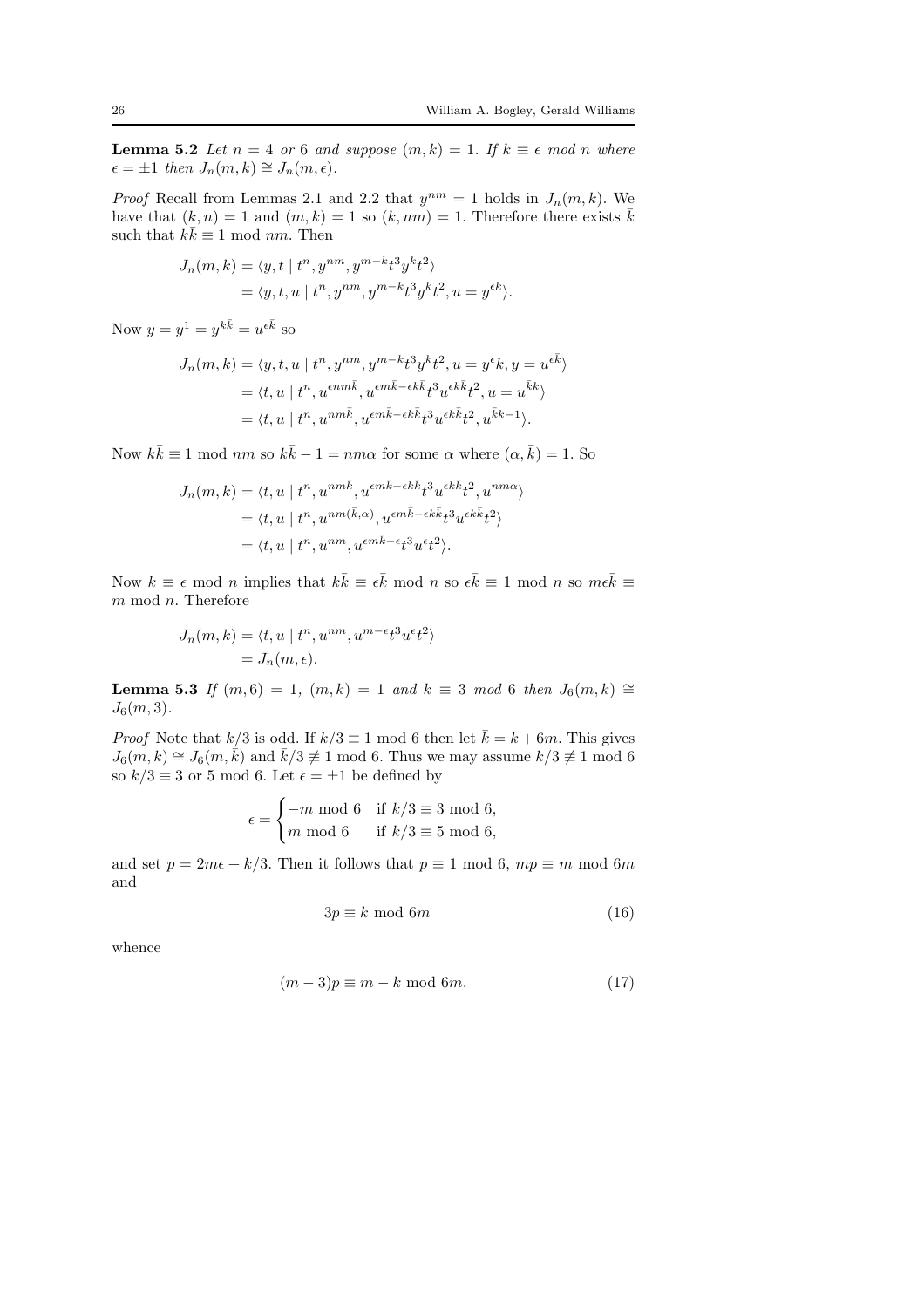Further,  $p \equiv k/3 \mod m$  so  $(p, m) = (k/3, m) = 1$  and hence  $(p, 6m) = 1$ . Now

$$
J_6(m, k) = \langle y, t | t^6, y^{6m}, y^{m-k} t^3 y^k t^2 \rangle
$$
  
=  $\langle y, t, u | t^6, y^{6m}, y^{m-k} t^3 y^k t^2, u = y^p \rangle.$ 

Then  $y^k = u^3$  by (16) and  $y^{m-k} = u^{m-3}$  by (17) so

$$
J_6(m,k) = \langle y, t, u \mid t^6, y^{6m}, u^{m-3}t^3u^3t^2, u = y^p \rangle.
$$

Now  $(p, 6m) = 1$  implies that there exists  $\alpha, \beta \in \mathbb{Z}$  with  $(\alpha, \beta) = 1$  such that  $6m\alpha + p\beta = 1$  so  $\beta p \equiv 1$  mod  $6m$ , so  $y = u^{\beta}$  and hence

$$
J_6(m, k) = \langle y, t, u | t^6, y^{6m}, u^{m-3}t^3u^3t^2, u = y^p, y = u^{\beta} \rangle
$$
  
=  $\langle t, u | t^6, u^{6m\beta}, u^{m-3}t^3u^3t^2, u = u^{p\beta} \rangle$   
=  $\langle t, u | t^6, u^{6m\beta}, u^{m-3}t^3u^3t^2, u^{p\beta-1} \rangle$   
=  $\langle t, u | t^6, u^{6m\beta}, u^{m-3}t^3u^3t^2, u^{6m\alpha} \rangle$   
=  $\langle t, u | t^6, u^{6m(\alpha, \beta)}, u^{m-3}t^3u^3t^2 \rangle$   
=  $\langle t, u | t^6, u^{6m}, u^{m-3}t^3u^3t^2 \rangle$   
=  $J_6(m, 3).$ 

*Proof of Theorem D.* If the groups  $J_n(m_1, k_1)$  and  $J_n(m_2, k_2)$  are isomorphic, then so are their abelianizations, ie  $\mathbb{Z}_{nm_1} \cong \mathbb{Z}_{nm_2}$ , so  $m_1 = m_2 = m$  (say). Further we have that  $|(J_n(m, k_1)')^{ab}| = |(J_n(m, k_2)')^{ab}|$  so by Theorem C we have

$$
\cos((2k_1 - m)\pi/n) = \cos((2k_2 - m)\pi/n)
$$

so  $(2k_1 - m) \equiv \pm (2k_2 - m) \mod 2n$ . That is,  $k_1 \equiv k_2 \mod n$  or  $k_1 + k_2 \equiv$  $m \mod n$ .

Suppose then that  $m_1 = m_2 = m$  (say) and that either  $k_1 \equiv k_2 \mod n$ or  $k_1 + k_2 \equiv m \mod n$ . Replacing  $k_1$  by  $m - k_1$  (which we may do since by Lemma 5.1 we have  $J_n(m, k_1) \cong J_n(m, m-k_1)$  the second condition becomes the first condition so without loss of generality we may assume  $k_1 \equiv k_2 \mod n$ .

Let  $k'_1 = m - k_1$ ,  $k'_2 = m - k_2$ . Then  $k'_1 \equiv k'_2 \mod n$  and by Lemma 5.1 we have  $J_n(m, k_1) \cong J_n(m, k'_1)$  and  $J_n(m, k_2) \cong J_n(m, k'_2)$ . If  $k_1 \equiv \epsilon \mod n$  $(\epsilon = \pm 1)$  then Lemma 5.2 implies that  $J_n(m, k_1) \cong J_n(m, \epsilon)$  and  $J_n(m, k_2) \cong$  $J_n(m, \epsilon)$  so  $J_n(m, k_1) \cong J_n(m, k_2)$ . Similarly, if  $k'_1 \equiv \epsilon \mod n$  then  $J_n(m, k'_1) \cong$  $J_n(m, k'_2)$  so  $J_n(m, k_1) \cong J_n(m, k_2)$ . Thus we may assume that  $k_1, k'_1 \neq$  $\pm 1 \mod n$ . The fact that  $(m, k_1) = 1$  implies that either  $k_1$  or  $k'_1$  is odd. Since  $k_1, k'_1 \neq \pm 1 \mod n$  it follows that  $n = 6$  and either  $k_1 \equiv 3 \mod 6$ or  $k'_1 \equiv 3 \mod 6$  which in turn implies that  $(m, 6) = 1$ . By Lemma 5.3 we have that  $J_6(m, k_1) \cong J_6(m, 3)$ . It also gives that either  $k_2 \equiv 3 \mod 6$  or  $k'_2 \equiv 3 \mod 6$  and so  $J_6(m, k_2) \cong J_6(m, 3)$ , so  $J_6(m, k_1) \cong J_6(m, k_2)$ , as required.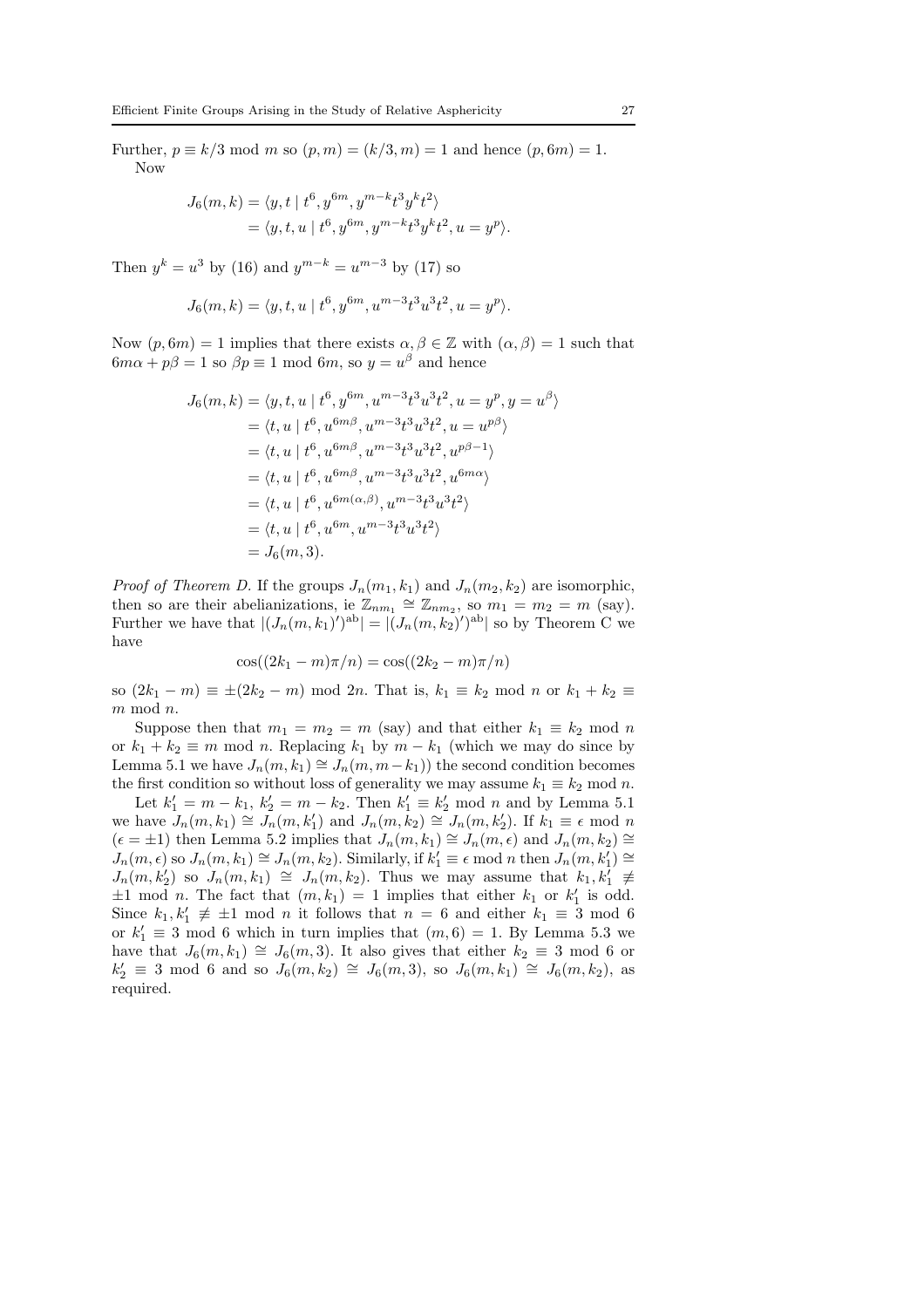Theorem D implies that if  $(m, k) = 1$  then  $J_4(m, k)$  is isomorphic to either  $J_4(m,1)$  or  $J_4(m,-1)$ . Further,  $J_4(m,1) \cong J_4(m,-1)$  if and only if  $m \equiv 0 \mod 4$ . Likewise, if  $(m, k) = 1$  then  $J_6(m, k)$  is isomorphic to one of  $J_6(m, 1), J_6(m, -1)$  or  $J_6(m, 3)$ . If m is odd these groups are pairwise nonisomorphic. If  $m \equiv 0 \mod 6$  we have  $J_6(m, 1) \cong J_6(m, -1)$  and  $(m, 3) = 3$  so only one isomorphism type of finite group occurs. When  $m \equiv 2 \mod 6$  we have  $J_6(m, 1) \not\cong J_6(m, -1) \cong J_6(m, 3)$  and when  $m \equiv 4 \mod 6$  we have  $J_6(m, -1) \not\cong$  $J_6(m, 1) \cong J_6(m, 3)$  so only two isomorphism types of finite groups occur.

## 6 Non-metacyclic groups  $J_n(m, k)$

In Theorems 3.6 and 3.7 it was shown that, for  $n = 4$  or 6, if  $(m, k) = 1$  and  $m-2k \neq 0 \text{ mod } n$  then  $J_n(m, k)'$  is cyclic. We now show that if  $(m, k) = 1$  and  $m-2k \equiv 0 \mod n$  then  $J_n(m, k)'$  is the direct product of two cyclic groups of equal order and hence  $J_n(m, k)$  is not metacyclic, thus completing the proof of Theorem B(c).

**Theorem 6.1** Suppose  $(m, k) = 1$  and  $m - 2k \equiv 0 \mod 4$ . Then

$$
J_4(m,k)' \cong \begin{cases} \mathbb{Z}_{2^{m/2}-1} \oplus \mathbb{Z}_{2^{m/2}-1} & \text{if } m-2k \equiv 0 \mod 8, \\ \mathbb{Z}_{2^{m/2}+1} \oplus \mathbb{Z}_{2^{m/2}+1} & \text{if } m-2k \equiv 4 \mod 8. \end{cases}
$$

*Proof* By Theorem C the order  $|J_4(m,k)'| = (2^{m/2} + \epsilon)^2$  where  $\epsilon = -1$  if  $m-2k \equiv 0 \mod 8$  and  $\epsilon = 1$  if  $m-2k \equiv 4 \mod 8$ . By Theorem 3.6 we have that  $J_4(m, k)'$  is abelian and is generated by  $x_0$  and  $x_m$ . We show that  $x_i^{2^{m/2}+\epsilon} = 1$  for any  $0 \le i < 4m$ , so in particular  $x_0^{2^{m/2}+\epsilon} = 1$  and  $x_m^{2^{m/2}+\epsilon} =$ 1, as this implies that  $J_4(m, k)' \cong \mathbb{Z}_{2^{m/2}+\epsilon} \oplus \mathbb{Z}_{2^{m/2}+\epsilon}$ . Note that the order of  $J_4(m, k)'$  implies that  $x_i^{(2^{m/2} + \epsilon)^2} = 1$ . By Theorem 3.6 we have that the relation  $x_i = x_{i+2k-m}^2$  holds in  $J_4(m, k)'.$ 

Suppose that  $m - 2k \equiv 0 \mod 8$  and let  $k' = m/2 - 4$ . Now  $m - 2k \equiv$ 0 mod 8 implies that  $k \equiv m/2 \mod 4$  so  $k + k' \equiv m \mod 4$  and hence  $J_4(m, k) \cong J_4(m, k')$  by Theorem D. The relation  $x_i = x_{i+2k'-m}^2$  is simply  $x_i = x_{i-8}^2$  so

$$
x_i = x_{i-8}^2 = x_{i-16}^{2^2} = \ldots = x_{i-8m/2}^{2^{m/2}} = x_i^{2^{m/2}}
$$

and thus  $x_i^{2^{m/2}-1} = 1$ .

Suppose then that  $m - 2k \equiv 4 \mod 8$  and let  $k' = m/2 - 2$ . Now  $m - 2k \equiv$ 4 mod 8 implies that  $k \equiv 2 + m/2 \mod 4$  so  $k + k' \equiv m \mod 4$  and hence  $J_4(m, k) \cong J_4(m, k')$  by Theorem D. The relation  $x_i = x_{i+2k'-m}^2$  is simply  $x_i = x_{i-4}^2$  so  $\overline{m}$ 

$$
x_i = x_{i-4}^2 = x_{i-8}^{2^2} = \ldots = x_{i-4m}^{2^m} = x_i^{2^m}
$$

and thus  $x_i^{2^m-1} = 1$ . But we also have  $x_i^{(2^{m/2}+1)^2} = 1$  and

$$
((2^{m/2}+1)^2, 2^m-1) = (2^{m/2}+1)\left(2^{m/2}+1, 2^{m/2}-1\right) = 2^{m/2}+1
$$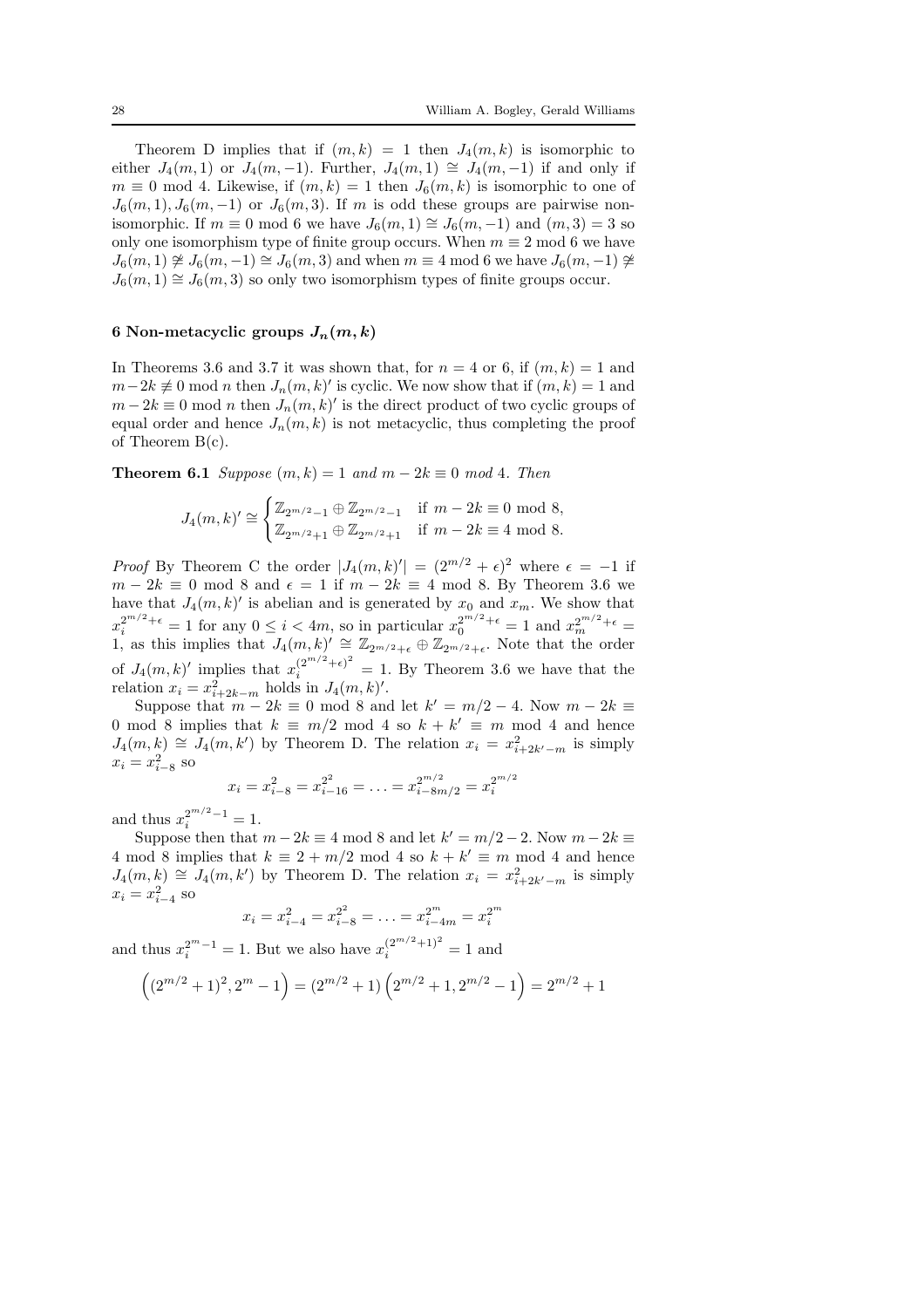# so  $x_i^{2^{m/2}+1} = 1$ .

**Theorem 6.2** Suppose  $(m, k) = 1$  and  $m - 2k \equiv 0 \mod 6$ . Then

$$
J_6(m,k)' \cong \begin{cases} \mathbb{Z}_{4^{m/2}-3^{m/2}} \oplus \mathbb{Z}_{4^{m/2}-3^{m/2}} & \text{if } m-2k \equiv 0 \mod 12, \\ \mathbb{Z}_{4^{m/2}+3^{m/2}} \oplus \mathbb{Z}_{4^{m/2}+3^{m/2}} & \text{if } m-2k \equiv 6 \mod 12. \end{cases}
$$

*Proof* By Theorem C the order  $|J_6(m, k)| = (4^{m/2} + \epsilon 3^{m/2})^2$  where  $\epsilon = -1$ if  $m - 2k \equiv 0 \mod 12$  and  $\epsilon = 1$  if  $m - 2k \equiv 6 \mod 12$ . By Theorem 3.7 we have that  $J_6(m, k)'$  is abelian and is generated by  $x_0$  and  $x_m$ . We show that  $x_1^{4^{m/2}+\epsilon 3^{m/2}} = 1$  for any  $0 \le i < 6m$ , so in particular  $x_0^{4^{m/2}+\epsilon 3^{m/2}} = 1$  and  $x_m^{4^{m/2}+\epsilon 3^{m/2}} = 1$ , as this implies that  $J_6(m, k)' \cong \mathbb{Z}_{4^{m/2}+\epsilon 3^{m/2}} \oplus \mathbb{Z}_{4^{m/2}+\epsilon 3^{m/2}}$ . Note that the order of  $J_6(m, k)'$  implies that  $x_i^{(4^{m/2} + \epsilon 3^{m/2})^2} = 1$ . By Theorem 3.7 we have that the relation  $x_i^3 = x_{i+m-2k}^4$  holds in  $J_6(m, k)'.$ 

Suppose that  $m - 2k \equiv 0 \mod 12$  and let  $k' = m/2 - 6$ . Now  $m - 2k \equiv$ 0 mod 12 implies that  $k \equiv m/2 \mod 6$  so  $k + k' \equiv m \mod 6$  and hence  $J_6(m, k) \cong J_6(m, k')$  by Theorem D. The relation  $x_i^3 = x_{i+m-2k'}^4$  is simply  $x_i^3 = x_{i+12}^4$  so

$$
x_i^{3^{m/2}} = x_{i+12}^{3^{m/2-1}\cdot 4} = x_{i+24}^{3^{m/2-2}\cdot 4^2} = \ldots = x_{i+12m/2}^{4^{m/2}} = x_i^{4^{m/2}}
$$

and thus  $x_i^{4^{m/2}-3^{m/2}}=1$ .

Suppose then that  $m-2k \equiv 6 \mod 12$  and let  $k' = m/2-3$ . Now  $m-2k \equiv$ 6 mod 12 implies that  $k \equiv 3 + m/2 \mod 6$  so  $k + k' \equiv m \mod 6$  and hence  $J_6(m, k) \cong J_6(m, k')$  by Theorem D. The relation  $x_i^3 = x_{i+m-2k'}^4$  is simply  $x_i^3 = x_{i+6}^4$  so

$$
x_i^{3^m} = x_{i+6}^{3^{m-1}\cdot 4} = x_{i+12}^{3^{m-2}\cdot 4^2} = \ldots = x_{i+6m}^{4^m} = x_i^{4^m}
$$

and thus  $x_i^{4^m-3^m} = 1$ . But we also have  $x_i^{(4^{m/2}+3^{m/2})^2} = 1$  and

$$
\left( (4^{m/2} + 3^{m/2})^2, 4^m - 3^m \right) = (4^{m/2} + 3^{m/2}) \left( 4^{m/2} + 3^{m/2}, 4^{m/2} - 3^{m/2} \right)
$$

$$
= 4^{m/2} + 3^{m/2}
$$

so  $x_i^{4^{m/2}+3^{m/2}}=1$ .

### 7 Applications to generalized Fibonacci groups

The generalized Fibonacci groups

$$
F(r, n, l, s) = G_n((x_0x_1 \ldots x_{r-1})(x_{(l-1)+r}x_{(l-1)+r+1} \ldots x_{(l-1)+r+s-1})^{-1})
$$

were introduced in [16] as a generalization of the groups  $H(r, n, s) = F(r, n, 1, s)$ of [13], and of the groups  $F(r, n, l) = F(r, n, l, 1)$  of [14], which in turn generalize the Fibonacci groups  $F(r, n)$  of [36]. In Corollary E we use Theorems B,C,D to obtain infinite families of finite metacyclic generalized Fibonacci groups.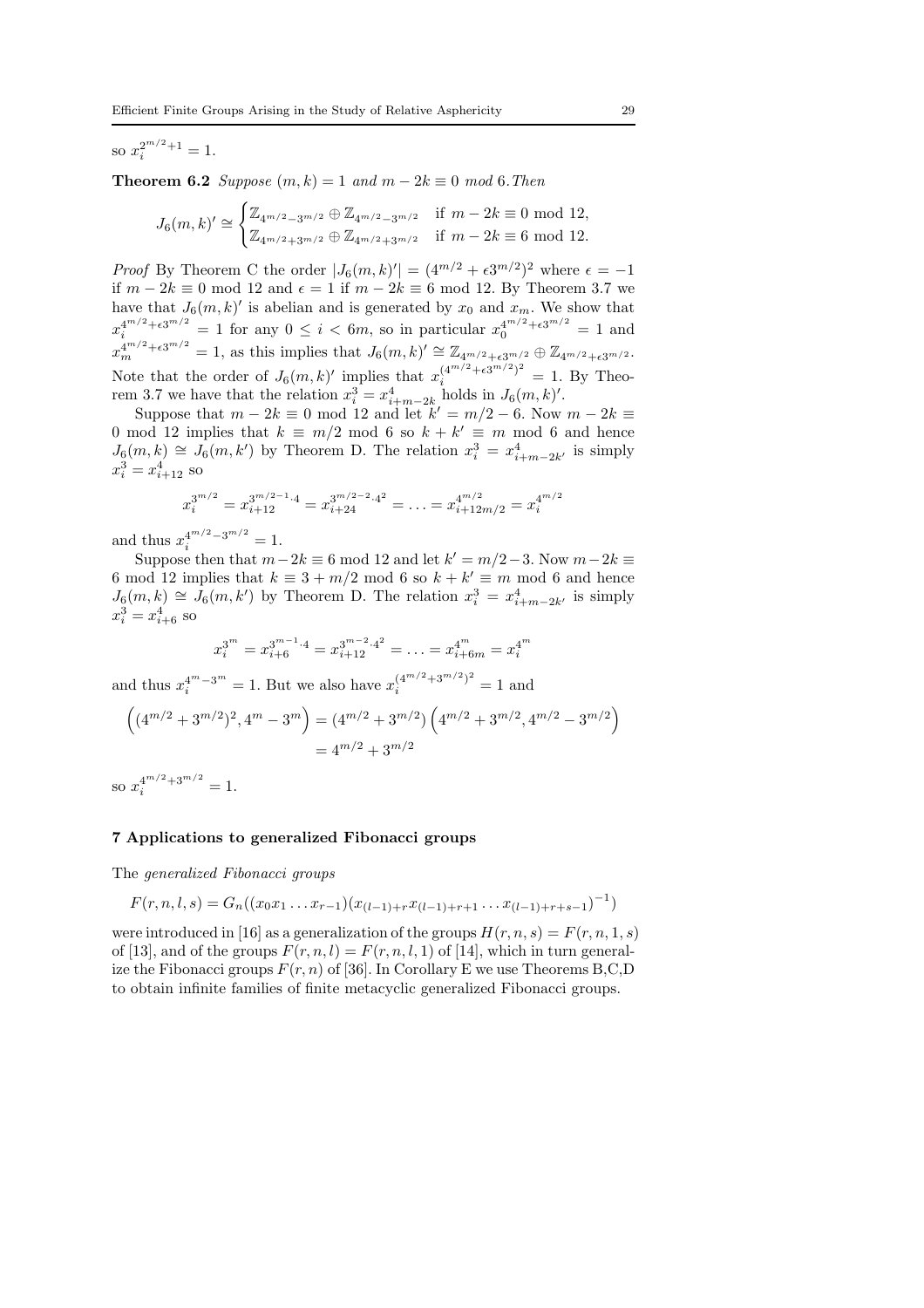**Corollary E** Let  $n = 4$  or 6,  $m \ge 1$  and suppose  $m \equiv \pm 1$  mod n. Then  $J_n(m, k)$  has a unique normal subgroup N of index n. Moreover, N is metacyclic and

(a) if  $n = 4$  or 6 and  $J_n(m, k) \cong J_n(m, -1)$  then  $N \cong F(m + 1, n, n/2);$ (b) if  $n = 4$  and  $J_n(m, k) \cong J_n(m, 1)$  then

$$
N \cong \begin{cases} F(m+3, 4, 3, 3) & \text{if } m \equiv 1 \text{ mod } 4, \\ H(m+2, 4, 2) & \text{if } m \equiv -1 \text{ mod } 4; \end{cases}
$$

(c) if  $n = 6$  and  $J_n(m, k) \cong J_n(m, 1)$  then

$$
N \cong \begin{cases} F(m+5, 6, 4, 5) & \text{if } m \equiv 1 \bmod 6, \\ F(m+2, 6, 2, 2) & \text{if } m \equiv -1 \bmod 6; \end{cases}
$$

(d) if  $n = 6$  and  $J_n(m, k) \cong J_n(m, 3)$  then  $N \cong H(m + 3, 6, 3)$ .

The order of N can be found from Theorem C.

*Proof* Let  $\epsilon = \pm 1$  so  $m \equiv \epsilon \mod n$ . Let N be a normal subgroup of index n in  $J = J_n(m, k)$ . The fact that  $m \equiv \epsilon \mod n$  implies that  $y^m N = y^{\epsilon} N$ . Next, we claim that  $Q = J/N$  is cyclic. Consider the element  $tN \in Q$ . If  $t \in N$ , then  $Q = \langle yN \rangle$  is cyclic. If  $t^2 \in N$ , then  $y^m t^3 \in N$  so  $y^{-\epsilon} N = t^3 N$  and so  $Q = \langle t^3 N \rangle$  is cyclic. If  $t^3 \in N$ , then  $y^m t^2 \in N$  so  $y^{-\epsilon} N = t^2 N$  and so  $Q = \langle t^2 N \rangle$  is cyclic. If none of  $t, t^2$ , or  $t^3$  is in N, then the element tN has order n in  $Q = J/N$ , which is therefore cyclic in all cases. Now the fact that  $Q = J/N$  is abelian implies that  $y^m t^5 \in N$  so  $y^{-\epsilon} N = t^{\pm 1} N$  depending on whether  $n = 4$  or 6. Thus  $Q = J/N$  is cyclic of order n, generated by tN, and the element yN is completely determined by  $\epsilon \equiv m \mod n$ . Since the quotient homomorphism  $J \to J/N$  is completely determined, so is its kernel  $N$ . By Theorem B the group  $J$  is metacyclic, and hence so is  $N$ .

Setting  $E = E(r, n, l, s) = F(r, n, l, s) \rtimes_{\theta} \mathbb{Z}_n$ , where  $\theta(x_i) = x_{i+1}$  we have that  $F(r, n, k, l)$  is a normal subgroup of index n in  $E(r, n, l, s)$  and

$$
E(r, n, l, s) = \langle y, t | t^n, y^r t^{s + (l-1)} y^{-s} t^{-r - (l-1)} \rangle.
$$

For certain choices of the parameters  $E(r, n, l, s)$  is isomorphic to a group  $J = J_n(m, k)$ , and so  $F(r, n, l, s)$  is the unique normal subgroup of J. In part (a) we have that  $E(m + 1, n, n/2, 1) \cong J_n(m, -1)$ ; in part (b), if  $m \equiv$ 1 mod 4 then  $E(m+3, 4, 3, 3) \cong J_4(m, -3) \cong J_4(m, 1)$ , by Theorem D and if  $m \equiv -1 \mod 4$  then  $E(m + 2, 4, 1, 2) \cong J_4(m, -2) \cong J_4(m, 1)$ ; in part (c), if  $m \equiv 1 \mod 6$  then  $E(m+5,6,4,5) \cong J_6(m,-5) \cong J_6(m,1)$ , and if  $m \equiv$  $-1 \mod 4$  then  $E(m + 2, 6, 2, 2) \cong J_6(m, -2) \cong J_6(m, 1)$ ; in part (d) we have that  $E(m+3,6,1,3) \cong J_6(m,-3) \cong J_6(m,3)$ .

For odd r, the groups  $H(r, 4, 2)$  were shown to be finite metacyclic groups in [10] where the orders are also given, thus when  $m \equiv -1 \mod 4$  the groups in part (b) were already known to be finite. Similarly, in the case  $n = 4$ ,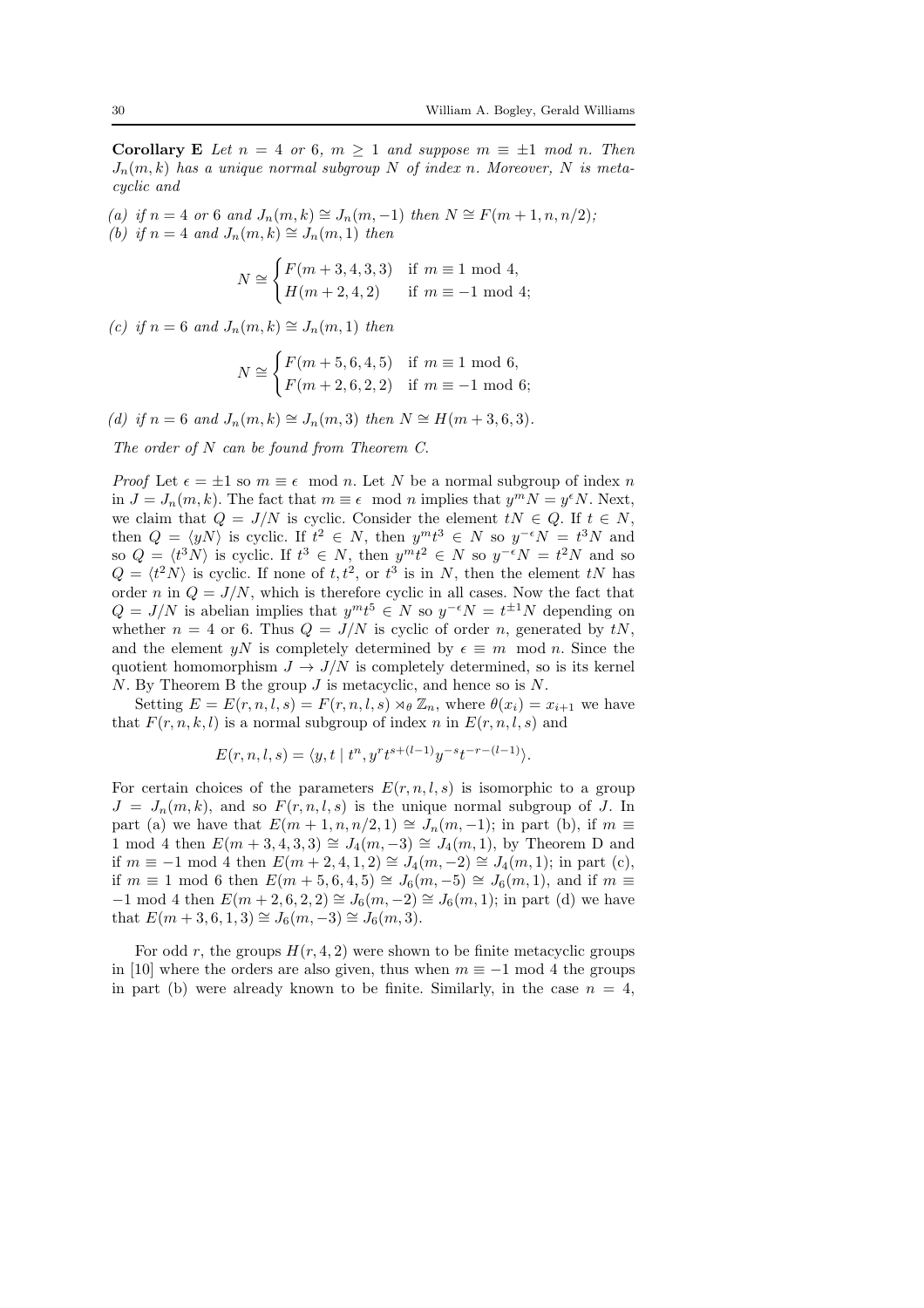$m \equiv 1 \mod 4$  the groups of part (a) are the groups  $F(4\alpha + 2, 4, 2)$  ( $\alpha \ge 4$ ) and these are isomorphic to the groups  $F(4\alpha + 2, 4)$  which were shown to be finite metabelian groups in [43]. Moreover, it was shown in [48] that  $F(4\alpha + 2, 4) \approx$  $H(4\alpha + 3, 4, 2)$  and so  $F(4\alpha + 2, 4)$  is a finite metacyclic group. The group  $F(4, 4, 2)$  (which occurs in part (a)) was observed in [12] to have order 39. The group  $F(6, 6, 3)$  (which occurs in part (a)) was identified in [17] as being finite of order 10655. All other finite groups in Corollary E appear to be new observations.

Acknowledgements We would like to thank Clayton Petsche for helpful conversations, Martin Edjvet for insightful comments on a draft of this article, Alex Fink for pointing out a mistake in an early version of Theorem 4.2, and the referee for the careful reading of this article.

#### References

- 1. Ahmad, A.G.B.: The application of pictures to decision problems and relative presentations. Ph.D. thesis, University of Glasgow (1995)
- 2. Ahmad, A.G.B., Al-Mulla, M.A., Edjvet, M.: Asphericity of length four relative group presentations. Preprint (2014). www.maths.nottingham.ac.uk/personal/me/
- 3. Aldwaik, S., Edjvet, M.: On the asphericity of a family of positive relative group presentations. Proc. Edinb. Math. Soc., to appear (2015)
- 4. Anshel, M., Prener, R.: On free products of finite Abelian groups. Proc. Am. Math. Soc. 34, 343–345 (1972). DOI 10.2307/2038369
- 5. Babai, L., Goodman, A., Kantor, W., Luks, E., Palfy, P.: Short presentations for finite groups. J. Algebra 194(1), 79–112 (1997). DOI 10.1006/jabr.1996.6980
- 6. Baik, Y., Bogley, W., Pride, S.: On the asphericity of length four relative group presentations. Int. J. Algebra Comput. 7(3), 277–312 (1997). DOI 10.1142/S0218196797000149
- 7. Berrizbeitia, P., Iskra, B.: Gaussian Mersenne and Eisenstein Mersenne primes. Math. Comput. 79(271), 1779–1791 (2010). DOI 10.1090/S0025-5718-10-02324-0
- 8. Bogley, W., Pride, S.: Aspherical relative presentations. Proc. Edin. Math. Soc. 35(1), 1–39 (1992)
- 9. Bogley, W.A., Pride, S.J.: Calculating generators of  $\pi_2$ . In: Two-dimensional homotopy and combinatorial group theory, pp. 157–188, 381–407. Cambridge: Cambridge University Press (1993)
- 10. Brunner, A.: On groups of Fibonacci type. Proc. Edinb. Math. Soc., II. Ser. 20, 211–213 (1977). DOI 10.1017/S0013091500026286
- 11. Campbell, C., Coxeter, H., Robertson, E.: Some families of finite groups having two generators and two relations. Proc. R. Soc. Lond., Ser. A 357, 423–438 (1977). DOI 10.1098/rspa.1977.0177
- 12. Campbell, C., Robertson, E.: Applications of the Todd-Coxeter algorithm to generalised Fibonacci groups. Proc. R. Soc. Edinb., Sect. A, Math. 73, 163–166 (1975)
- 13. Campbell, C., Robertson, E.: On a class of finitely presented groups of Fibonacci type. J. Lond. Math. Soc., II. Ser. 11, 249–255 (1975). DOI 10.1112/jlms/s2-11.2.249
- 14. Campbell, C., Robertson, E.: On metacyclic Fibonacci groups. Proc. Edinb. Math. Soc., II. Ser. 19, 253–256 (1975). DOI 10.1017/S0013091500015522
- 15. Campbell, C.M., Havas, G., Ramsay, C., Robertson, E.F.: All simple groups with order from 1 million to 5 million are efficient. Int. J. Group Theory 3, 17–30 (2014)
- 16. Campbell, C.M., Robertson, E.F.: Finitely presented groups of Fibonacci type. II. J. Aust. Math. Soc., Ser. A 28, 250–256 (1979)
- 17. Campbell, C.M., Robertson, E.F., Ruškuc, N., Thomas, R.M.: Fibonacci semigroups. J. Pure Appl. Algebra 94(1), 49–57 (1994). DOI 10.1016/0022-4049(94)90005-1
- 18. Campbell, C.M., Thomas, R.M.: On infinite groups of Fibonacci type. Proc. Edinb. Math. Soc., II. Ser. 29, 225–232 (1986). DOI 10.1017/S0013091500017600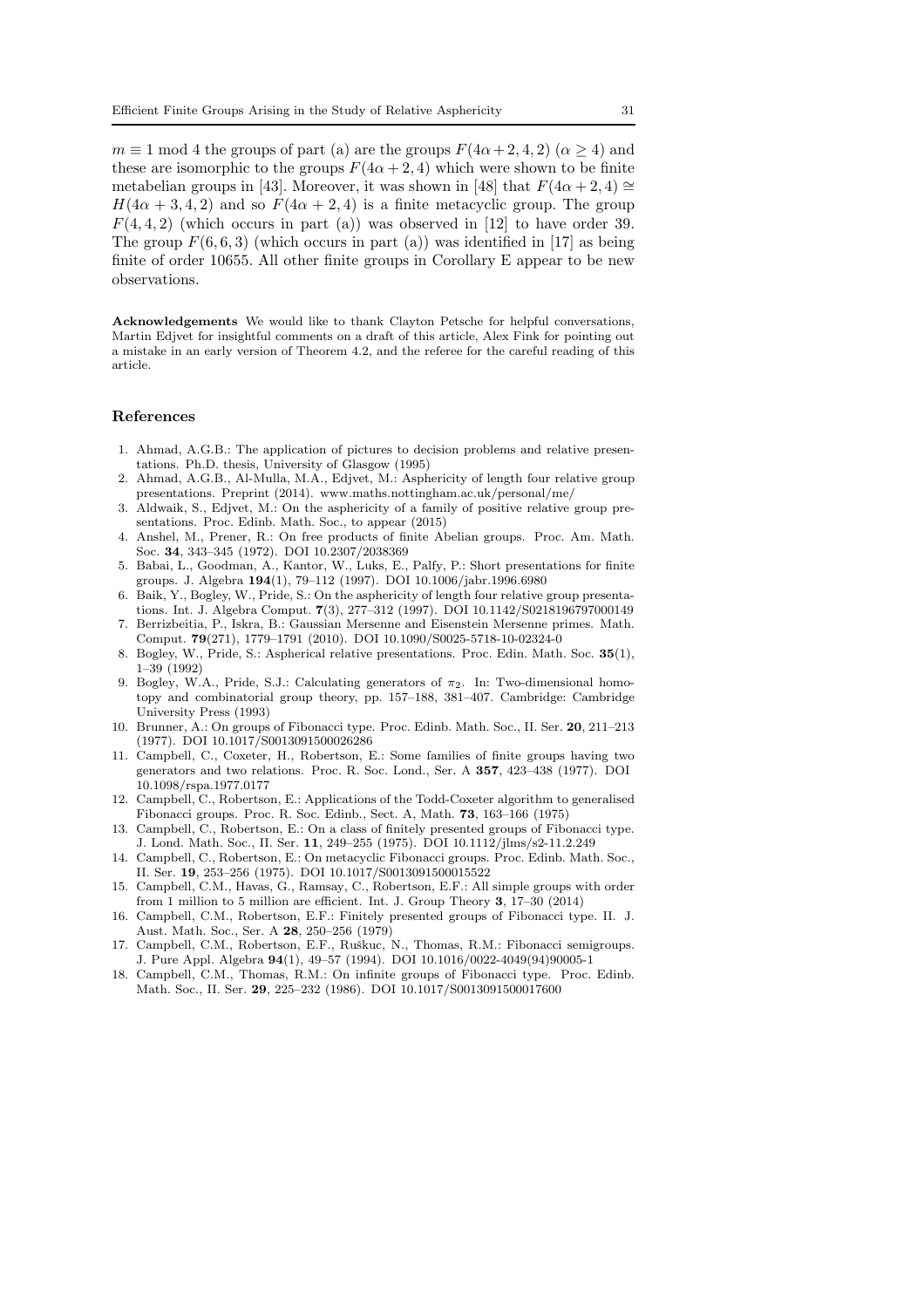- 19. Cavicchioli, A., Repovš, D., Spaggiari, F.: Topological properties of cyclically presented groups. J. Knot Theory Ramifications 12(2), 243–268 (2003). DOI 10.1142/S021821650300241X
- 20. Chiswell, I.M., Collins, D.J., Huebschmann, J.: Aspherical group presentations. Math. Z. 178, 1–36 (1981). DOI 10.1007/BF01218369
- 21. Cohn, P.: Algebra. Vol. 1., 1st edn. John Wiley & Sons. (1974)
- 22. Davidson, P.J.: On the asphericity of a family of relative group presentations. Int. J. Algebra Comput. 19(2), 159–189 (2009). DOI 10.1142/S0218196709005007
- 23. Davis, P.J.: Circulant matrices, 2nd edn. New York, NY: AMS Chelsea Publishing (1994)
- 24. Edjvet, M.: On the asphericity of one-relator relative presentations. Proc. R. Soc. Edinb., Sect. A 124(4), 713–728 (1994). DOI 10.1017/S0308210500028614
- 25. Edjvet, M.: On irreducible cyclic presentations. J. Group Theory 6(2), 261–270 (2003). DOI 10.1515/jgth.2003.019
- 26. Edjvet, M., Juhasz, A.: The infinite Fibonacci groups and relative asphericity. Technical Report (2014). www.maths.nottingham.ac.uk/personal/me/
- 27. Epstein, D.: Finite presentations of groups and 3-manifolds. Q. J. Math., Oxf. II. Ser. 12, 205–212 (1961). DOI 10.1093/qmath/12.1.205
- 28. Everest, G., Stevens, S., Tamsett, D., Ward, T.B.: Primes generated by recurrence sequences. Am. Math. Mon. 114(5), 417–431 (2007)
- 29. The GAP Group: GAP Groups, Algorithms, and Programming, version 4.4.9 (2006). www.gap-system.org
- 30. Guralnick, R., Kantor, W.M., Kassabov, M., Lubotzky, A.: Presentations of finite simple groups: profinite and cohomological approaches. Groups Geom. Dyn. 1(4), 469–523 (2007). DOI 10.4171/GGD/22
- 31. Havas, G., Holt, D.F., Kenne, P., Rees, S.: Some challenging group presentations. J. Aust. Math. Soc., Ser. A 67(2), 206–213 (1999)
- 32. Havas, G., Robertson, E.F., Sutherland, D.C.: The  $F^{a,b,c}$  conjecture is true. II. J. Algebra 300(1), 57–72 (2006). DOI 10.1016/j.jalgebra.2006.01.017
- 33. Howie, J., Metaftsis, V.: On the asphericity of length five relative group presentations. Proc. Lond. Math. Soc. (3) 82(1), 173–194 (2001). DOI 10.1112/S0024611500012752
- 34. Johnson, D.: Topics in the Theory of Group Presentations, London Mathematical Society Lecture Note Series, vol. 42. Cambridge University Press (1980)
- 35. Johnson, D., Mawdesley, H.: Some groups of Fibonacci type. J. Aust. Math. Soc. 20, 199–204 (1975)
- 36. Johnson, D., Wamsley, J., Wright, D.: The Fibonacci groups. Proc. Lond. Math. Soc., III. Ser. 29, 577–592 (1974). DOI 10.1112/plms/s3-29.4.577
- 37. Metaftsis, V.: On the asphericity of relative group presentations of arbitrary length. Int. J. Algebra Comput. 13(3), 323–339 (2003)
- 38. Odoni, R.: Some Diophantine problems arising from the theory of cyclically-presented groups. Glasg. Math. J. 41(2), 157–165 (1999). DOI 10.1017/S0017089599950383
- 39. OEIS: OEIS Foundation Inc. the on-line encyclopedia of integer sequences (2014). http://oeis.org
- 40. Perkel, M.: Groups of type  $F^{a,b,-c}$ . Isr. J. Math. 52, 167-176 (1985). DOI 10.1007/BF02776089
- 41. Pride, S.J.: Groups with presentations in which each defining relator involves exactly two generators. J. Lond. Math. Soc., II. Ser. 36, 245–256 (1987)
- 42. Prishchepov, M.: Asphericity, atoricity and symmetrically presented groups. Comm. Algebra 23(13), 5095–5117 (1995)
- 43. Seal, D.: The orders of the Fibonacci groups. Proc. R. Soc. Edinb., Sect. A, Math. 92, 181–192 (1982). DOI 10.1017/S0308210500032479
- 44. Sieradski, A.J.: Framed links for Peiffer identities. Math. Z. 175, 125–137 (1980). DOI 10.1007/BF01674442
- 45. Sieradski, A.J.: Combinatorial squashings, 3-manifolds, and the third homology of groups. Invent. Math. 84, 121–139 (1986). DOI 10.1007/BF01388735
- 46. Sieradski, A.J.: Algebraic topology for two dimensional complexes. In: Two-dimensional homotopy and combinatorial group theory, pp. 51–96. Cambridge: Cambridge University Press (1993)